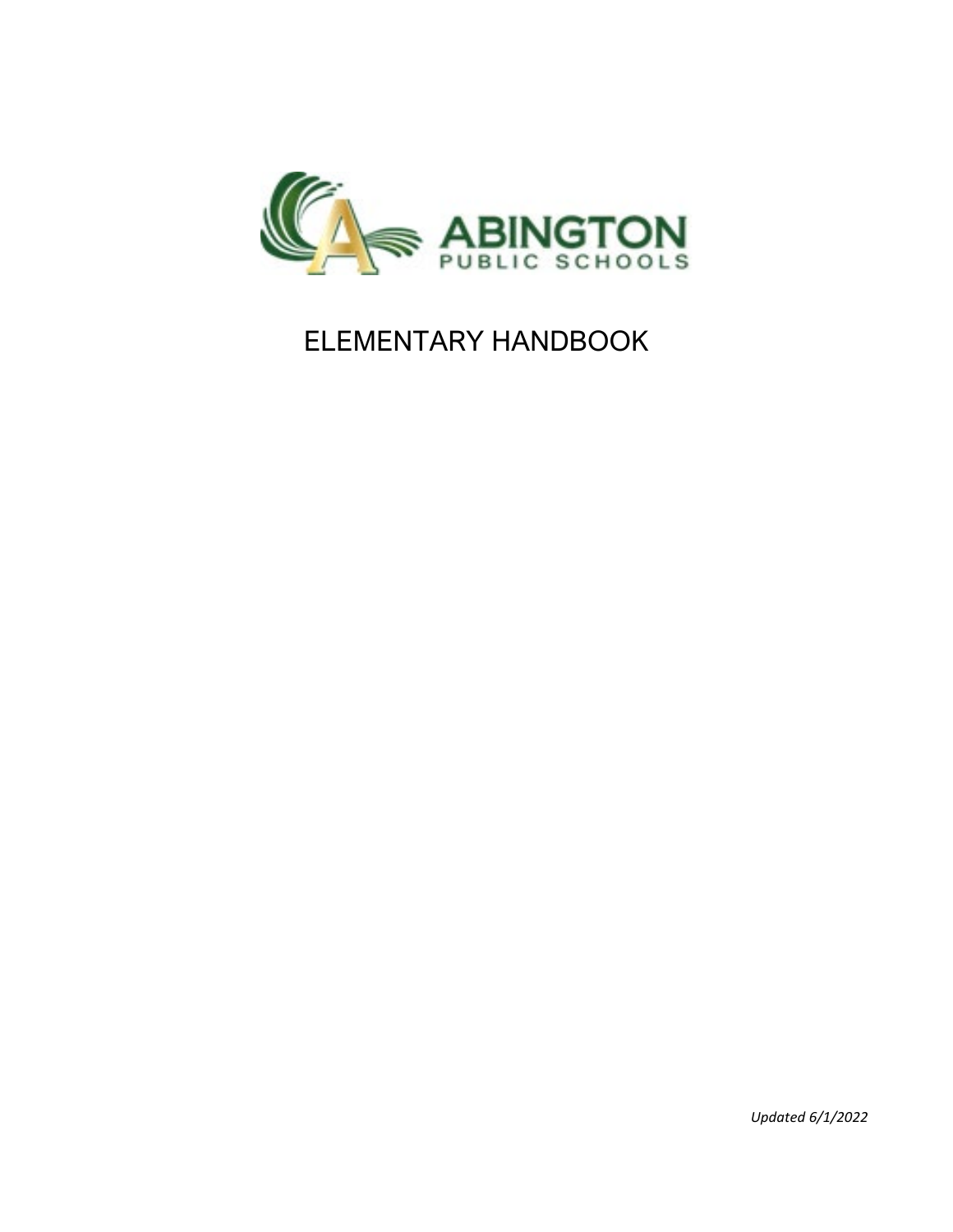Dear Families,

The Abington Elementary Schools administration and staff welcome you and your child to the Abington Public Schools. We are pleased to offer your child a wide variety of educational opportunities provided at the highest professional level. We take great pride in Abington's educational heritage and special pride in our Vision Statement, Core Values, Guiding Principles, and District Level Goals, which can be found on the district website at [www.abingtonps.org.](http://www.abingtonps.org/) 

Communication with the home is a top priority in the Abington Elementary Schools; hence, the purpose of this guide. It contains rules and regulations, as well as the rights and responsibilities of your child. It also contains many of the answers to questions asked routinely of school personnel. Please keep this handbook as a reference.

State law requires that the Student Handbook include the rules pertaining to the conduct of students, as well as the policies and procedures to be followed in administering these rules. These rules and policies, derived from our federal and state laws, are more particularly delineated in *Massachusetts General Laws,* Chapter 71, Section 37H, 37 H  $\frac{1}{2}$  and 37 H  $\frac{3}{4}$ . They attempt to define both the rights and responsibilities of students in our schools.

These rules refer to matters that can occur both inside and outside the school. They refer to everything from the most serious offenses to the least serious issues that are nevertheless important for good order and discipline of the school. These rules explain the process due to students when disciplinary problems occur. "Due process" is required under the circumstances of each case.

The Abington School Committee has approved policies on a variety of topics. Many of these policies are referenced or summarized in the student handbook. To read a full text of these policies, please visit [www.abingtonps.org.](http://www.abingtonps.org/) Unless otherwise indicated, all policies cited in this handbook were approved by the Abington School Committee on June 25, 2018.

We wish you and your child a happy and successful educational experience in Abington.

Sincerely,

*Elementary Administration and Staff*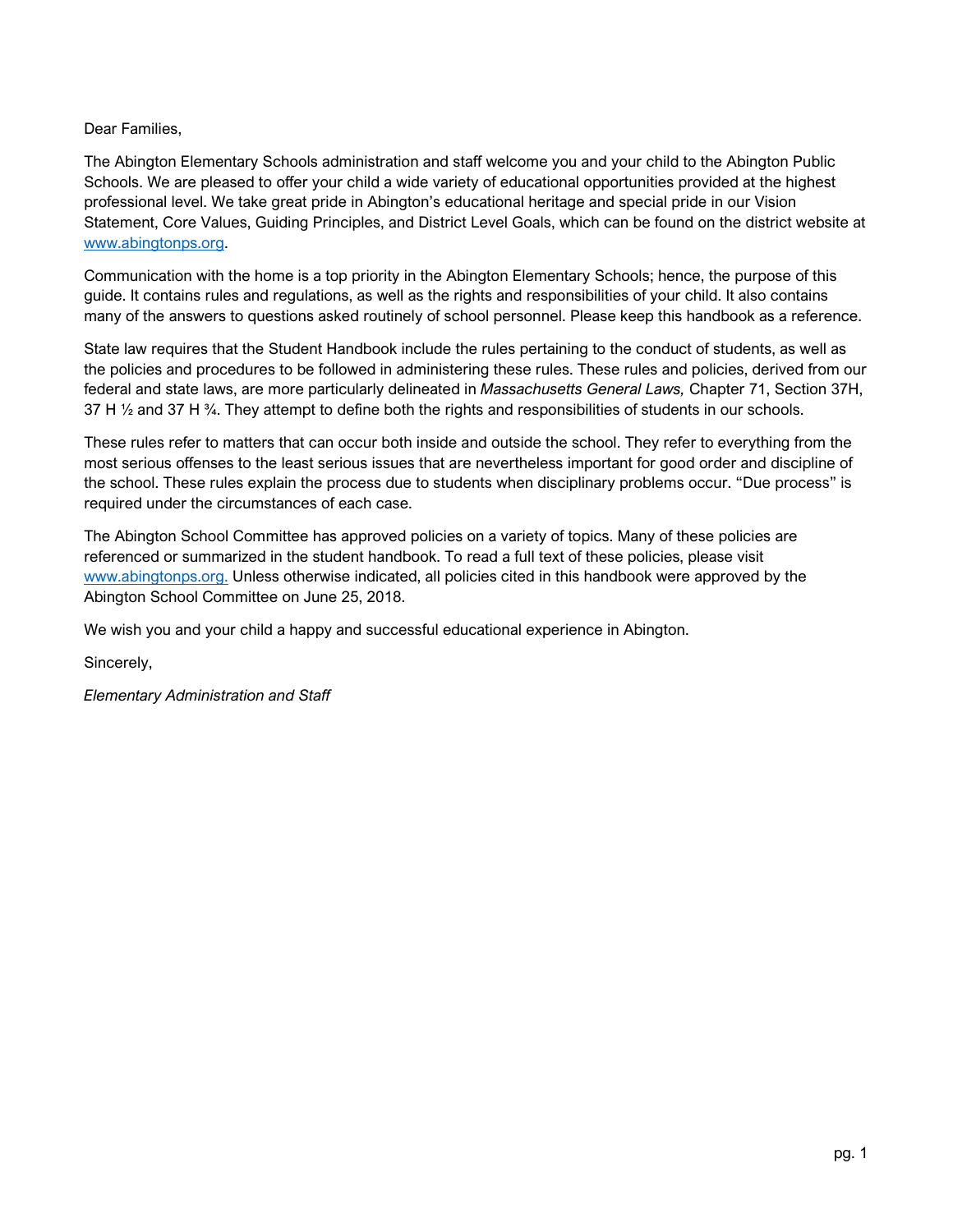# *DISTRICT MISSION STATEMENT AND GUIDING PRINCIPLES*

#### <span id="page-2-0"></span>MISSION STATEMENT

*The mission of the Abington Public Schools is to provide all students with relevant, challenging educational experiences to prepare them to be engaged, responsible citizens and members of the global community.*

#### GUIDING PRINCIPLES

*We believe in:*

- making decisions in the best interests of students.
- supporting all students in achieving success.
- fostering the physical, intellectual, technological, social, emotional, and artistic development of our students.
- creating a safe, tolerant, supportive, organized, and equitable learning environment.
- providing challenging educational experiences that build character.
- developing self-discipline and personal responsibility
- promoting creativity, problem solving, effective communication, and critical thinkingskills.
- cultivating the educational partnership among home, school, and community
- nurturing a culture of collaboration, collegiality, and mutual respect.
- encouraging staff initiative and innovation.
- implementing professional development that is essential for effective instruction and improved student learning.
- reviewing and updating curriculum, instruction, and assessment in a regular cycle.
- recognizing that effective and appropriate technology is essential for teaching andlearning.
- inspiring all students to become life-long learners.

#### VISION STATEMENT

The Abington Public School District, in partnership with families and the community, is a model school system that provides opportunities for all students to think critically and creatively, communicate effectively, and act responsibly to achieve their highest potential in academics, arts, and athletics.

We are dedicated to providing state of the art resources for teaching and learning, technology, and facilities in an environment that is safe and supportive, enabling students to become life-long learners.

Our students are prepared to face the challenges of the future in an ever-changing world.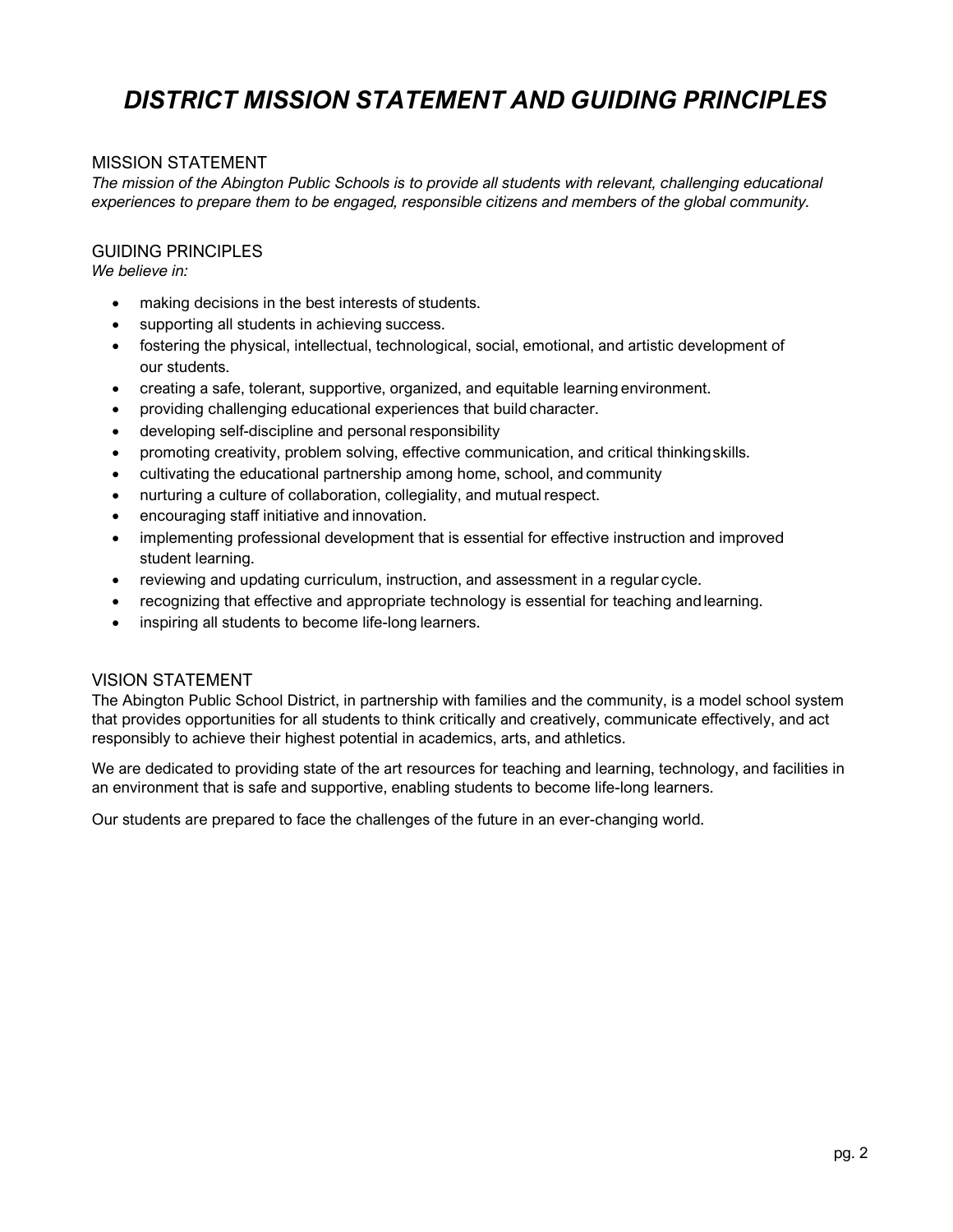# *SCHOOL IMPROVEMENT GOALS*

#### <span id="page-3-0"></span>ABINGTON EARLY EDUCATION PROGRAM:

- *Goal 1:* Continually identify and implement developmentally appropriate curricular materials and activities, differentiating instruction between the preschool and pre-kindergarten levels
- *Goal 2:* Maximize the opportunities and resources afforded by the co-located preschool, middle school, and high school at 201 Gliniewicz Way
- *Goal 3:* Provide ongoing opportunities to teach and reinforce good citizenship, social skills, resilience, and core values
- *Goal 4:* Strengthen parent and community involvement and engagement

#### BEAVER BROOK ELEMENTARY SCHOOL:

- *Goal 1:* Improve reading proficiency of all students
- *Goal 2:* Improve supports and outcomes for students with disabilities as well as English Learners
- *Goal 3:* Increase family engagement in student learning experiences

### WOODSDALE SCHOOL:

- *Goal 1:* Implement practices to challenge, support, and celebrate the achievement of students and staff
- *Goal 2:* Create opportunities for increased community connections
- *Goal 3:* Provide a healthy and safe learning environment through effective leadership and operations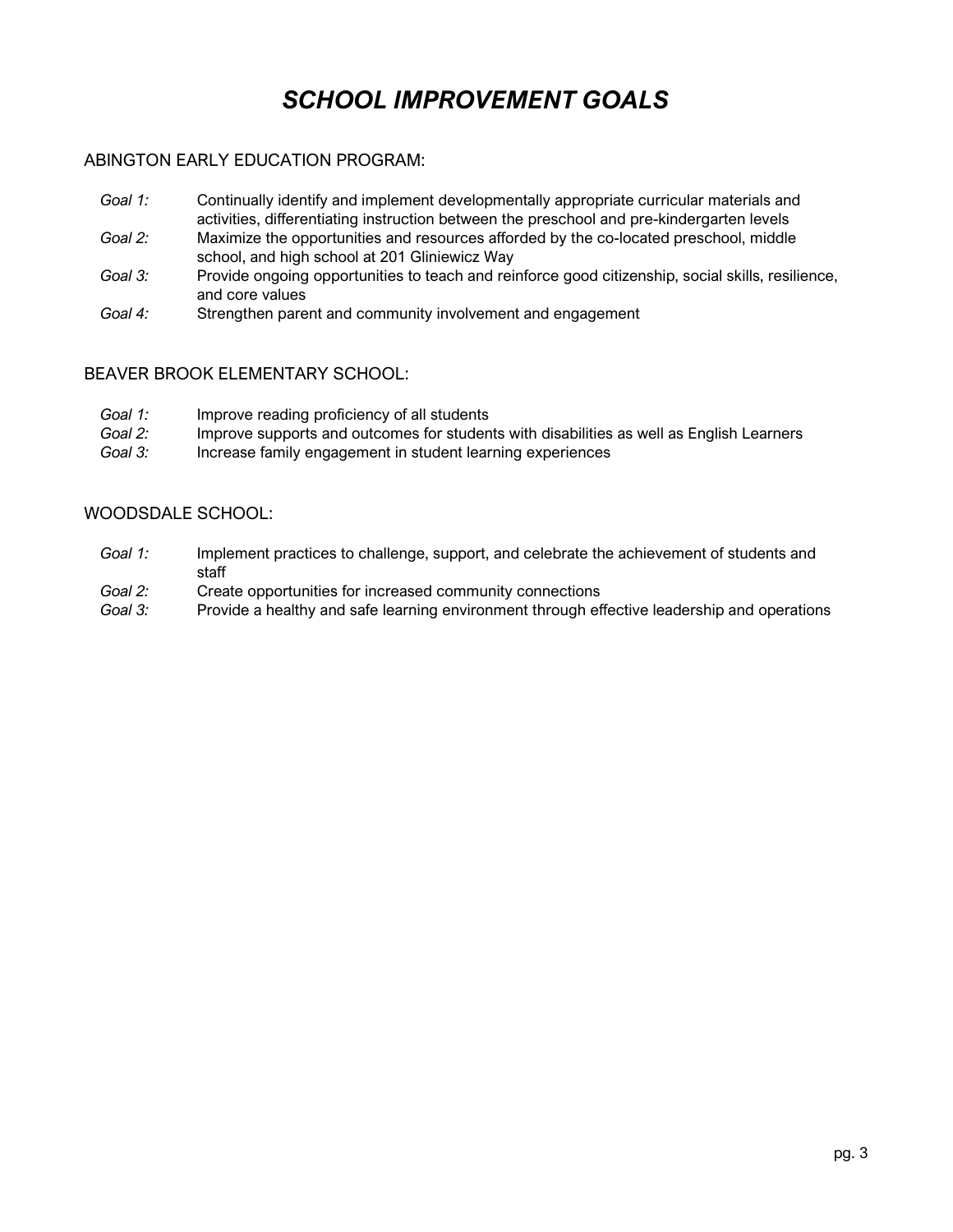# *TABLE OF CONTENTS*

| Letter from Administration                                              | 1              |
|-------------------------------------------------------------------------|----------------|
| <b>Mission/Vision Statements</b>                                        | $\overline{2}$ |
| <b>School Improvement Goals</b>                                         | 3              |
| <b>BASIC INFORMATION</b>                                                | 6              |
| Central Office Personnel, School Committee, and Building Administration | 6              |
| <b>School Hours</b>                                                     | 7              |
| <b>Emergency Preparedness</b>                                           | 7              |
| <b>Student Welfare</b>                                                  | 7              |
| <b>Emergency Closings/School Cancellations</b>                          | 7              |
| <b>School Entrance Requirements</b>                                     | 8              |
| Nondiscrimination                                                       | 8              |
| <b>PPRA Notice &amp; Consent</b>                                        | 8              |
| <b>Sexual Harassment</b>                                                | 9              |
| <b>Bullying Prevention and Intervention Policy</b>                      | 9              |
| Hazing                                                                  | 9              |
| Audio-Video Recording                                                   | 9              |
| Media Release                                                           | 10             |
| <b>Press &amp; Media Guidelines</b>                                     | 10             |
| Acceptable Internet/Network Use                                         | 10             |
| <b>Electronic Equipment</b>                                             | 10             |
| <b>Observations of Special Education Programs</b>                       | 10             |
| <b>Visitors/School Volunteers</b>                                       | 11             |
| <b>Tobacco Use On School Grounds</b>                                    | 11             |
| Animals In School                                                       | 11             |
| <b>ACADEMICS</b>                                                        | 13             |
| <b>Field Trips</b>                                                      | 13             |
| Homework                                                                | 13             |
| <b>Homework Guidelines</b>                                              | 14             |
| <b>Promotion and Retention</b>                                          | 15             |
| <b>Classroom Placement</b>                                              | 15             |
| <b>Student Attendance</b>                                               | 15             |
| <b>Standardized Testing</b>                                             | 16             |
| <b>Support Teams</b>                                                    | 16             |
| Referral To Special Education                                           | 16             |
| <b>CODE OF CONDUCT</b>                                                  | 17             |
| <b>Student Discipline Policy</b>                                        | 17             |
| <b>Behavior Expectations</b>                                            | 17             |
| <b>Disciplinary Procedure</b>                                           | 17             |
| Playground/Recess                                                       | 18             |
| <b>Cafeteria Expectations</b>                                           | 18             |
| Drug/Alcohol Policy                                                     | 18             |
| <b>Student Complaints &amp; Grievances</b>                              | 18             |
| APS/Abington Police Memorandum of Understanding                         | 18             |
| <b>STUDENT LIFE</b>                                                     | <u> 19</u>     |
| <b>Dress Code</b>                                                       | 19             |
| <b>Food Service Policy</b>                                              | 19             |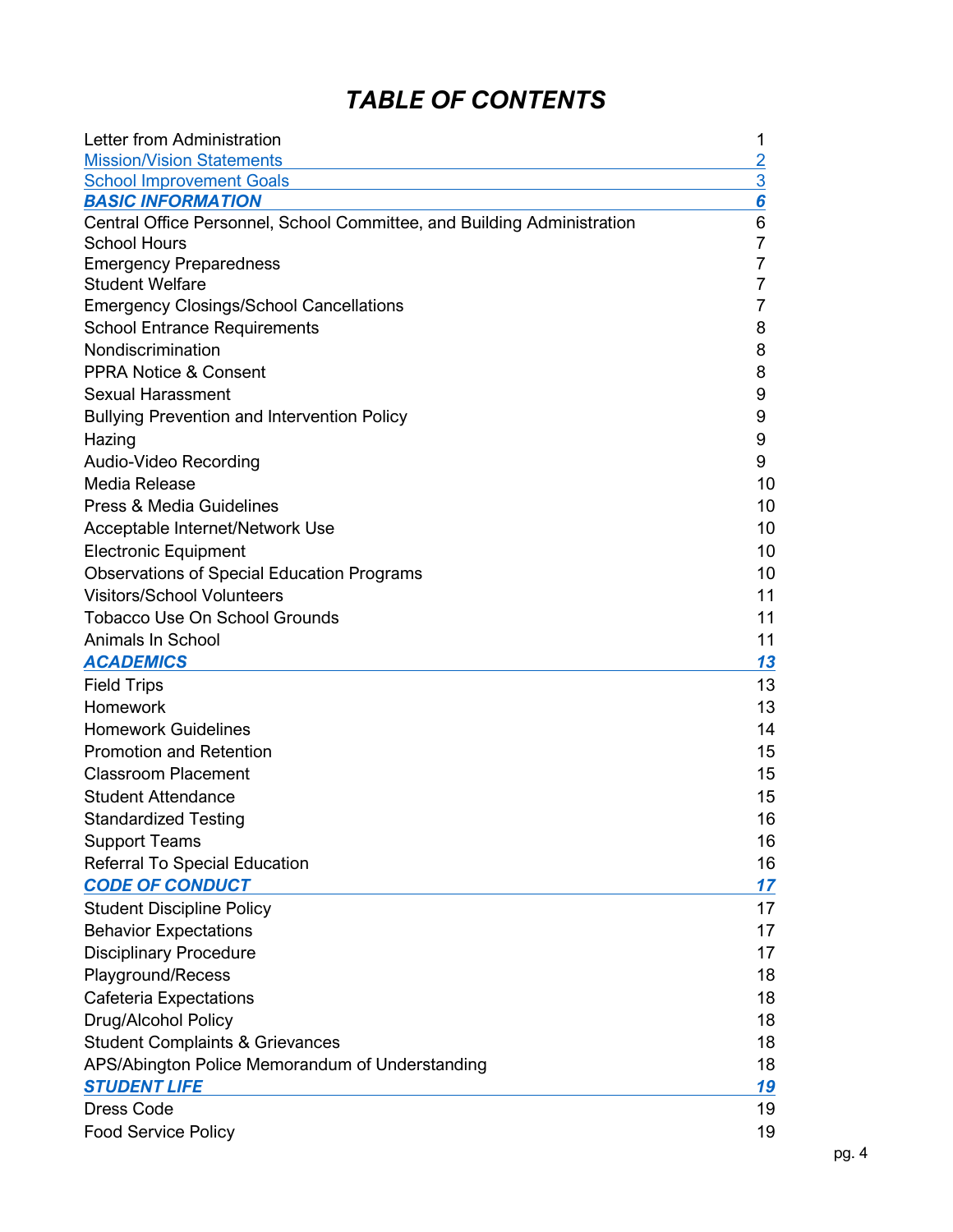| Home Schooling                                    | 19 |
|---------------------------------------------------|----|
| <b>Student Publications</b>                       | 19 |
| <b>Health Services and Requirements</b>           | 19 |
| <b>Physical Examination of Students</b>           | 20 |
| <b>Administering Medications to Students</b>      | 21 |
| Inoculations                                      | 22 |
| Concussions                                       | 22 |
| <b>Latex Policy</b>                               | 23 |
| <b>APS Wellness Policy</b>                        | 23 |
| <b>STUDENT RECORDS</b>                            | 24 |
| <b>Application of Rights</b>                      | 24 |
| <b>The Student Record</b>                         | 24 |
| <b>Parent/Student Access</b>                      | 25 |
| <b>Authorized School Personnel Access</b>         | 25 |
| 3rd Party Access                                  | 25 |
| <b>Non-Custodial Parent Access</b>                | 26 |
| <b>TRANSPORTATION</b>                             | 27 |
| <b>Mandated Paid Transportation</b>               | 27 |
| Non-Mandated Transportation                       | 27 |
| <b>Two Mile Limit</b>                             | 27 |
| Application, Fees, and Deadlines                  | 27 |
| <b>New Residents</b>                              | 28 |
| <b>Bus Tags</b>                                   | 28 |
| <b>Bus Stops &amp; Routing</b>                    | 28 |
| Safety                                            | 28 |
| <b>Bus Conduct</b>                                | 28 |
| <b>Student Transportation in Private Vehicles</b> | 29 |
| <b>INTEGRATED PRESCHOOL ADDENDUM</b>              | 30 |
| BEAVER BROOK ELEMENTARY SCHOOL ADDENDUM           | 34 |
| <b>WOODSDALE SCHOOL ADDENDUM</b>                  | 36 |
| <b>APS HOMEWORK ADDENDUM</b>                      | 37 |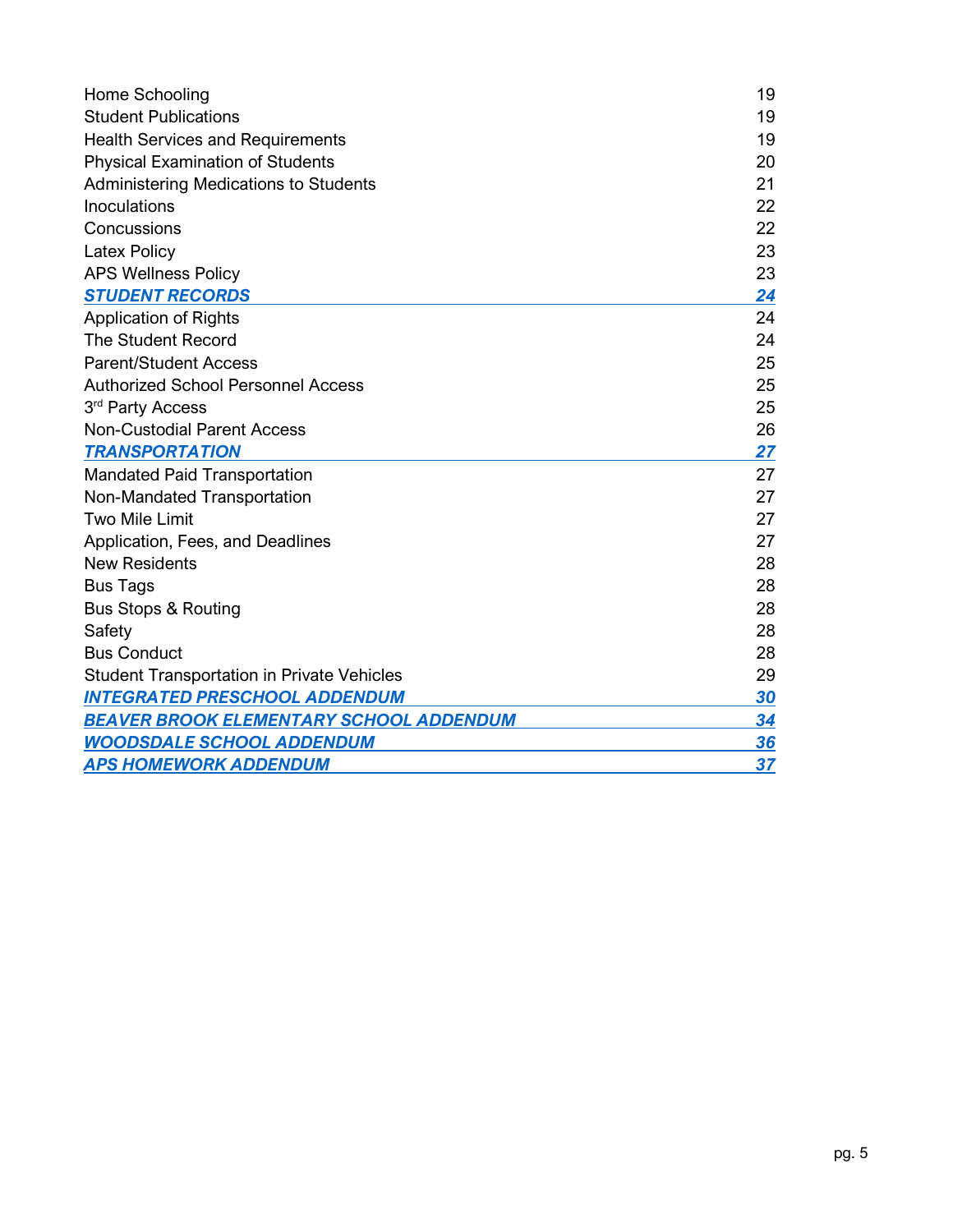# *BASIC INFORMATION*

# <span id="page-6-0"></span>CENTRAL OFFICE PERSONNEL, SCHOOL COMMITTEE, AND BUILDING ADMINISTRATION

*Superintendent of Schools* Peter Schafer Office: 781-982-2150 [peterschafer@abingtonps.org](mailto:peterschafer@abingtonps.org)

#### *Assistant Superintendent*

Dr. Felicia Moschella Office: 781-982-2150 [feliciamoschella@abingtonps.org](mailto:feliciamoschella@abingtonps.org)

*Director of Student Services* Dr. James Robbins Office:781-982-2175 [jamesrobbins@abingtonps.org](mailto:jamesrobbins@abingtonps.org)

#### *School Committee:*

Christopher Coyle, Chairperson - [christophercoyle@abingtonps.org](mailto:christophercoyle@abingtonps.org) Danielle Grafton, Vice Chairperson - [daniellegrafton@abingtonps.org](mailto:daniellegrafton@abingtonps.org) Heidi Hernandez, Secretary - [heidihernandez@abingtonps.org](mailto:heidihernandez@abingtonps.org) Julie Groom, Member - [juliegroom@abingtonps.org](mailto:juliegroom@abingtonps.org) Wendy Happel, Member - [wendyhappel@abingtonps.org](mailto:wendyhappel@abingtonps.org)

#### *Building Administration:*

*Abington Early Education Program, Out of District Coordinator* 201 Gliniewicz Way Annie Robinson, Director Office: 781-982-2195 [annierobinson@abingtonps.org](mailto:loramonachino@abingtonps.org) 

*Beaver Brook Elementary School (Grades K-2)* One Ralph Hamlin Jr., Way Dr. Christopher Basta, Principal [chrisbasta@abingtonps.org](mailto:chrisbasta@abingtonps.org) Julie Thompson, Asst. Principal [juliethompson@abingtonps.org](mailto:juliethompson@abingtonps.org) Office: 781-982-2185

*Woodsdale School (Grades 3-4)* 120 Chestnut St Jennifer Barresi, Principal Office: 781-982-2180 [jenniferbarresi@abingtonps.org](mailto:jenniferbarresi@abingtonps.org)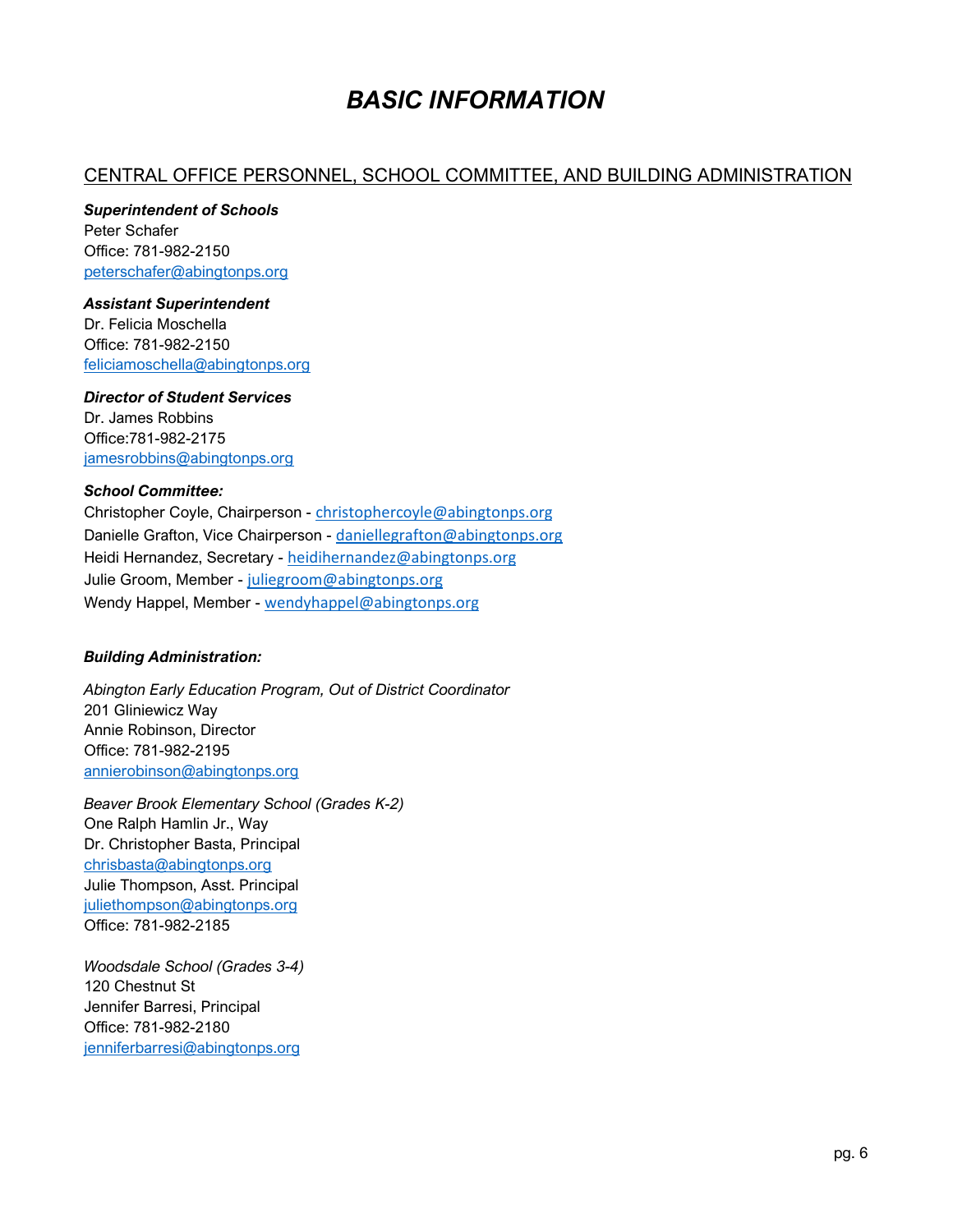Woodsdale Elementary School Woodsdale Elementary School Woodsdale Elementary School 8:40 a.m. – 2:45 p.m. 6:40 a.m. – 11:40 p.m.

Beaver Brook Elementary School **Beaver Brook Elementary School** Beaver Brook Elementary School 9:00 a.m. – 3:05 p.m. 9:00 a.m. – 12:05 p.m.

8:20 a.m. – 10:55 a.m. **AM Session Only** 11:35 a.m. – 2:10 p.m.

# SCHOOL HOURS **SCHOOL HOURS** SCHOOL HOURS – Scheduled Half Days

Early Education Program Early Education Program

### EMERGENCY PREPAREDNESS

#### *Emergency Responses:*

Fire drills at regular intervals are required by law. Additional drills such as evacuation, enhanced lockdown, and reverse evacuation are conducted on a regular basis. All staff and students are trained yearly on these emergency procedures.

#### *Automated External Defibrillators (AED):*

Each of our school buildings are equipped with AEDs, which are located in accessible areas throughout the building. These AEDs are inspected and maintained weekly.

# EMERGENCY CLOSINGS/SCHOOL CANCELLATIONS

As an alternative to closing school for a full day, the Abington School Committee has in place a 90-minute delayed opening schedule. This schedule may be used on days when it appears as if the weather and/or road conditions will improve enough in the early morning to allow schools to open. If the decision is made to delay the opening of school by 90 minutes or to cancel school, the message will be delivered via automated phone call and made available through local television/radio news stations and online where possible.

#### **90-minute Delayed Opening Schedule (***No morning Preschool sessions)*

| <b>SCHOOL</b>                    | <b>CLASSES START</b>             | <b>CLASSES DISMISSED</b> |
|----------------------------------|----------------------------------|--------------------------|
| Woodsdale Elementary School      | 10:10 a.m.                       | $2:45$ p.m.              |
| Beaver Brook Elementary School   | 10:30 a.m.                       | $3:05$ p.m.              |
| Abington Early Education Program | No AM session                    | $2:10$ p.m.              |
|                                  | Afternoon PK session- 11:35 a.m. |                          |

### STUDENT WELFARE

There is no supervision provided for students in Grades Preschool to 4 before the beginning of the school day. Therefore, the school department cannot assume responsibility for students who arrive prior to that time. Students will be permitted to enter school buildings 20 minutes prior to the start of the school day. No children are permitted in the buildings unless under supervision of the classroom teacher or other school personnel. Students are to leave the buildings and school grounds promptly at the close of school, unless engaged in schoolsupervised activities.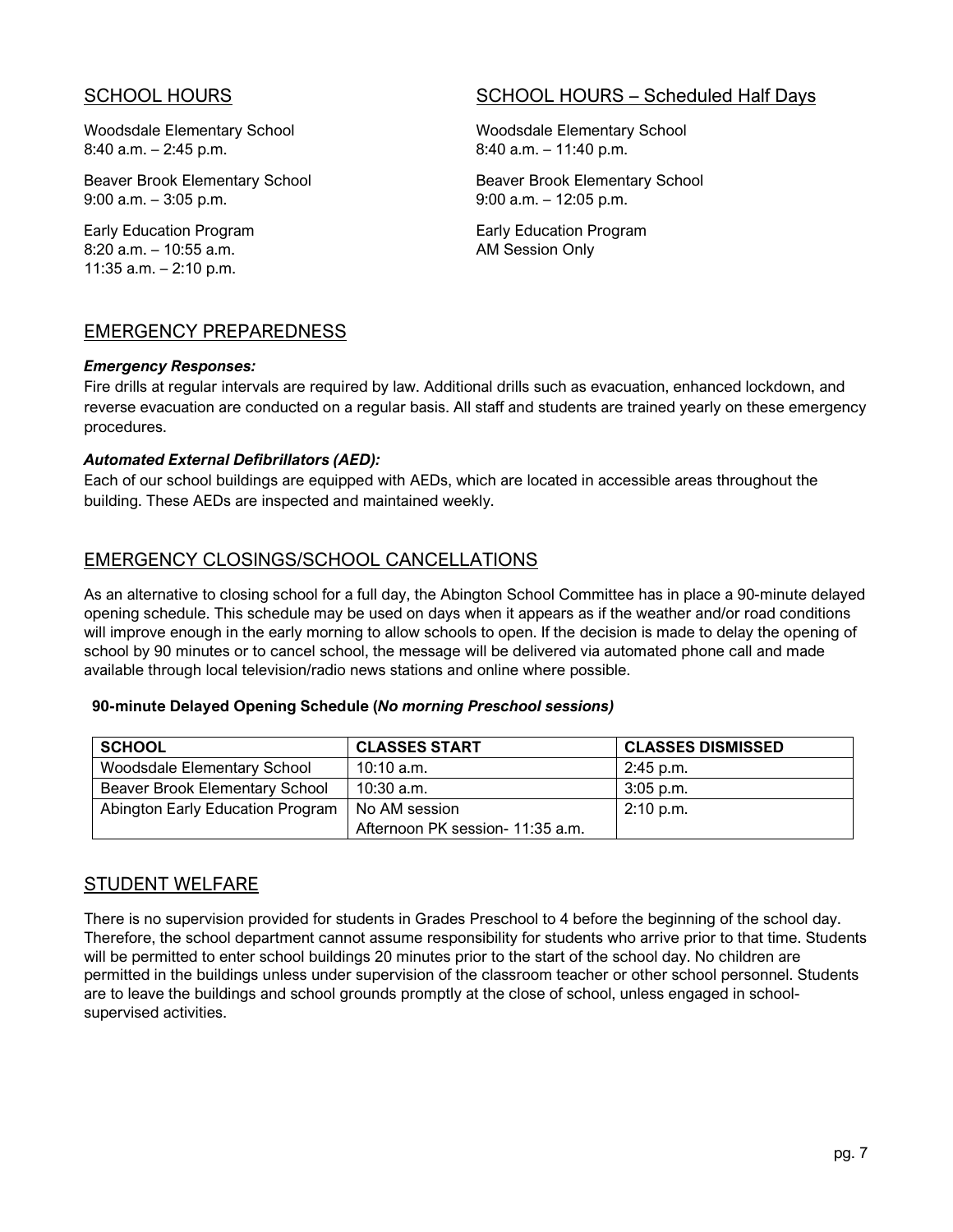# SCHOOL ENTRANCE REQUIREMENTS

#### *Screening: \*AEEP ONLY*

A preschool screening program for 3 and 4-year-olds, as mandated by Chapter 766, will be conducted each spring. This program is designed to identify children with developmental delays and/or disabilities and is used by teachers and administrators for educational purposes. It is not a complete diagnostic assessment. Parents/Guardians can expect to receive the screening results within one week. If additional testing is indicated, you will be notified in writing.

#### *Registration:*

The following materials are required in accordance with Massachusetts Law and must be completed prior to any child entering school in September for the first time:

- 1. Proof of Residency & Proof of Occupancy
- 2. Birth Certificate
- 3. Health History

4. Physical Examination (must be no sooner than September 1st of the year prior to the student entering Kindergarten or Grade 1)

5. Certificate of Immunization is required regarding diphtheria, pertussis, tetanus, (series of 5); measles, mumps, rubella, (series of 2); poliomyelitis, (series of 4); hepatitis B, (series of 3); varicella vaccine or physician's documentation that the child has had chicken pox illness; proof of current lead level testing; and such other communicable diseases as may be specified from time to time by the Department of Public Health.

A copy of the Abington Public Schools registration packet can be found [here.](https://abingtonps.org/District%202019-2020/APS%20STUDENT%20REGISTRATION%20and%20Immunization%20Requirements%20OCTOBER%202019.pdf)

### NONDISCRIMINATION

The Committee's policy of nondiscrimination will extend to all students, all staff, the general public, and individuals with whom it does business. No individual shall be excluded from or discriminated against in admission to the District or in obtaining the advantages, privileges, and courses of study on account of race, color, sex, gender identity, religion, national origin, sexual orientation or disability. If an individual has a complaint or feels that they have been discriminated against because of their race, color, sex, gender identity, religion, national origin, sexual orientation or disability, their complaint should be registered with the Title IX compliance officer, Felicia Moschella (Assistant Superintendent).

# PPRA NOTICE AND CONSENT/OPT-OUT FOR SPECIFIC ACTIVITIES

The Protection of Pupil Rights Amendment (PPRA), 20 U.S.C. & 1232h, requires Abington Public Schools to notify you and obtain consent or allow you to opt-out your child from participating in certain school activities. These activities include a student survey, analysis, or evaluation that concerns one or more of the following areas ("protected information surveys"):

- 1. political affiliations or beliefs of the student or political affiliations of the student'sparents/guardians;
- 2. mental or psychological problems of the student or student's family;
- 3. sexual behavior or attitudes;
- 4. illegal, anti-social, self-incriminating, or demeaning behavior;
- 5. critical appraisals of others with whom respondents have close family relationships;
- 6. legally recognized privileged relationships, such as with lawyers, doctors, orministers;
- 7. religious practices, affiliations, or beliefs of the student orparents/guardians;
- 8. income, other than as required by law to determine program eligibility.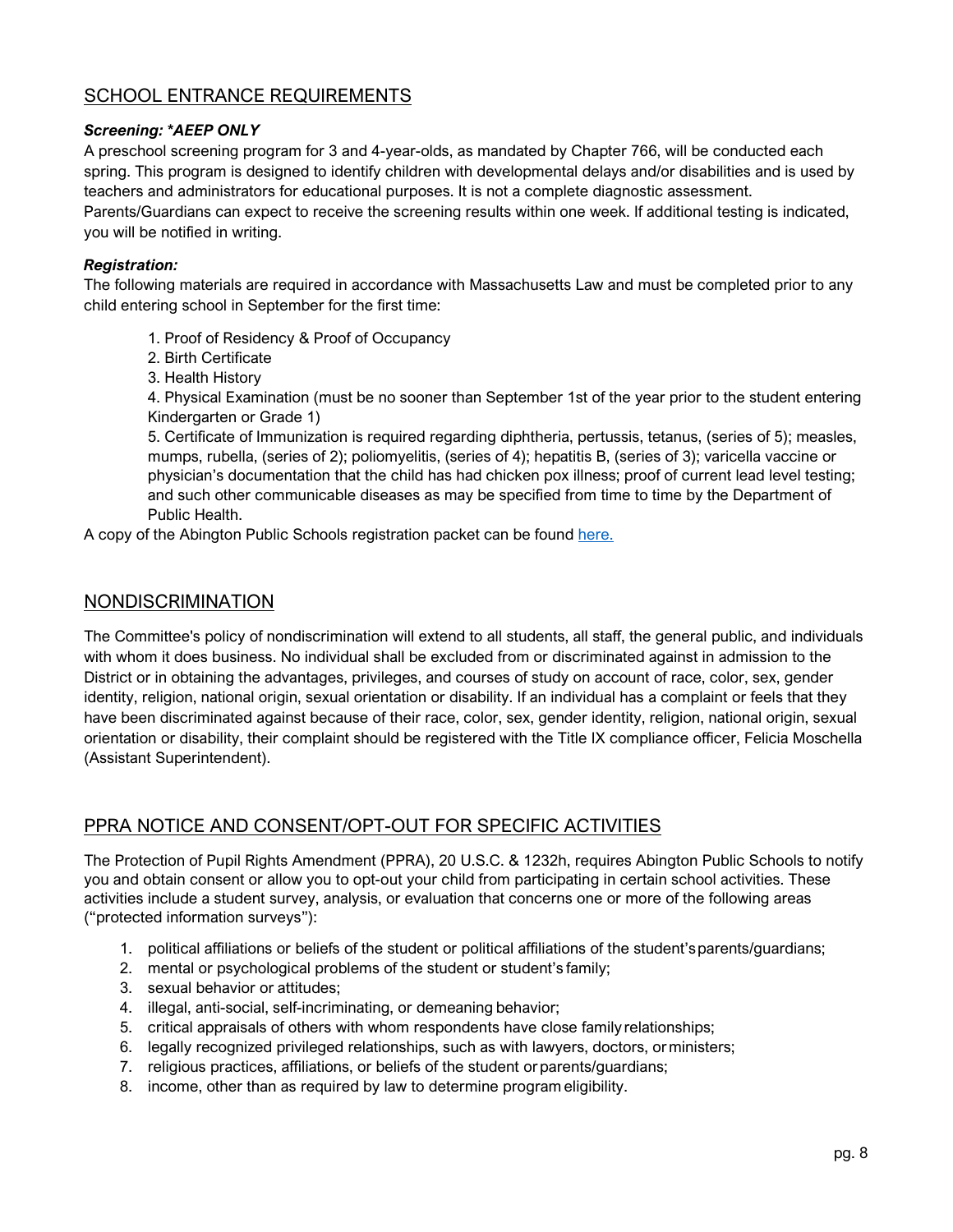# SEXUAL HARASSMENT

The Abington Elementary Schools are committed to maintain a safe, secure, and productive environment for everyone. Students are expected to treat all members of the school community with dignity and respect. It is the policy of the Abington Public Schools not to discriminate on the basis of age, color, disability, national origin, race, religion, sex, gender identity, or sexual orientation in its educational programs, services, activities, or employment practices as required by [Chapter 151B of the General Laws,](https://malegislature.gov/Laws/GeneralLaws/PartI/TitleXXI/chapter151B) Chapter 622 of the Acts of 1971; [Title IX of the State](https://www.justice.gov/crt/overview-title-ix-education-amendments-1972-20-usc-1681-et-seq)  [1972 Educational Amendments;](https://www.justice.gov/crt/overview-title-ix-education-amendments-1972-20-usc-1681-et-seq) and Section 504 of the Rehabilitation Act of 1973. Violations of civil rights will not be tolerated.

Each person has the right to be free from derogatory or degrading remarks or actions which cause humiliation. All forms of "put-downs", sexual comments or harassment, or physically intrusive or violent behavior are unacceptable. They detract from a supportive, caring educational environment which we try to promote in our schools. Dr. Felicia Moschella (Assistant Superintendent) has been appointed the sexual harassment grievance officer and is vested with the authority and responsibility of processing all sexual harassment complaints.

# BULLYING PREVENTION AND INTERVENTION POLICY

The Abington School Committee and the Abington Public School District is committed to providing a safe and civil educational environment for all students, employees, volunteers, and patrons which is free from harassment, intimidation, bullying, cyberbullying and retaliation.

The Bullying Prevention and Intervention Policy shall apply to students and members of a school staff, including, but not limited to, educators, administrators, counselors, school nurses, cafeteria workers, custodians, bus drivers, athletic coaches, advisors to an extracurricular activity, paraprofessionals and appointed volunteers. The policy and actions contained within can be found here: *[Abington Public Schools Bullying & Intervention Policy](https://z2policy.ctspublish.com/masc/browse/abingtonset/abington/JICFB)*

# HAZING

Hazing is prohibited. Any student who feels s/he is being hazed should report such information immediately to a staff member. Hazing is in violation of [Massachusetts General Laws, Chapter 269, Sections 17-19.](http://www.doe.mass.edu/psm/anti-hazing/) Anyone who is aware of hazing and/or is at the scene where hazing takes place is required to report the offense to a school official. Any student who is involved in hazing will be subject to suspension. In all cases relating to hazing, students will receive procedural due process.

# AUDIO-VIDEO RECORDING

The Abington Public Schools have a responsibility to maintain discipline and protect the safety, security, and welfare of our students and staff, while at the same time safeguarding District facilities, vehicles, and equipment. The School Committee policy regarding audio-video/digital surveillance can be found here: <https://z2policy.ctspublish.com/masc/browse/abingtonset/abington/ECAF>

As part of fulfilling this responsibility, the Abington School Committee authorizes the use of audio- video/digital surveillance cameras in school building common areas, on and around school grounds and on vehicles under the control of the District which are transporting students. Digital or video recorder placements shall be based on the presumption and belief that students and staff have no reasonable expectation of privacy in public areas that occur in plain view of other students, staff, or bystanders.

Signs shall be posted, to notify students, staff, and visitors that video or digital cameras may be in use. Parents and students shall also be notified through the student handbook and/or by other means that cameras may be in use. Students and others will be held responsible for any violations of school rules, District Policies and Procedures, or law recorded by the cameras.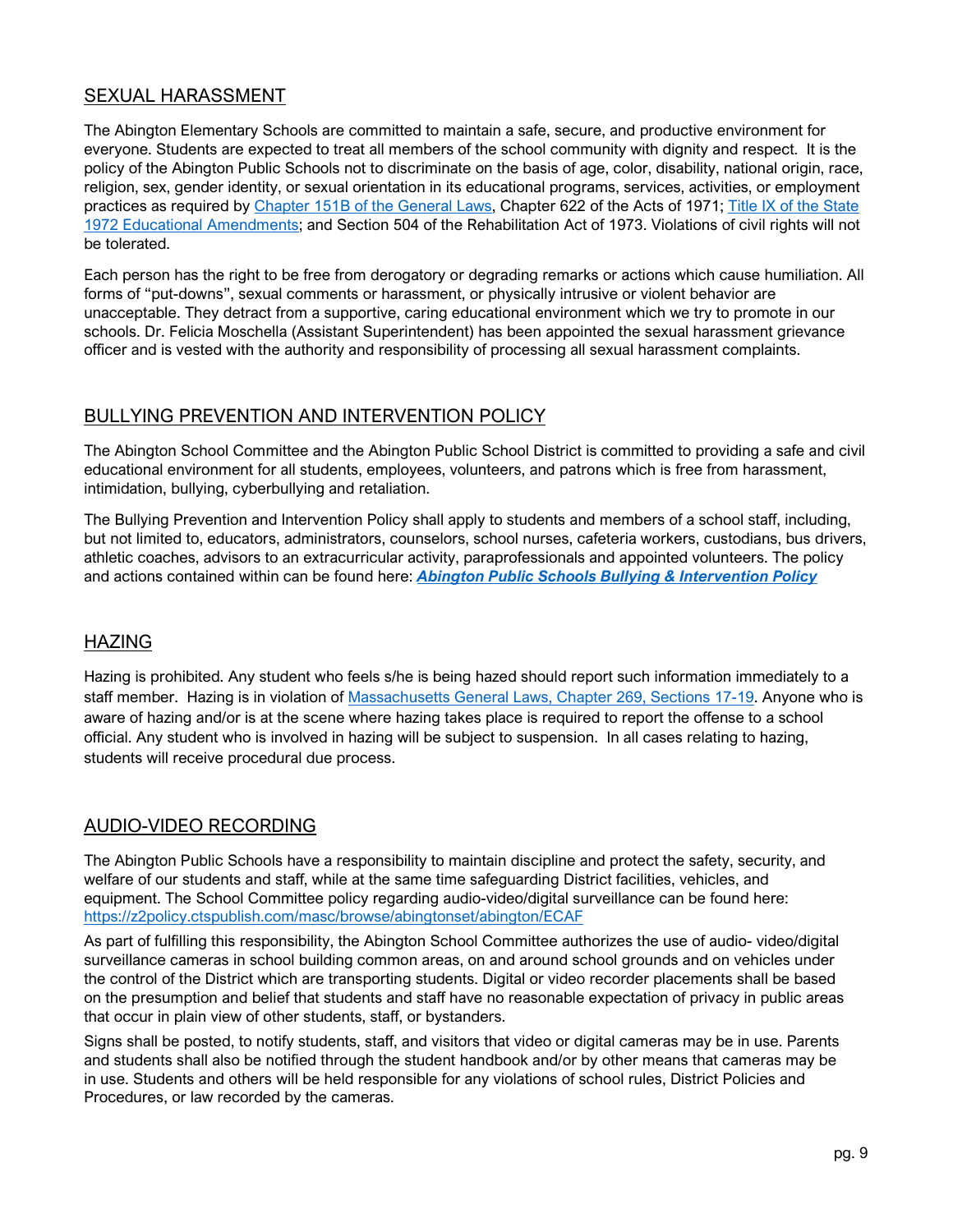# MEDIA RELEASE

Abington Public Schools may use photographs or videos of school activities. The District posts photographs in local newspapers and provides videos designed for instructional and informational purposes to cable or broadcast stations. Parents/Guardians indicate their consent by signing the media release line on the Student Information Form. If a parent/guardian wishes to opt-out of the media release it must be submitted in writing to your child's school.

### PRESS AND MEDIA GUIDELINES

Consistent with this policy, the School Committee and faculty encourage members of the press and media to visit the schools. The principal will assist, at their discretion, members of the press and media who wish to interview or photograph students or staff so as not to interfere with the education of students.

### ACCEPTABLE INTERNET/NETWORK USE

Abington Public Schools' Technology Network exists solely for educational purposes. Abington Public Schools' Technology Network is not to be considered a resource intended for use as a public forum or for any purpose that is not directly related to the delivery of educational services. In order for a member of Abington Public Schools' community to use the computer network, s/he must read the following rules and sign the version of the User Contract appropriate to the user's grade level. The Abington Public Schools network use policy can be found here: [https://z2policy.ctspublish.com/masc/browse/abingtonset/abington/IJNDB\\_IJNDB-R](https://z2policy.ctspublish.com/masc/browse/abingtonset/abington/IJNDB_IJNDB-R)

#### *Disclaimer of Liability:*

Abington Public Schools makes no warranties of any kind for the service they provide. Abington Public Schools will not be responsible for any damages you may suffer. Use of any information and software obtained through the Internet is at your own risk. Abington Public Schools specifically denies any responsibility for the accuracy or quality of information obtained through its services. In addition, it cannot guarantee the efficacy of any firewall or "blocking" software that it might use.

# ELECTRONIC EQUIPMENT

Electronic devices, such as cell phones, smart watches, and tablets, must be powered off and put away during the school day unless approved by a teacher, staff member, or administrator. The school cannot be held responsible for the disappearance of or damage to electronic equipment.

# OBSERVATIONS OF SPECIAL EDUCATION PROGRAMS

A parent request to observe their child(ren), current program, or a potential placement must be made at least five days in advance with the Director of Student Services or designee and/or Principal.

- Parents' request to observe their child(ren), current program, or a potential placement must be made in advance with the Director of Student Services or Principal.
- The Director of Student Services or Principal will contact the parents for an initial scheduling conversation upon receiving the parents' request.
- The Director of Student Services or Principal will discuss the goals of the observation with the parent and the length of time needed to accomplish the goals. Lengthy visits may, at times, interrupt the integrity of the program, so observation periods will be limited, and the start and end times will be stated in advance.
- There may be times during a school day when schedules include activities that may breach another student's right to confidentiality and privacy. Classroom visits will not be scheduled during these times. On behalf of all students, the school professionals will make this judgment call.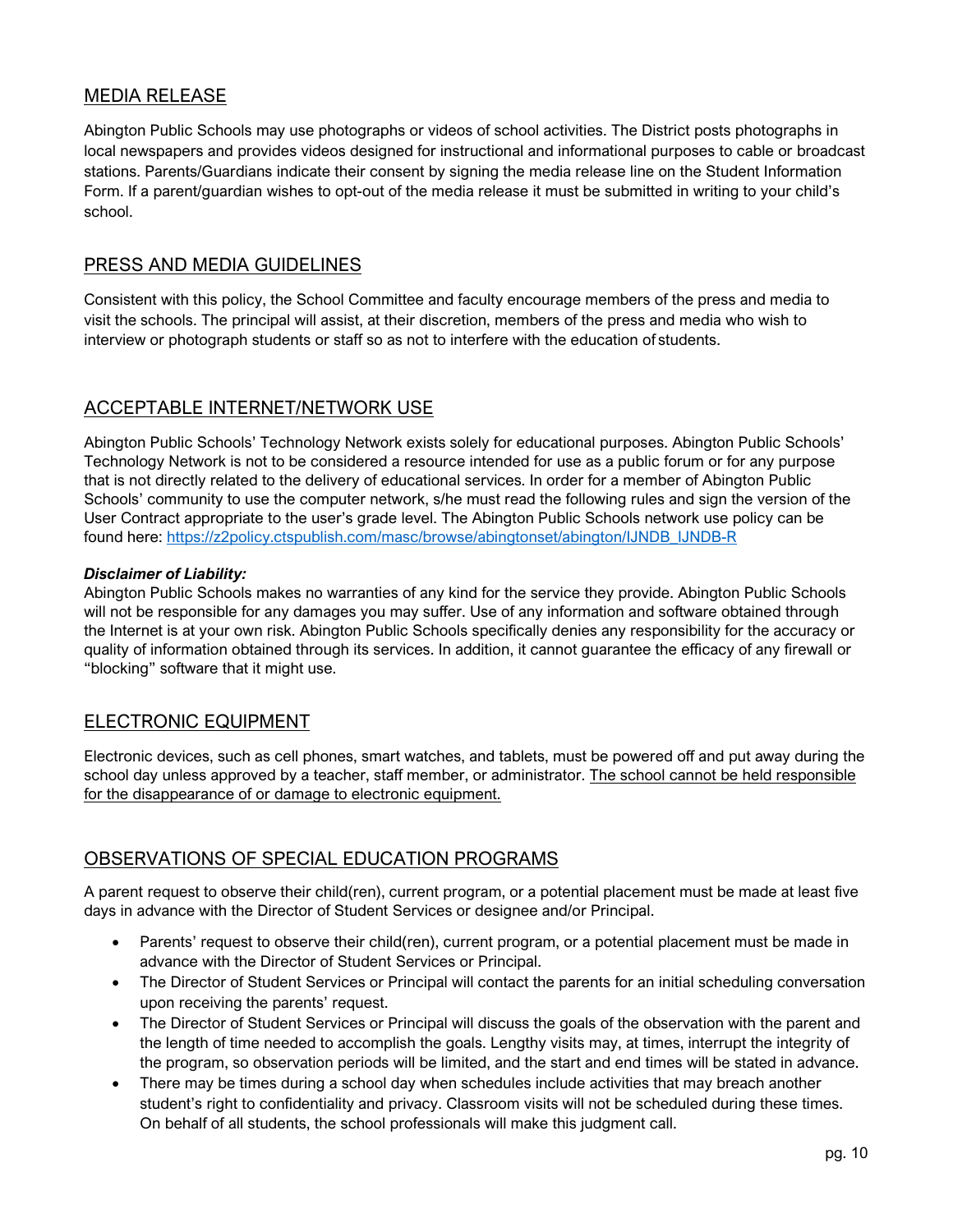- The Director of Student Services or Principal will select a date and time for the observation in which the parent is available and minimizes interference on the program
- In order to maintain confidentiality, no information will be provided about other students and their educational needs, performance, and programs.
- If the observer is not the parent or guardian, then the parent or guardian must sign a release to allow this individual to observe.
- The observer is not to interfere with the educational environment in the classroom. If the number of observers or behavior of observers presents a problem in the learning environment, then the observation will be discontinued.
- The observer must not disclose confidential or personally identifiable information relating to other children. Staff will make every effort to remove materials which may be part of a students' records from plain view. In the event that removal is not possible, then the observer may be asked to sign a nondisclosure agreement.
- A school administrator or designee will accompany the observer throughout the observation. The administrator or designee will ensure adherence to the observation schedule, answer the observer's questions when possible, and may also take notes of the observation.

# VISITORS/SCHOOL VOLUNTEERS

The staff and administration of Abington Public Schools welcome parents/guardians to our schools. Visitors must report to the office to sign in and provide a positive ID. Anyone wishing to volunteer in a classroom, on field trips, or at PTO events MUST have a current CORI on file with the Abington Public Schools. Video surveillance cameras are in use within and outside each of the school buildings.

# TOBACCO USE ON SCHOOL GROUNDS

The Smoke-Free Workplace Law prohibits smoking in all enclosed workplaces, including public and private schools. In addition, Massachusetts requires that all public schools through high school prohibit smoking on school grounds, on school buses, and at school sponsored events. The law is commonly referred to as the "Education Reform Act" [\(MG.L. ch. 270, §22\(b\)\(2\);](https://malegislature.gov/Laws/GeneralLaws/PartIV/TitleI/Chapter270/Section22) [MGL c. 71, §§2A, 37H;](https://malegislature.gov/laws/generallaws/parti/titlexii/chapter71/section37h) c. 90, §7B(10)).

# ANIMALS IN SCHOOL

No animal shall be brought to school without prior permission of the building principal. School principals, in consultation with the Health Services Providers in each building, shall utilize the Massachusetts Department of Public Health publication, ["Animals in the Classroom: Recommendations for Schools,](https://www.mass.gov/doc/rabies-prtcl-schoolpdf/download)" and review student health records to determine which animals may be allowed in the school building. The decision of the Principal shall be final.

#### *Educational Programs:*

Use of animals to achieve specific curriculum objectives may be allowed by the building Principal provided student health and safety are not jeopardized and the individual requesting that the animal be brought to school is responsible for adhering to the "Animals in the Classroom: Recommendations for Schools" and any other conditions established by the Principal to protect the health and well-being of students.

#### *Service Animals (Guide or Assistance Dogs):*

The Abington Public School District's School Committee does not permit discrimination against individuals with disabilities, including those who require the assistance of a service animal. The District will comply with Massachusetts law concerning the rights of persons with guide or assistance dogs and with federal law and will permit such animals on school premises and on school transportation. If, in the opinion of the school Principal or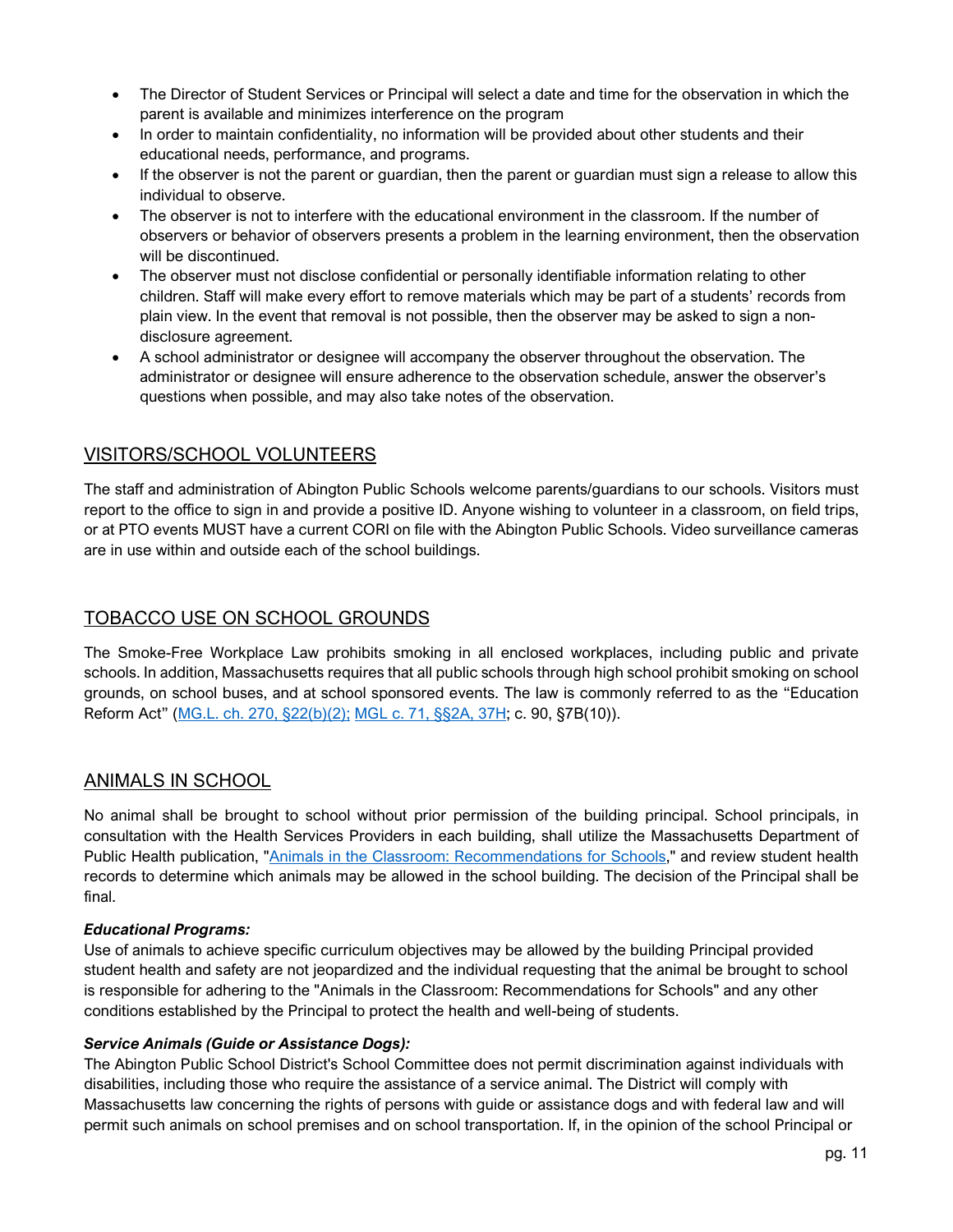authorized designee, any service animal is not in the control of its handler, or if it is not housebroken, the service animal may be excluded from the school or program. The service animal can also be excluded if it presents a direct and immediate threat to others in the school.

#### *Requests:*

Student requests for service animal accommodations, including requests to have a service animal accompany a student in classrooms are determined by the section 504 Team or the special education Team meeting process. Employee requests for disability accommodations, including requests to have a service animal at work, are handled through the appropriate disability accommodation policy and procedures of the ADA act and Abington Public School District policy. Service animals accompanying individuals with disabilities are welcome in all areas of the schools that are open to the public (except in situations noted in the full policy). Specific questions related to the use of service animals on the Abington Public School District properties by visitors should be directed to the ADA Coordinator or the Administrator of Special Education and Pupil Personnel Services.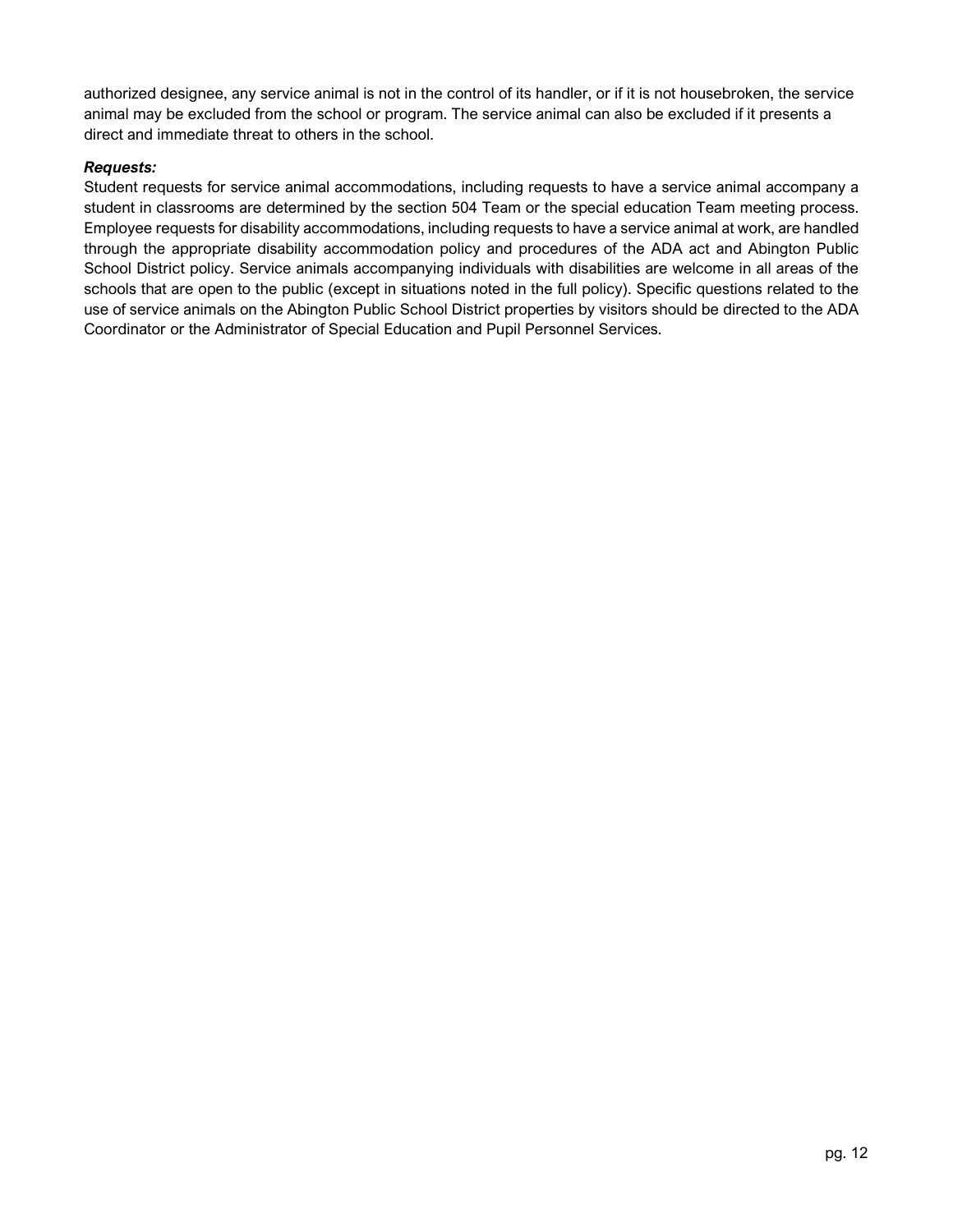# *ACADEMICS*

# <span id="page-13-0"></span>FIELD TRIPS

The Abington School Committee (School Committee) recognizes that first-hand experiences provided by field trips and school-sponsored trips (field trips) are an extension of the classroom experience that expand and reinforce concepts learned in the classroom and can provide new and unique experiences not available in the classroom setting. As it is widely acknowledged that not all children learn in the same way, field trips allow students the opportunity to expand their learning in ways different from those typically available in the classroom.

#### *Purpose and Scope:*

A field trip is student travel away from school premises that is approved by the school district through established procedures for the purpose of curriculum-related study, co-curricular activities, or interscholastic programs. The various types of field trips are described in the Field Trip Policy. In the planning of field trips, the health and safety of the students and the compliance with the requirements of state laws and regulations is paramount. Matters to be considered are spelled out in the Field Trip Policy. The school principal or designee is responsible for ensuring that a teacher(s), advisor(s), or other school staff member(s) proposing a field trip plans, implements, and assesses the trip within the criteria listed in the policy.

#### *Transportation:*

Use of leased vans and privately owned vehicles for field trips is prohibited, with the exception of the Abington Public Schools' owned van, except in the case of a bona fide emergency. Nothing in this field trip policy should be construed to prohibit field trips where students travel by means of walking.

#### *Approval:*

Approval for all trips requiring School Committee approval must be sought no less than four (4) weeks priorto the scheduled trip departure date. The approval process for a trip must be completed prior to promoting, advertising, or making any preparations for the trip, including, but not limited to, taking deposits from students, engaging students in fundraising activities or making contractual arrangements. All field trips must be approved in writing by the appropriate authority as specified in the policy.

#### *Cancellation:*

The Superintendent of Schools has the authority to cancel any field trip until the time of departure for any reason. In such event, school officials will make a reasonable effort to obtain a refund of monies paid by students and parents. However, such refunds are not guaranteed.

#### *Non-School Sponsored Trips:*

Teachers, advisors and other school staff sometimes privately conduct trips and events involving the participation of Abington Public School students. The School Committee neither sanctions nor prohibits such activities, nor assumes any responsibility for them. Teachers, advisors and other school staff are prohibited from soliciting students for privately run trips through the school system. Teachers, advisors and other school staff are expected to clearly state that such trips are not school-sponsored and that the Abington School Committee and the Abington Public Schools do not sanction the trip or assume any responsibility.

#### HOMEWORK

Homework is any assigned activity done outside school, which relates to any phase of learning. It can be enrichment, a refinement, or a reinforcement of learning activities. It is hoped that the guidelines, which follow, will assist teachers assigning homework and aid parents/guardians in understanding homework assignments. On the last page of this handbook is a form that may be sent to teachers explaining why homework was not finished and the area the student needs additional teaching to understand.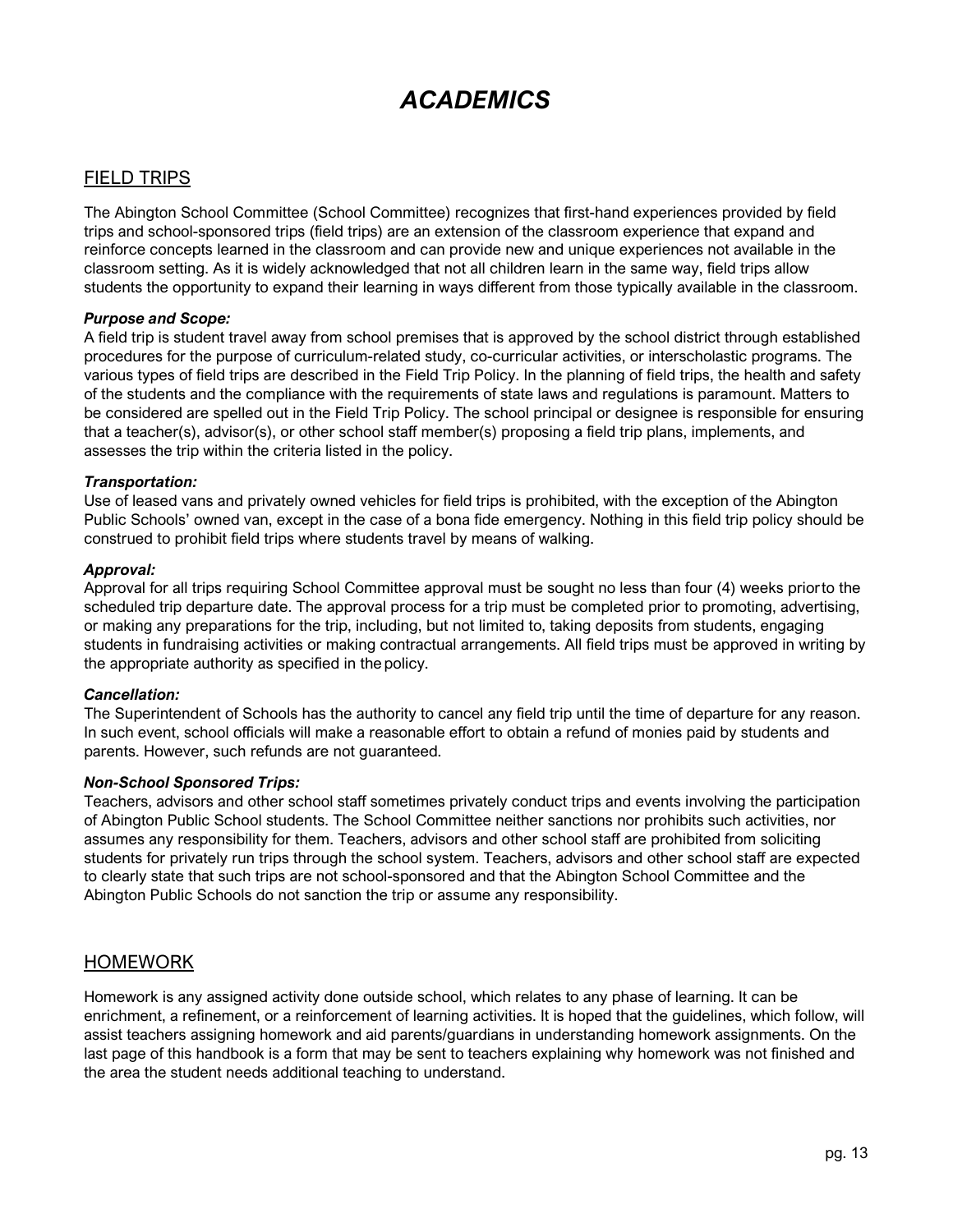#### *Purpose of Homework:*

- to supplement and reinforce school learning by providing further practice andapplication
- to stimulate initiative, independence, responsibility, and self-direction
- to enrich the student's school experiences
- to foster the growth of permanent lifetime interests in learning
- to teach ability to budget time and organize one's materials
- to provide opportunities to use skills and knowledge learned in school in creative ways outside school

#### *Role of the Teacher:*

- to design homework to accomplish a specific purpose clearly related to the curriculum for the grade level
- to assign the homework, carefully making sure the assignment is clear
- to assess homework consistently and provide feedback to students about their success on homework
- to assist students in learning how to study
- to communicate with students and parents/guardians when problems concerning homework arise
- to vary types of assignments so as to hold the students' interest and to meet different needs
- to insist on high standards of work done on home assignments, especially in terms of neatness and accuracy
- to individualize homework assignments to the extent possible. (Some students may be able to do more and some less within the established time guidelines)
- to post homework assignments so they can be clearly visible and available to students during the day
- to establish guidelines for students to follow in completing long termassignments

#### *Role of the Student:*

- to be responsible for the completion and return of assignments on the due date
- to confer with parents/guardians and/or teachers if assignments are unclear or toodifficult

#### *Role of Parents/Guardians:*

- to establish the importance of homework and to encourage the child to accept responsibility for completing home assignments
- to assist the child when the teacher and parent have conferred and agreed that this assistance wouldbe helpful
- to notify the teacher if an unforeseen occurrence prevents the child from completing an assignment. (An unforeseen occurrence may include a variety of circumstances, such as trauma orillness.)
- to insist on high standards of work on home assignments by providing a quiet and distraction-free location and by eliminating television, radio, telephone, and other stimuli
- to supervise the homework but allow students to complete the assignments independently
- to monitor the time utilized by their children to complete homework assignment (Too little or too much time spent on homework on a regular basis – guidelines below – should be a cause of concern and should be communicated to the teacher
- to assign their own reading, writing or academic task when their children do not bring home a school assignment (This will promote the habit of doing homework on a regular basis whether or not the child brings a homework assignment from school.)

### HOMEWORK GUIDELINES

Homework at Grades K-4 should not normally be given during weekends, holidays, or vacations except for occasional long-term assignments or make-up due to absence. Long-term assignments are those that are due to be passed in some time in the future. A book report, for example, which was assigned in September and due to be passed in October 15th, is considered a long-term assignment. Long-term assignments may involve a number of steps, so in the event the entire assignment has not been completed, credit may be given for the portion of the assignment which was submitted.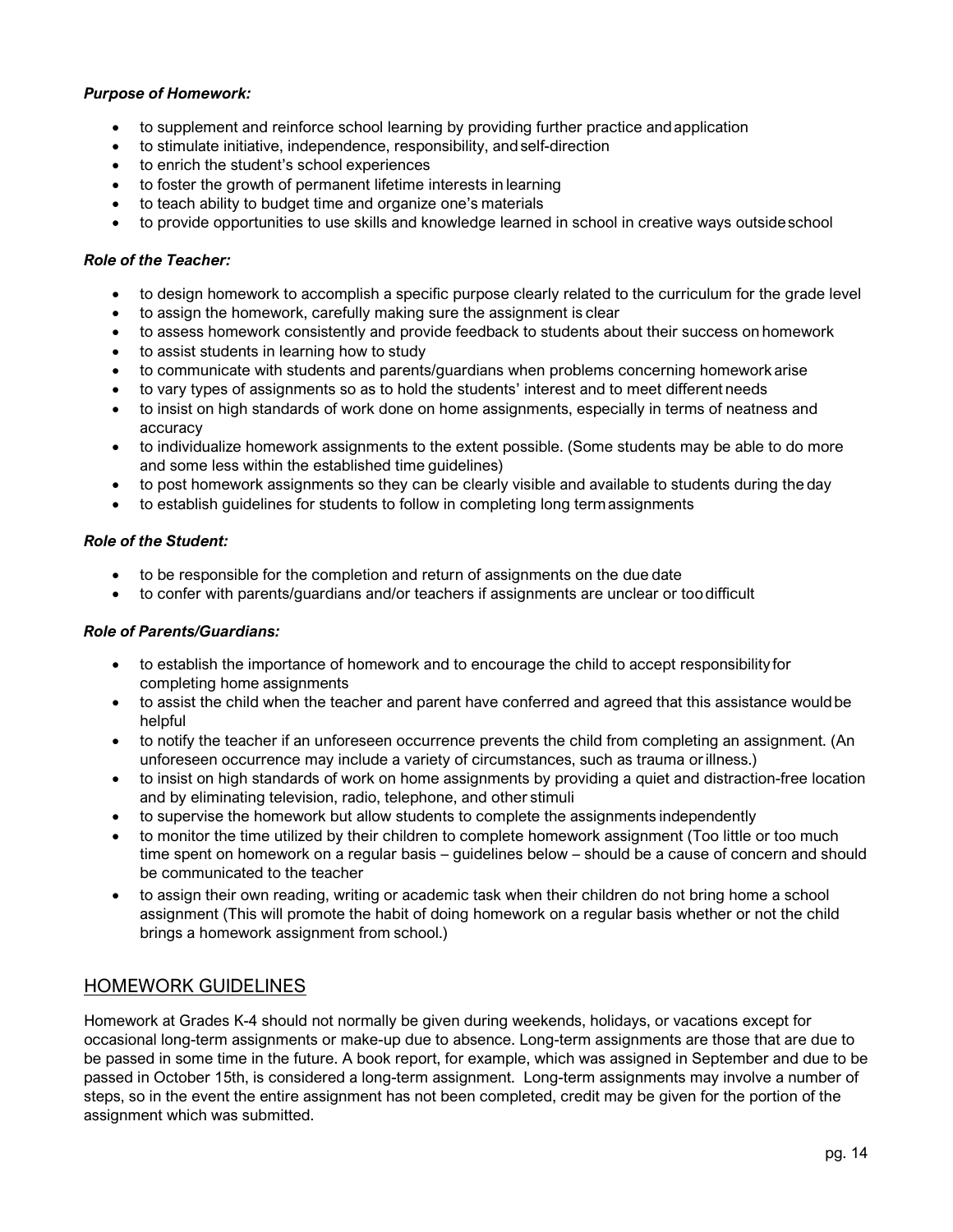**Kindergarten:** Up to 10 minutes, up to 4 times per week, at the discretion of the teacher **Grade 1:** Up to 10 to 20 minutes, up to 4 times per week, at the discretion of the teacher **Grade 2:** Up to 20 to 30 minutes, up to 4 times per week, at the discretion of the teacher **Grade 3:** Up to 30 minutes, 4 times per week **Grade 4:** Up to 40 minutes, 4 times per week

# PROMOTION AND RETENTION

The School Committee is dedicated to the best total and continuous development of each student. The professional staff is expected to place students at the grade level best suited to them academically, socially,and emotionally.

Students typically progress annually from grade to grade. Exceptions may be made when, in the judgment of the professional staff, they are in the best educational interest of the student. Notification and explanation will be provided to the parent/guardians of the student. However, the final decision will rest with the building principal.

# CLASSROOM PLACEMENT

Many factors are considered in student placement such as the social, emotional, and academic well-being of the student. Placement decisions for each child are determined by a team of teachers with additional input from specialists. Parent input is solicited annually via an online form. Requests for specific teachers may not be honored. Class placements into Grades K-4 will be emailed from each school approximately two weeks prior to the opening of the new school year. Final placement decisions will rest with the building principal.

### STUDENT ATTENDANCE

Student absences adversely affect the learning process. Parents must notify the school if the child is to be absent, tardy, or dismissed. In addition, upon the child's return to school, a written note must be submitted for each absence stating the date and reason for the absence.

We strongly encourage families to plan vacations during the regular school vacation schedule. It is our practice not to give homework or in-class assignments in advance to students who are on vacation when school is in session. Work missed during such absences must be made up within a week after a child returns to school. Chronic unexcused absences, tardies, and dismissals are monitored by the principal and may result in the following actions:

- phone notification to parent/guardian
- a letter mailed home & placed in student's file
- 51A report of suspected abuse or neglect filed with DCF

#### *Absences:*

Absences will be excused (with a parental note) for the following reasons: Student illness, Death in family, Observance of religious holidays, Appearance in court, Temporary relocation due to unforeseeable circumstances; e.g., fire, flood, hospitalization ofparent, etc., Necessary business which cannot be reasonably transacted when school is not in session, medically documented absences, special circumstances as approved by the building principal and/or assistant principal. All other absences that do not meet the criteria for excused are considered unexcused. Parents/Guardians will be notified when a student has accrued five or more unexcused absences.

#### *Tardiness & Dismissals:*

Tardiness and dismissals are highly disruptive and should be limited to extenuating circumstances. Absences, tardiness, and dismissals will be carefully monitored by the principal and/or designee.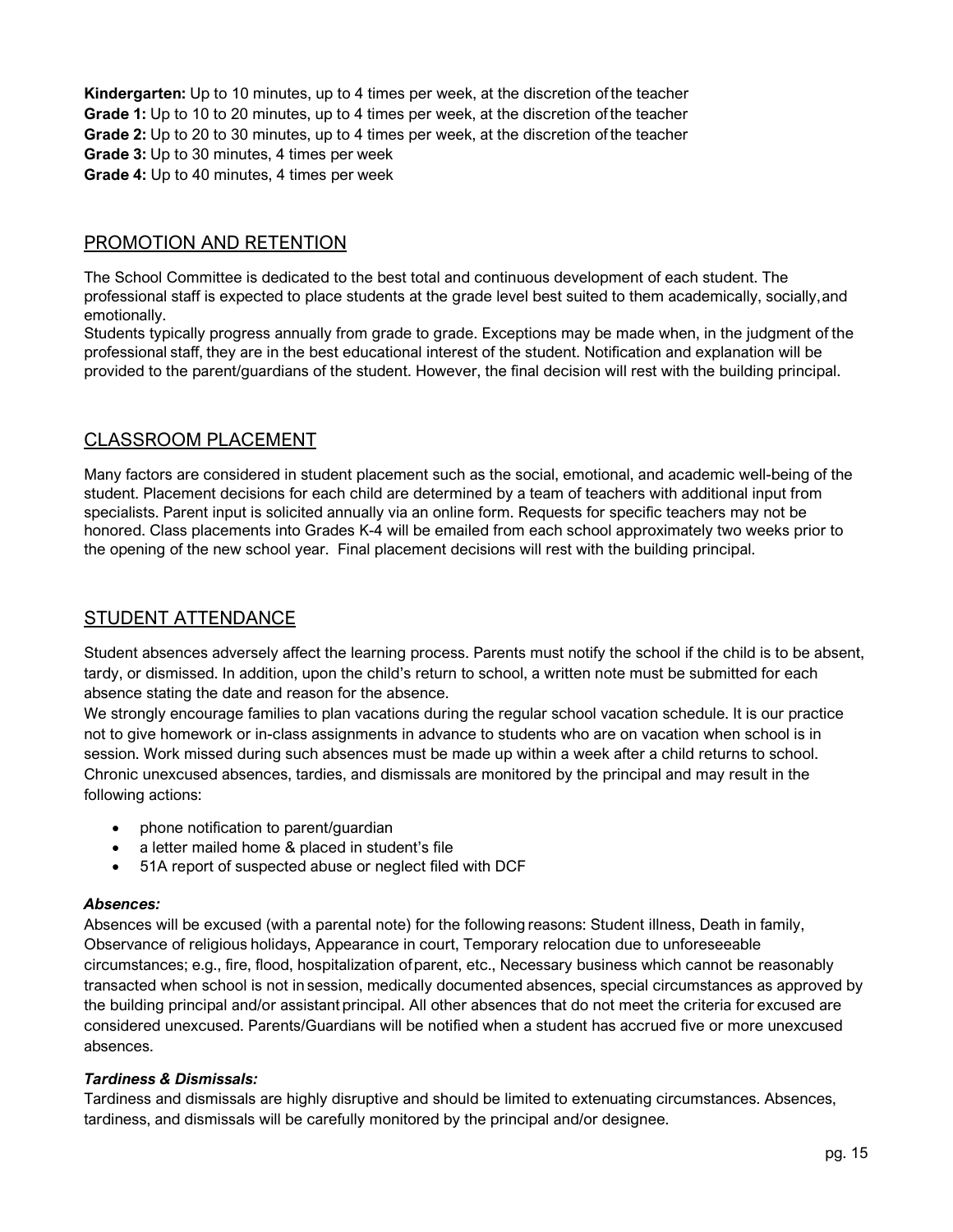# STANDARDIZED TESTING

Standardized tests for elementary students may include: *Grades K-2*

- Early Screening Inventory (K)
- Dynamic Indicators of Basic Early Literacy Skills (DIBELS)
- ACCESS (Limited English Proficient Students)

#### *Grades 3-4*

- Annual MCAS Schedule: ELA Reading Comprehension; Mathematics
- ACCESS (Limited English proficient Students)
- MCAS Alternate Assessment (Students with Significant Disabilities)
- Dynamic Indicators of Basic Early Literacy Skills (DIBELS)

### SUPPORT TEAMS

Support teams are in place at each school to help address the needs of students who may be having difficulty in the regular education program. IST & SST teams are in place to help address concerns with both academic and social-emotional needs, respectively. These teams meet on a regular basis and seek to establish positive changes in student performance and can serve as pre-referral processes. These teams are comprised of administrators, staff, and support personnel such as special educators or mental-health staff.

# REFERRAL TO SPECIAL EDUCATION

Students may be referred for an evaluation for Special Education when the student is suspected of having an Educational Disability. Parents or guardians may request that their child be evaluated to determine if an Educational Disability is present. In order to initiate the evaluation process, the parent or guardian must make a verbal or written request. Parents or guardians may also submit a request for an evaluation from a family physician, a social worker, or judicial officer. Upon receipt of the request for an evaluation, a member of the school staff will contact the parent or guardian to clarify the nature of the concerns to ensure that the student is evaluated in all suspected areas of disability. School staff will issue an evaluation consent form within five school days that itemizes the proposed assessments. Once school staff receive the parent's consent for the proposed evaluation, the assessments will be completed within 30 school days of receipt and the Team will convene to review the results within 45 school days of receipt.

<span id="page-16-0"></span>School staff may also initiate the Special Education Referral process for a student. State and federal Special Education regulations mandate that school districts identify, locate, and evaluate all children with disabilities in the district who require special education and related services. Prior to seeking an evaluation for a student, school staff will pursue a referral to the Student Support Team or Instructional Support Team and trial targeted interventions to determine if the student's needs can be met with general education supports. At times, a significant event in a child's life may prompt school staff to seek a Special Education Referral. While school staff may recommend a Special Education Referral for a student, the parent or guardian must provide consent before the evaluation process begins.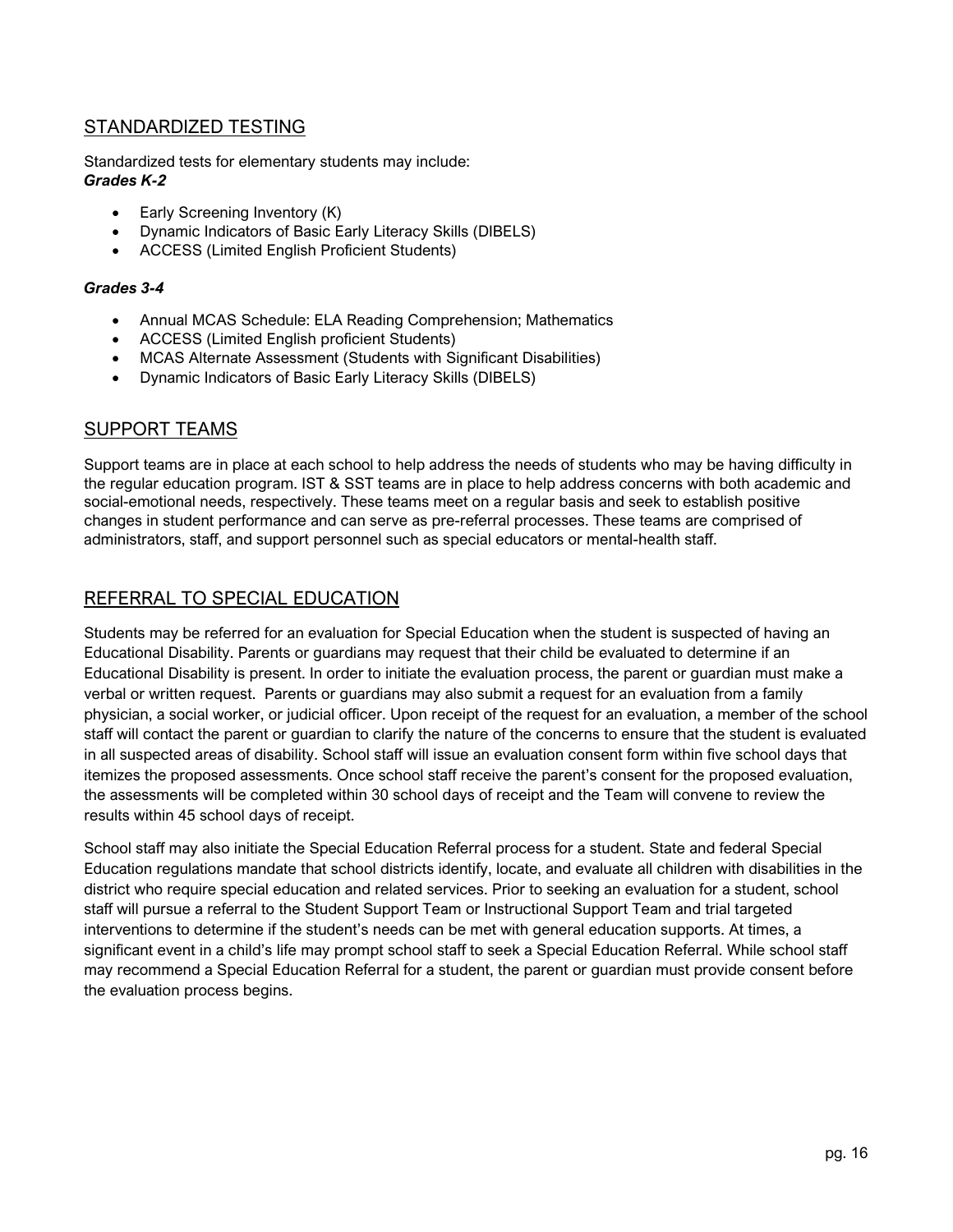# *CODE OF CONDUCT*

# *Within the [Abington Public Schools Student Discipline Policy,](https://z2policy.ctspublish.com/masc/browse/abingtonset/abington/JIC/z2Code_JIC) laws, regulations, and procedural expectations are outlined in detail.*

# BEHAVIOR EXPECTATIONS

Each student will be expected to display appropriate behavior while in school, in all areas (hallway travel, specialists, classrooms, cafeteria, bathrooms, etc.). Students have the responsibility to conduct themselves in a way that demonstrates a respect for all individuals, their rights, and their property. Such behavior is expected at school events, school-sponsored trips, traveling to and from school, and those times when school buses or other school-provided transportation is used.

Violations of school rules and expectations can result in a corrective action by the teacher and/or principal. Continued violations of school rules will be met with a response that represents progressive disciplinary actions. Unacceptable behavior which merits corrective action defined below.

#### *A. Categories:*

- 1. Violence
- 2. Vandalism
- 3. Disruption
- 4. Disrespect

#### *B. Unacceptable Actions:*

- 1. Fighting/hitting or other physical altercations
- 2. Possessing or using a weapon at school, including but not limited to a toy
- 3. Using an object as a means of physical harm
- 4. Vandalizing or stealing another's property at school or enroute to and from school
- 5. Stealing or damaging school property
- 6. Verbally or physically abusing, insulting, or threatening any individual
- 7. Cursing, swearing, making obscene gestures or remarks
- 8. Disrupting the teaching/learning process
- 9. Cheating
- 10. Entering or leaving the building or classroom without permission (except in a situation of emergency or threatening emergency)
- 11. Acting in a way that endangers the health or safety of students or other members of the school community
- 12. Using, possessing, or distributing illegal drugs or controlled substances
- 13. Smoking (INCLUDING E-CIGARETTES/VAPES)

### DISCIPLINARY PROCEDURE

Students who have violated major school rules, or in instances in which student behavior has not been remedied at the classroom level, students may be referred to the school principal. Disciplinary measures are confidential and may not be shared with anyone other than a student's family. The school principal, or her/his designee, will have the option of taking any of the following courses of action after meeting with the offending student and communicating with their parents:

- Writing a note of apology to the offended party
- Writing a letter of explanation to her/his parents/guardians
- Loss of school-related privileges, including (but not limited to) participating in recess, eating in the cafeteria, etc.
- Loss of participation in special school activities, such as field trips, programs, and/or after-school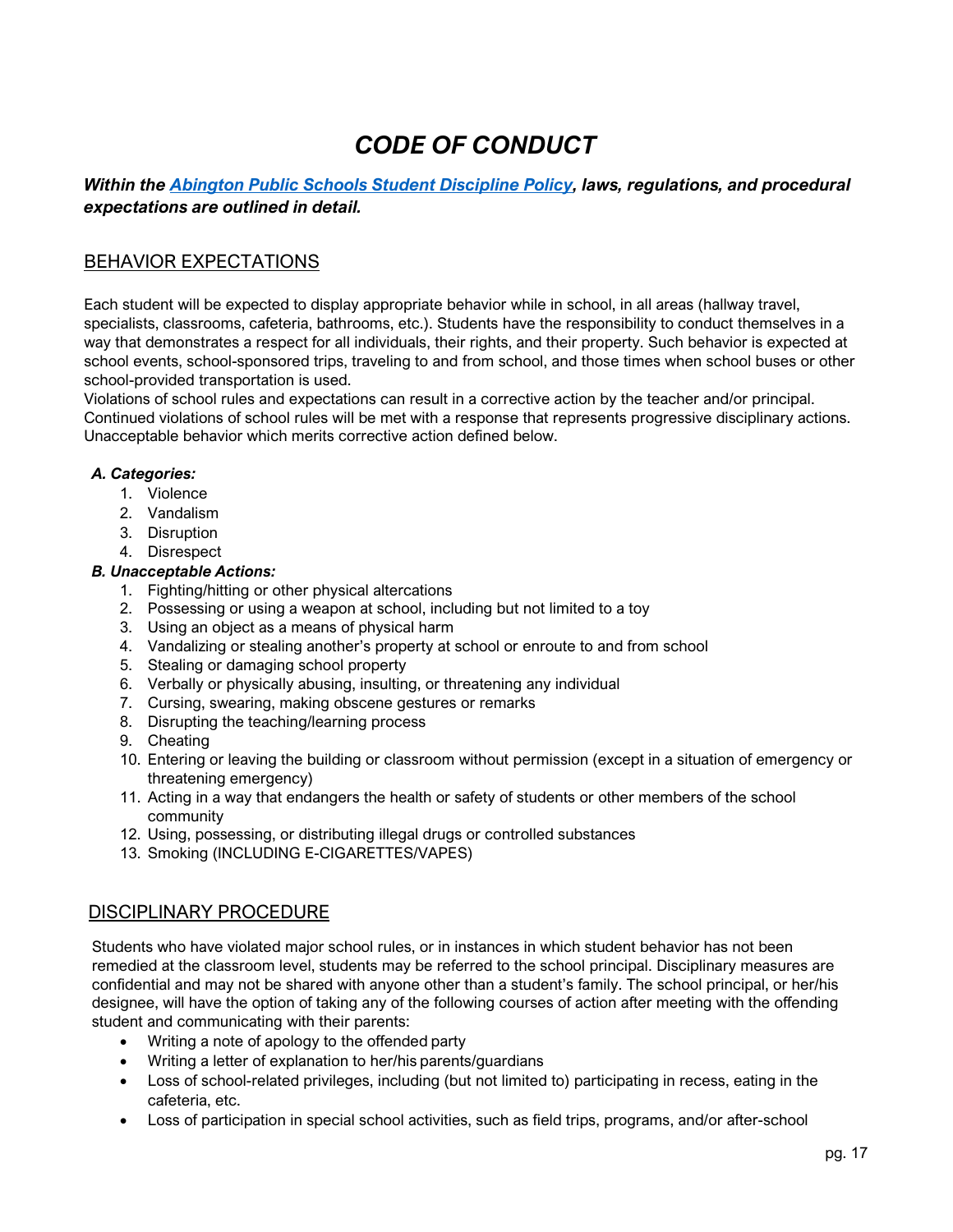activities, etc., only with the principal's permission

• School suspension according to the procedures established by the Abington School Committee

# PLAYGROUND/RECESS

According to the Abington Public Schools Wellness Policy, "all elementary school students will have at least 20 minutes a day of supervised recess, preferably outdoors, during which schools should encourage moderate to vigorous physical activity verbally and through the provision of space and equipment." School behavior expectations are to be upheld at recess and on the playground. The following guidelines are in place during recess:

- Unless excused by a teacher, nurse, or principal, every child is to participate in recess periods and to remain outside for the entire recess period. No child may re-enter the building without permission from an adult on duty
- Children must remain within the play area at all times
- Children are expected to interact with each other in the same manner as they would in the building: unexpected hands-on behavior (hitting, pushing, kicking, etc.) and disrespectful actions (swearing, putdowns, etc.) will not be tolerated

### CAFETERIA EXPECTATIONS

All students are escorted to the cafeteria by their classroom teacher or designee. While in the cafeteria, students are expected to use appropriate behavior, be responsible for their meal (monitoring their own trash, waste, etc.), and respond to staff appropriately. Students who cannot conduct themselves accordingly may lose cafeteria privileges or be subject to related disciplinary measures.

# DRUG/ALCOHOL POLICY

Please see the following link for the Abington Public Schools drug/alcohol policy: [https://z2policy.ctspublish.com/masc/browse/abingtonset/abington/JICH/z2Code\\_JICH](https://z2policy.ctspublish.com/masc/browse/abingtonset/abington/JICH/z2Code_JICH)

# STUDENT COMPLAINTS AND GRIEVANCES

The School Committee recognizes that there may be conditions in the school system that are in need of improvement and that students should have some means by which their concerns may be effectively expressed, considered, and dealt with fairly. Such means, if well-conceived and understood in advance, can do much to maintain harmonious relationships among the schools and the students and community.

The traditional "open door" policy in the public school system will be continued. Students--and their parents and/or guardians--who believe that a student has received unfair treatment may bring forward their grievance. Appeals of individual disciplinary cases will be required to follow the district's policy on student discipline. Any applicable provisions of the Massachusetts General Laws or federal law will be followed by school officials in conducting hearings and reviews of student grievances. In general, procedures will begin with the authority imposing the penalty (for example, Principal or teacher) and may ultimately be referred to the Superintendent and on to the School Committee if applicable.

Every attempt will be made to seek a satisfactory solution to any legitimate grievance in a friendly and informal manner.

# ABINGTON PUBLIC SCHOOLS/ABINGTON POLICE DEPARTMENT MEMORANDUM OF UNDERSTANDING

Please see the policy in full, linked here: <https://z2policy.ctspublish.com/masc/browse/abingtonset/abington/KLG-E>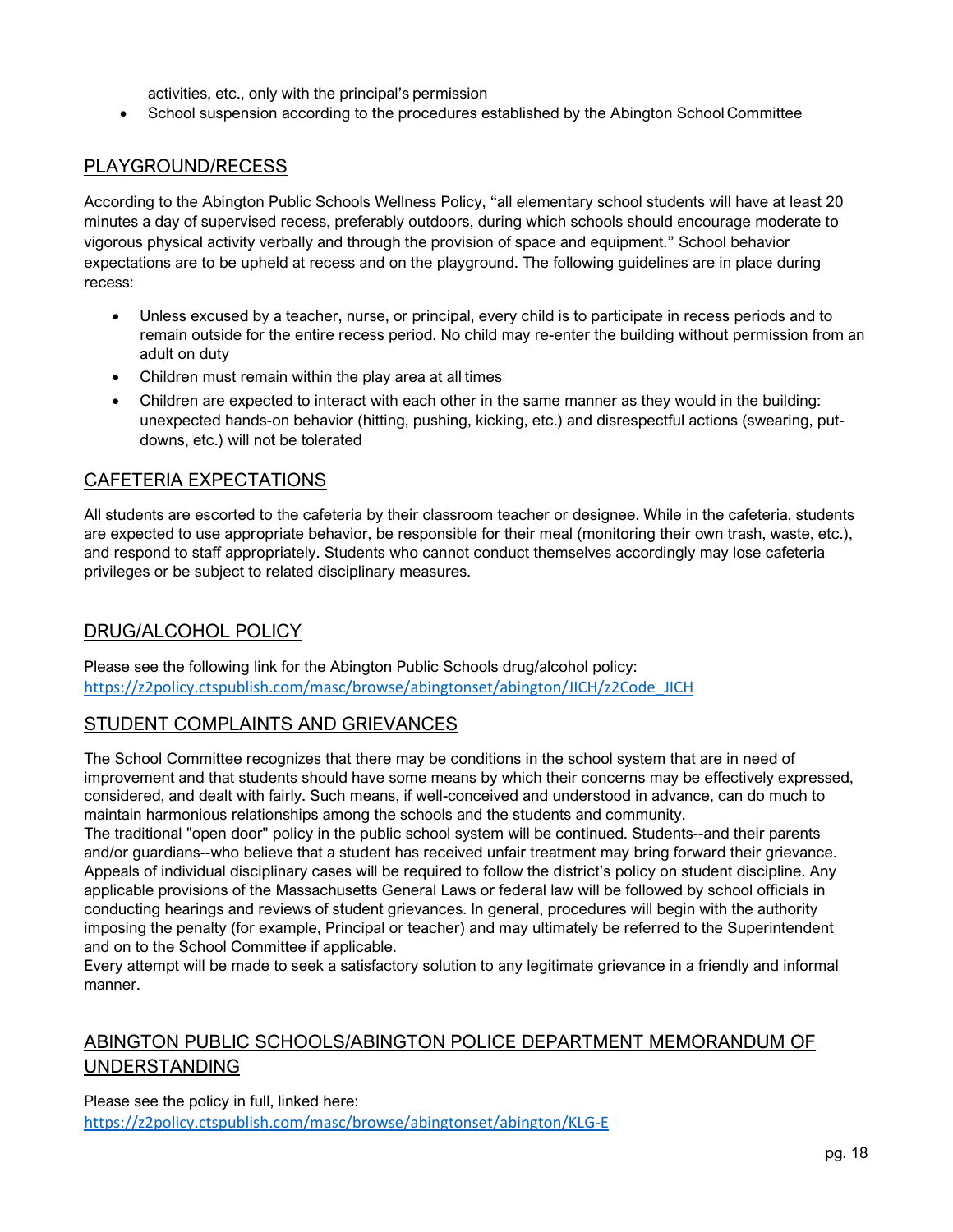# *STUDENT LIFE*

# <span id="page-19-0"></span>DRESS CODE

Appropriate dress reflects positively on the school community; therefore, students will be prohibited from wearing any clothing that detracts from the learning process or otherwise compromises health, safety, or cleanliness (such as clothing displaying vulgar writing or symbols, or any other inappropriate references, clothing that doesn't cover student bodies appropriately, etc.). We encourage students to wear clothing and footwear that ensures comfort for all opportunities throughout the school day (classroom learning, physical education, etc.).

# FOOD SERVICE POLICY

The Abington Public Schools Food Service Program provides breakfast and lunch for students, following guidelines set forth within the district's [Wellness Policy](https://abingtonps.org/Food%20Services%202019-2020/Wellness_Policy_2013.pdf) as well as government guidelines. Families can apply for free or reduced lunch options by visiting the district's Food Service page [\(https://www.abingtonps.org/central\\_office/food\\_services.php\)](https://www.abingtonps.org/central_office/food_services.php). For the district's full Food Service Policy, please visit the following link: <https://z2policy.ctspublish.com/masc/browse/abingtonset/abington/EF>

# HOME SCHOOLING

A student being educated in a home-based program within the District may have access to public school activities of either a curricular or extracurricular nature upon approval of the Superintendent. For further information regarding the district's home schooling policy, please visit the following link: <https://z2policy.ctspublish.com/masc/browse/abingtonset/abington/IHBG>

# STUDENT PUBLICATIONS

Within the school setting, students enjoy the constitutional right of freedom of expression, including the right to express their views in student publications, provided such expression does not cause, or threaten to cause by reasonable forecast by school officials, any disruption or disorder in the school. Additionally, such constitutional right of freedom of expression does not include expression which is obscene, defamatory, or advocates violence or illegality where such advocacy is imminently likely to incite the commission of such acts to the detriment of school security, or which can reasonably be forecast to cause substantial disruption or material interference with school activities.

Each student publication shall contain the following: "Pursuant to state law, no expression made by students in the exercise of such rights shall be deemed to be an expression of school policy and no school officials shall be held responsible in any civil or criminal action for any expression made or published by the students."

The time, place and manner of distribution of literature will be reasonably regulated by the Principal.

# **HEALTH SERVICES & REQUIREMENTS**

The Health Office is available to students during the school day. A registered nurse is available for health counseling, emergency health services when a student is ill, and for intervention regarding any student's health concerns.

When a student becomes ill, s/he should obtain permission from a teacher and go to the Health Office. If the nurse is not available immediately, the student should report to the School Office. If a student is significantly ill, the parent or guardian will be notified, and the student will be dismissed to the parent/guardian/designated adult. Parents/guardians should notify the school nurse of all extended illnesses so the nurse can be the medical liaison between the home and school and make any necessary accommodations. Students should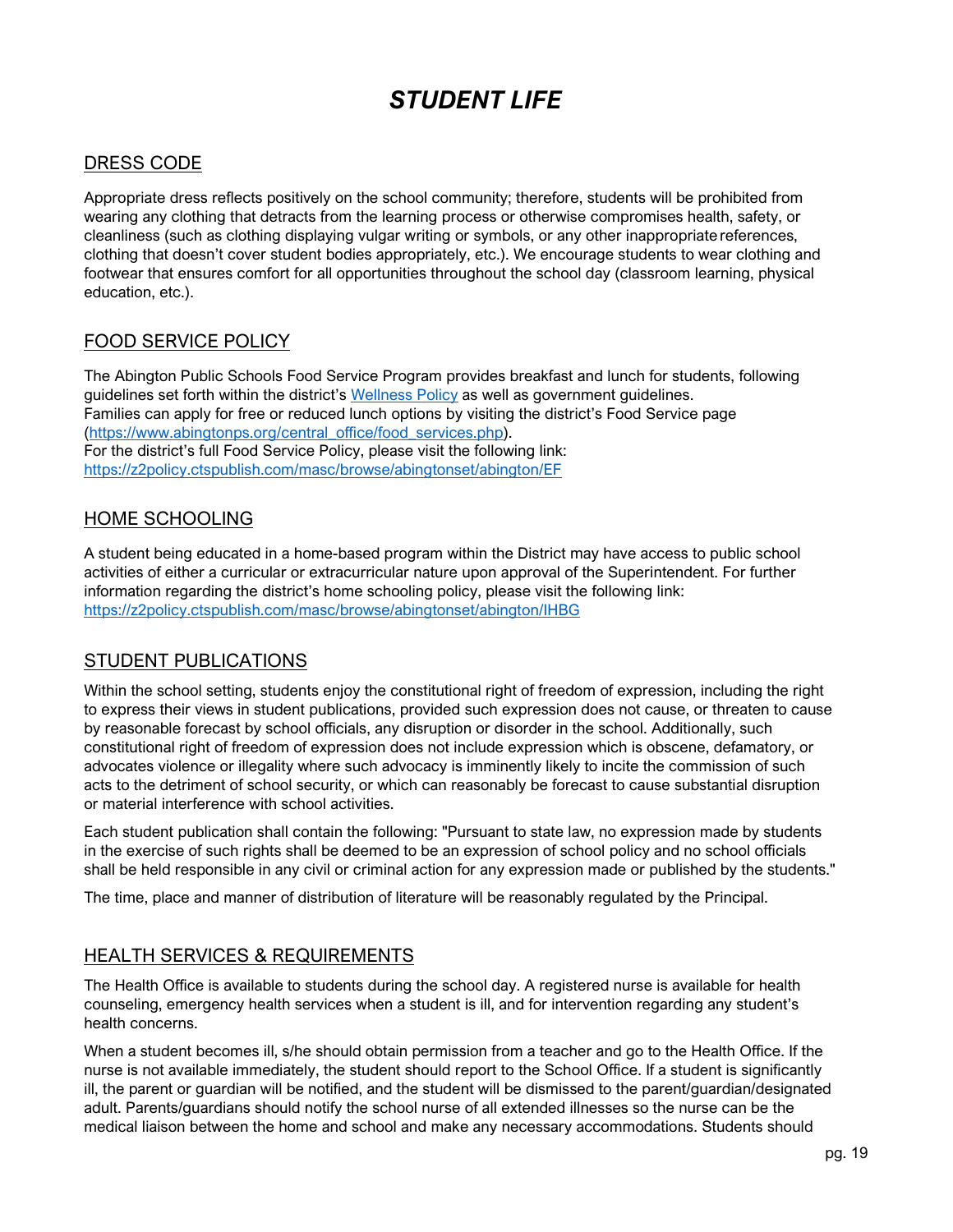present a certificate from their physician after recovery from a communicable disease before re-entering school. Students also may be required to present a doctor's certificate after an absence of five or more consecutive days occasioned by illness.

State law requires all students to have current immunizations to be able to attend school. A parent who does not have the required immunization documentation for a student will be notified of the status, and the student will be excluded from school and school activities until the documentation is obtained. We request that anytime a child receives an immunization from a source outside school, the parent provides the school Health Office with a copy of the immunization from the physician.

Accident reports are filed by staff members and are submitted to the office when an accident requiring medical attention occurs. If a student is injured after school on school grounds, the accident should be reported to the nurse as soon as possible after the accident.

The Abington Public Schools will comply with these regulations as set forth by the MA Department of Public Health and:

- Provide educators, parents, and health care providers with this information before and, if requested, after the screenings
- Improve the health and well-being of our school age children
- Identify children who may be at risk for health problems

This program compliments the APS wellness initiative. Screenings will take place throughout the school year. Further information will be posted on the Abington Public Schools website, www.abingtonps.org

# PHYSICAL EXAMINATION OF STUDENTS

Every student will be examined for screening in sight, hearing, BMI, and for other physical problems as provided in the law and regulation. A record of the results will be kept by the school nurse. Vision Screening is done at entry to school with Massachusetts requiring physicians to conduct vision screening and stereopsis testing prior to or within 30 days after school entry to kindergarten. Screening is conducted annually thereafter through grade 5, once in grades 6 through 8. Hearing Screening is conducted annually through grade 3 and once in grades 6 through 8.

Height and Weight Measurement is done with those students in grades 1 and 4 at the elementary level. Notice is provided at the beginning of the school to parents about the screening program. Parents are given an opportunity to not have their child participate in this screening by providing the school nurse with a written letter at each grade where the student is to be screened. Body Mass Index (BMI) score and percentiles are calculated, and information is maintained in the student's health record beginning of the school year. All screenings are done in a manner to maintain the privacy and confidentiality of the student. Parents/guardians may request in writing and that they receive this information or that it be shared with persons or providers of their choice.

The District shall provide to the Department of Public Health aggregate data on results by grade, gender, and BMI category as specified in guidelines established. No personally identifiable information is shared without the written consent of the parent or legal guardian.

Physical Examination information is to be submitted upon registration to the Abington Public Schools, done within one year prior to school entrance or within 30 days after school entry and at intervals of 3 to 4 years thereafter. Physicals are to be submitted: at entry to school in the case of Pre-School, at entry to Kindergarten, and in Grade 4 at the elementary level.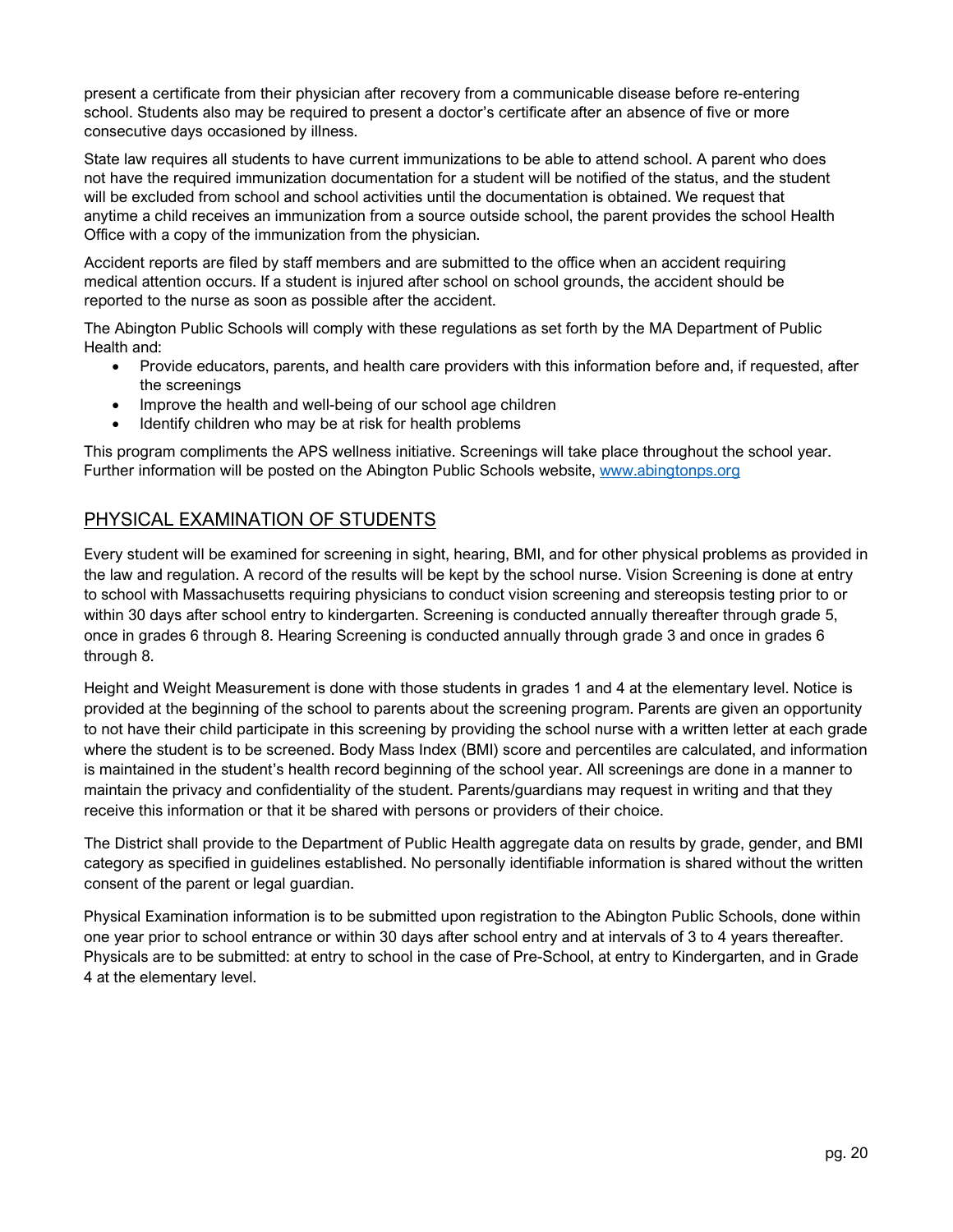# ADMINISTERING MEDICATIONS TO STUDENTS

All medication should be given at home whenever possible. In the event that medication needs to be given during the school time, the student may do so after consent forms, available in the health office, are completed by the students' physician and parent and/or guardian. Any medication to be given for more than ten (10) school days must have a signed physician order form. Medication must be in a labeled prescription bottle from a pharmacy and brought in by the parent and/or guardian. In the event that a parent wants their child to receive Tylenol, Ibuprofen, Tums, etc. for pain, headaches, etc. a consent form must be signed for the nurse to administer these medications.

No student is allowed to carry any medication with them during school hours or functions, with the exception of those students who have completed consent forms to 'self-administer'. Abington Public Schools shall not prohibit students with asthma or other respiratory disease from possessing and administering prescription inhalers or students with life-threatening allergies from possessing and administering epinephrine in accordance with Department of Public Health regulations concerning students' self-administration of prescription medications.

A written medication order from the licensed prescriber is required prior to the administration of any prescription medication within the school.

#### *Procedure:*

1. The school nurse obtains a written medication order from the licensed prescriber prior to administering any prescription medication

- 2. The school nurse obtains written authorization by the parent/guardian prior to medication administration
- 3. The order includes, but is not limited to:
	- Student name
	- Name, phone number and signature of licensed prescriber
	- Name, route, and dose of medication
	- Frequency and time of administration
	- Date of order
	- A diagnosis and any other medical condition(s) requiring medication, if not a violation of confidentiality or if not contrary to the request of a parent, guardian, or the student to keep confidential
	- Specific directions for administration
	- Consent for student self-administration
- 4. Every effort is made to obtain the following information from the licensed prescriber as appropriate:
	- Any special side effects, contraindications, and adverse reactions to be observed
	- Any other medication being taken by the student
	- Date of return visit, if applicable

5. For short-term prescription medications i.e., those requiring administration for ten (10) school days or fewer, the pharmacy-labeled container is used in lieu of a licensed prescriber's order. If a nurse has a question relating to the order, a request is made for a written order from the licensed prescriber

6. For over-the-counter medications an i.e., non-prescription medication, the school nurse complies with the Board of Registration in nursing's protocols regarding administration of over-the-counter medications in schools. Only medications listed in the APS – Medical Directives and signed by a school physician may be administered. Any and all others require a physician order

7. Investigational new drugs are administered in the school with written order by the licensed prescriber, written consent of the parent/guardian and a pharmacy labeled container for dispensing. If there is a question, the Head School Nurse seeks consultation and/or approval from the school physician(s) to administer the medication in a school setting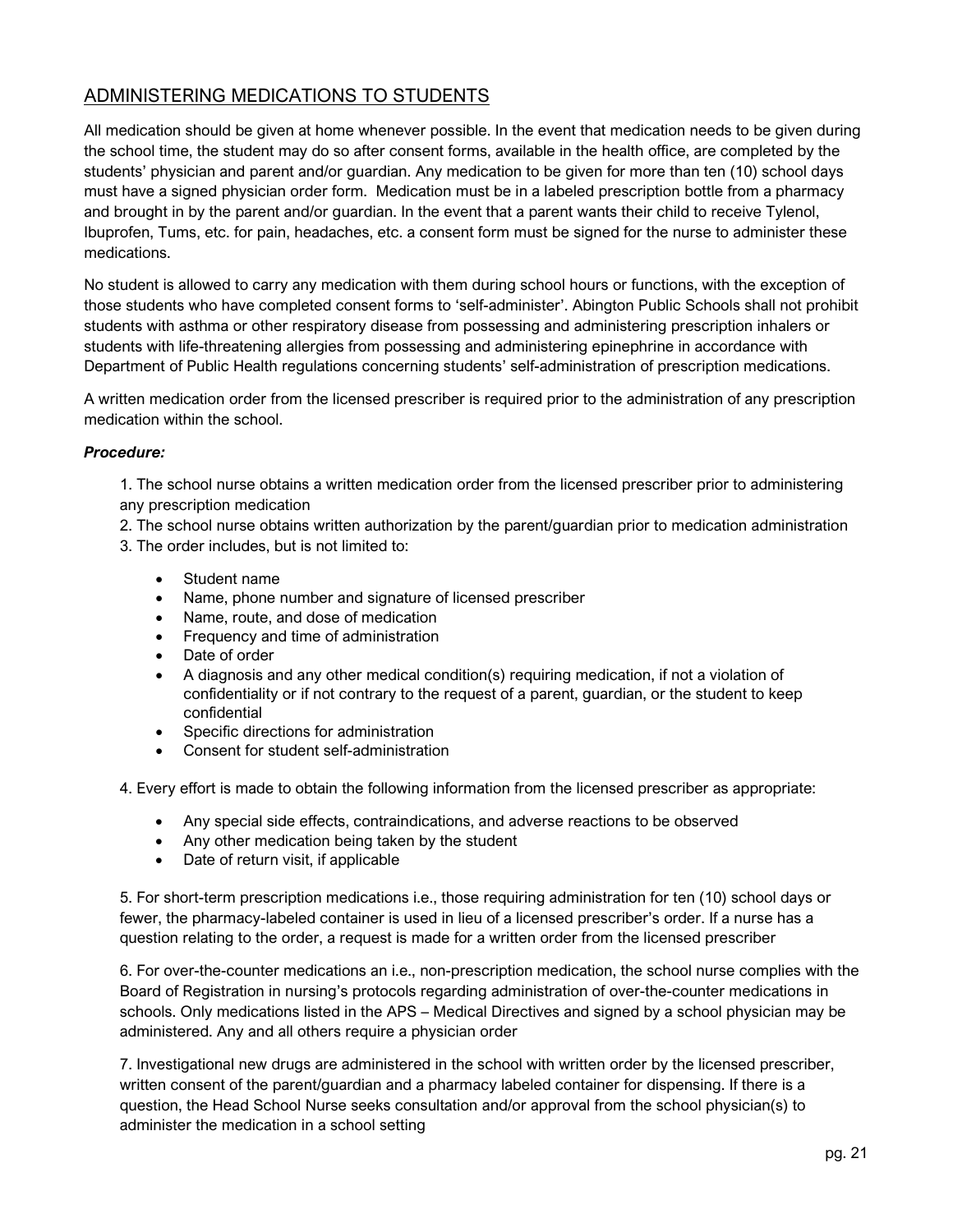8. All medication orders are renewed as necessary, including the beginning of each academic year

9. A telephone order or an order for any change in prescription medication from a physician is received only by the school nurse

10. All verbal orders must be followed by a written order within three school days, or the verbal order becomes void

11. Faxed orders are acceptable with the hard copy remaining on file in the license prescriber's office

12. The written medication order is kept on file as a permanent part of the student's Health Records

13. The school nurse provides the parent/guardian with the Parental Consent for Prescription Medication Form

14. The consent form includes, but is not limited to:

- Parent/guardian/emergency contact name and phone number
- List of all current medications, if not in violation of confidentiality
- Approval for school nurse or personnel designated by the school nurse to administer the prescription medication
- Name and phone number of prescribing provider

15. The written Parental Consent Form is kept on file as a permanent part of the student's Health Record

16. In accordance with the Standards of Nursing Practice, the school nurse may refuse to administer or allow to be administered any medication, which, based on an individual assessment and professional judgment, has the potential to be harmful, dangerous, or inappropriate. In these cases, the parent/guardian and licensed prescriber are notified immediately by the school nurse and the rational for refusal is explained. All unresolved issues are reported to the Head School Nurse and to the School Physician

### INOCULATIONS

Students entering school for the first time, whether at kindergarten or through transfer from another school system, will be required to present a physician's certificate attesting to immunization against diphtheria, whooping cough, poliomyelitis, tetanus, measles, and such other communicable diseases as may be specified from time to time by the Department of Public Health. The only exception to these requirements will be made on receipt of a written statement from a doctor that immunization would not be in the best interests of the child, or by the student's parent or guardian stating that vaccination or immunization is contrary to the religious beliefs of the student or parent.

### **CONCUSSIONS**

Concussions are considered to be a mild form of a traumatic brain injury and the potential for their occurrence in children is greatest during activities where collisions can occur, such as during physical education (PE) class, playground time, or school-based sports activities. There are also many activities and sports in which children are engaged beyond the school setting where injury can occur. Although most people recover quickly and fully from a concussion, current research shows the time needed is often slower among young children. Students may exhibit a various array of physical, mental/behavioral/emotional symptoms, all of which can have impact on the student in the educational setting.

As the student returns to school following a concussion, the school nurse has a significant role in supporting the student. The school nurse is able to provide on-going monitoring of symptoms, collaborate with parents, teachers, and health care providers, and to establish accommodation plans individualized to meet the needs of the child.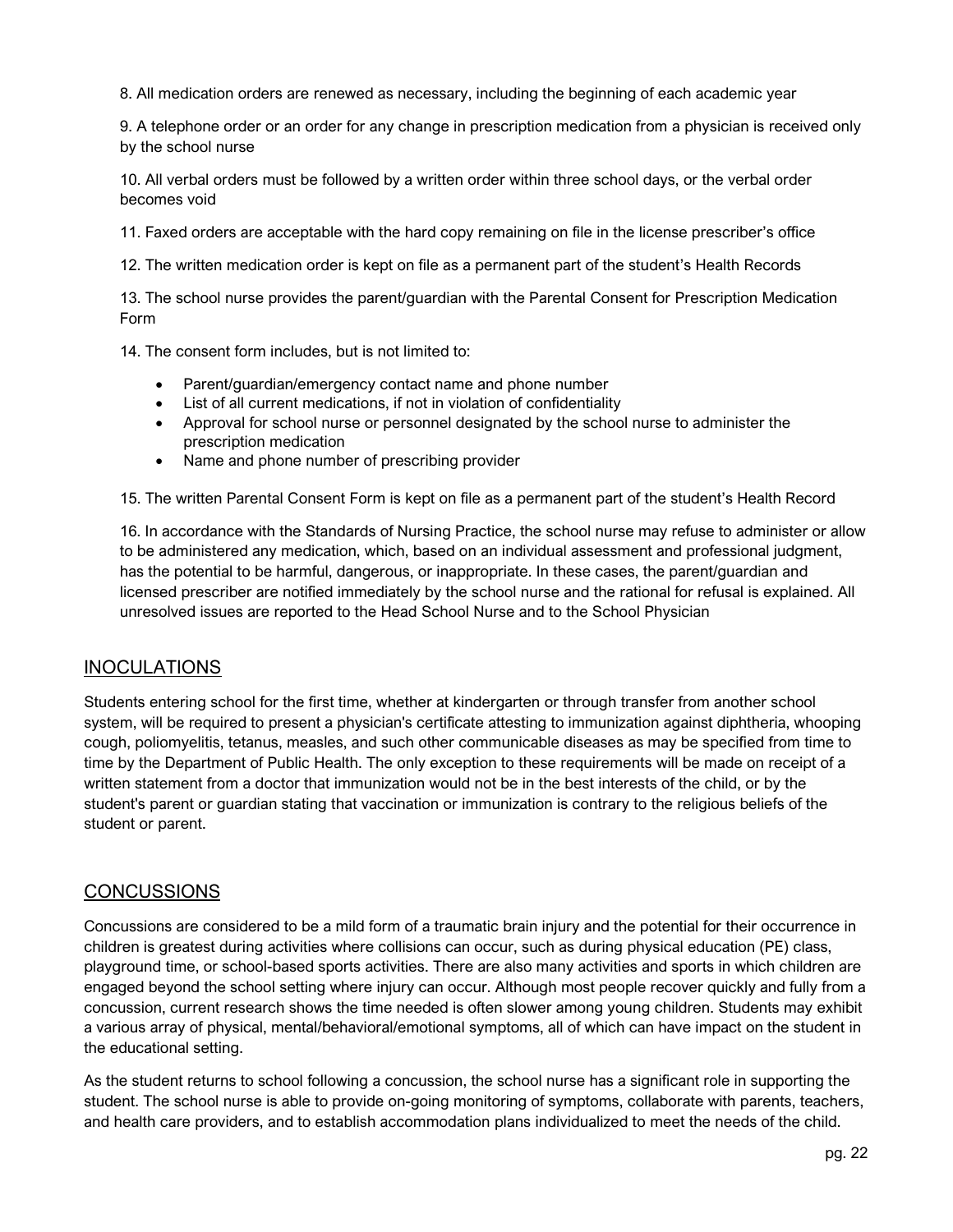Communication between home and school is critical to the health and safety of any student who has received a concussion. We ask parents to notify the school nurse directly when there has been a significant injury or concussion diagnosed as the brain needs time to rest and that it is a process that cannot be rushed.

# LATEX POLICY

To minimize exposure to latex allergens in the school environment, latex products are not allowed in school. Latex balloons will be prohibited from inside the school and outside on school grounds. Mylar balloons may be substituted.

# APS WELLNESS POLICY

The Abington Public Schools Wellness Policy covers food and nutrition in schools, physical activity, recess, and physical education. The policy can be viewed in its entirety here: [Abington Public Schools Wellness Policy on](https://abingtonps.org/FoodService/Wellness_Policy_2013.pdf)  [Physical Activity and Nutrition](https://abingtonps.org/FoodService/Wellness_Policy_2013.pdf)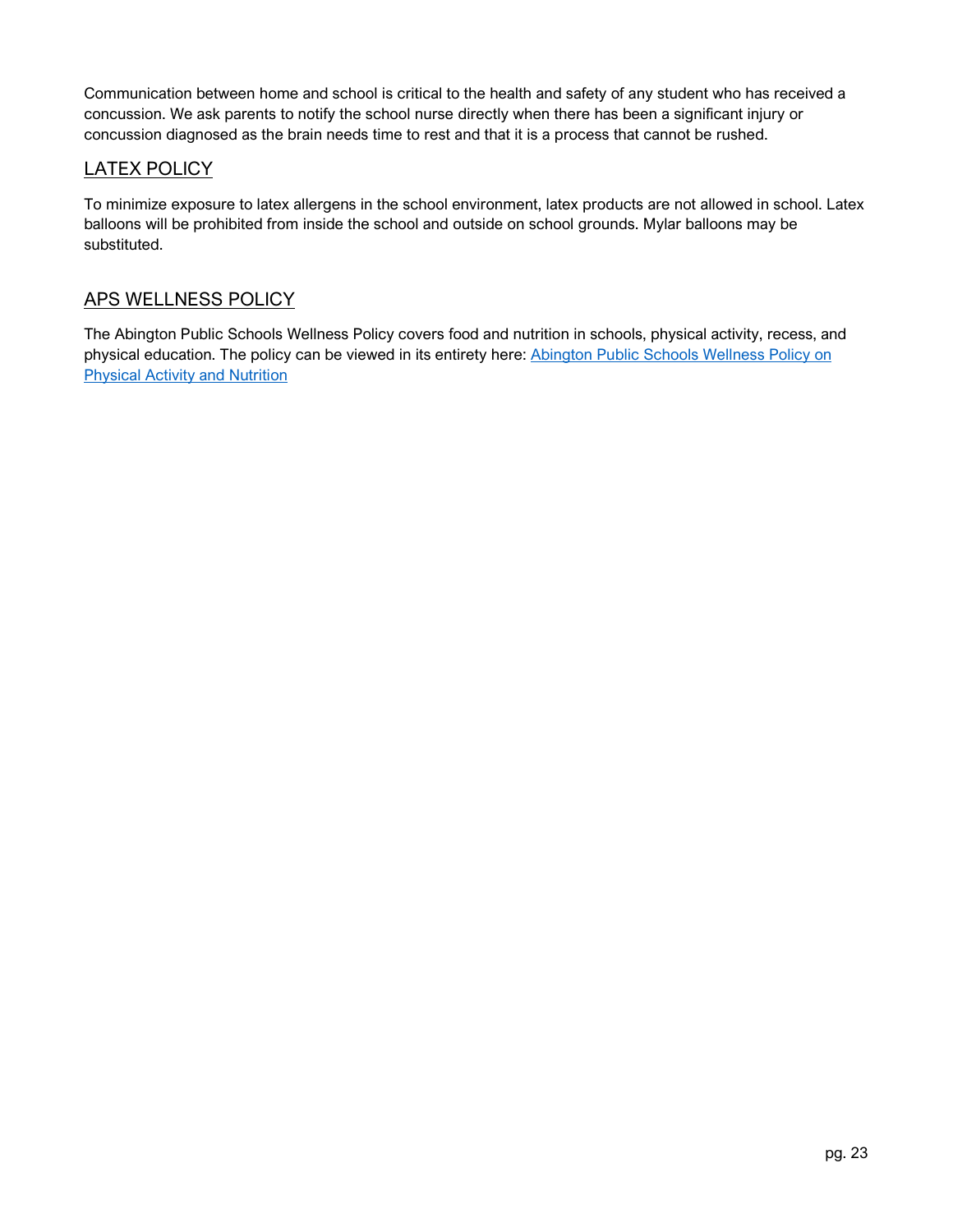# *STUDENT RECORDS*

<span id="page-24-0"></span>In order to provide students with appropriate instruction and educational services, it is necessary for the school system to maintain extensive and sometimes personal information about them and their families. It is essential that pertinent information in these records be readily available to appropriate school personnel, be accessible to the student's parents or legal guardian and/or the student in accordance with law, and yet be guarded as confidential information.

The Superintendent will provide for the proper administration of student records in keeping with state and federal requirements and shall obtain a copy of the state student records regulations (603 CMR 23.00). The temporary record of each student enrolled on or after June 2002 will be destroyed no later than seven years after the student transfers, graduates or withdraws from the School District. Written notice to the eligible student and his/her parent of the approximate date of destruction of the temporary record and their right to receive the information in whole or in part, shall be made at the time of such transfer, graduation, or withdrawal. The student's transcript may only be destroyed 60 years following his/her graduation, transfer, or withdrawal from the school system.

The Committee wishes to make clear that all individual student records of the school system are confidential. This extends to giving out individual addresses and telephone numbers.

### APPLICATION OF RIGHTS

603 CMR 23.00 is promulgated to ensure parents' and students' rights of confidentiality, inspection, amendment, and destruction of students' records and to assist local school systems in adhering to the law. 603 CMR 23.00 should be liberally construed for these purposes.

1. These rights shall be the rights of the student upon reaching 14 years of age or upon entering the ninth grade, whichever comes first. If a student is under the age of 14 and has not yet entered the ninth grade, these rights shall belong to the student's parent.

2. If a student is from 14 through 17 years or has entered the ninth grade, both the student and his/her parent, or either one acting alone, shall exercise these rights.

3. If a student is 18 years of age or older, he/she alone shall exercise these rights, subject to the following. The parent may continue to exercise the rights until expressly limited by such student. Such student may limit the rights and provisions of 603 CMR 23.00 which extend to his/her parent, except the right to inspect the student record, by making such request in writing to the school Principal or Superintendent of Schools who shall honor such request and retain a copy of it in the student record. Pursuant to M.G.L. c.71, s.34E, the parent of a student may inspect the student record regardless of the student's age. 4. Notwithstanding 603 CMR 23.01(1) and 23.01(2), nothing shall be construed to mean that a school committee cannot extend the provisions of 603 CMR 23.00 to students under the age of 14 or to students who have not yet entered the ninth grade.

# THE STUDENT RECORD

The student record shall consist of the transcript and the temporary record, including all information, recording and computer tapes, microfilm, microfiche, or any other materials, regardless of physical form or characteristics concerning a student that is organized on the basis of the student's name or in a way that such student may be individually identified, and that is kept by the public schools of the Commonwealth. The terms as used in 603 CMR 23.00 shall mean all such information and materials regardless of where they are located, except for the information and materials specifically exempted by 603 CMR 23.04.

The temporary record shall consist of all the information in the student record which is not contained in the transcript. This information clearly shall be of importance to the educational process. Such information may include standardized test results, class rank (when applicable), extracurricular activities, and evaluations by teachers, counselors, and other school staff.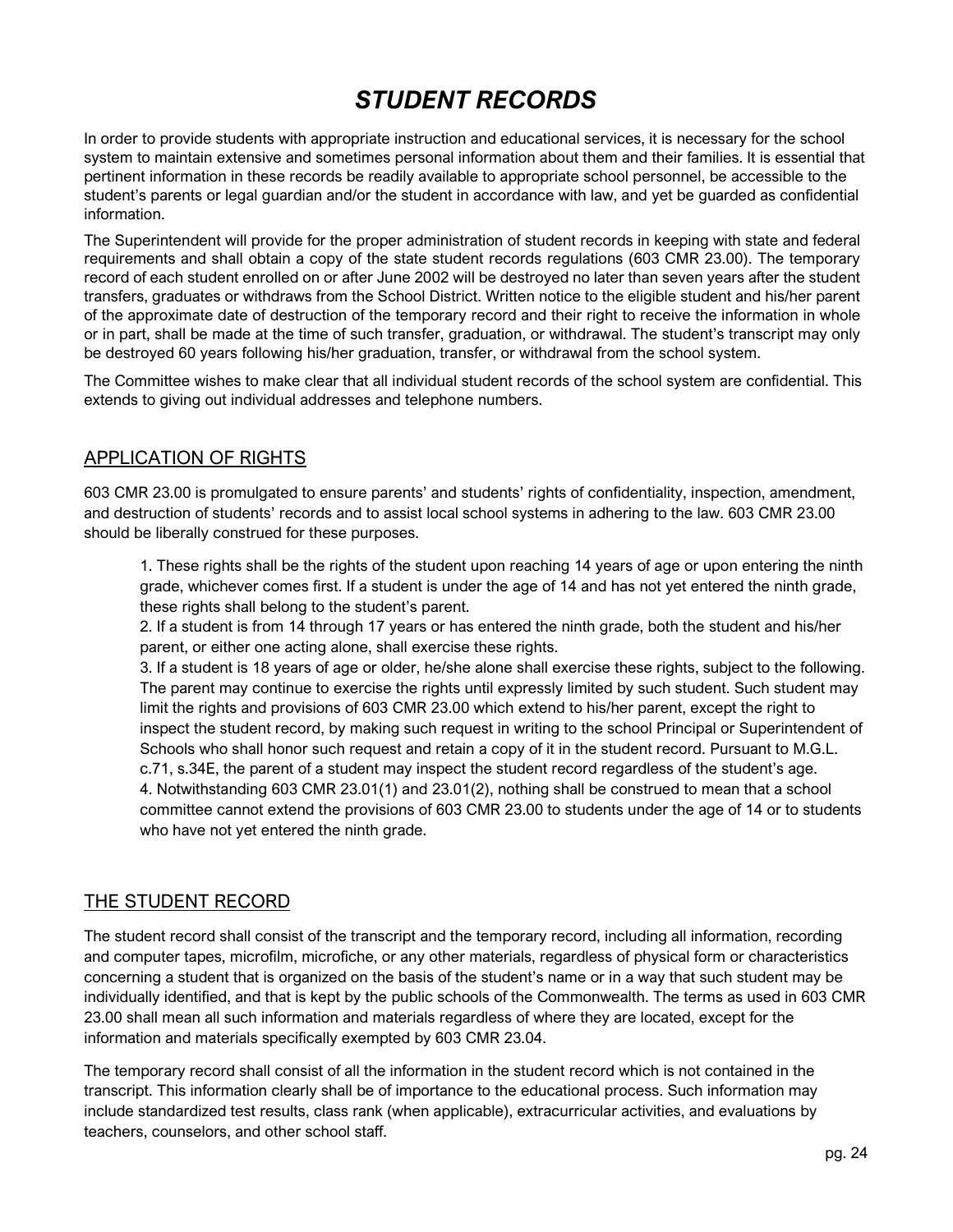# PARENT/STUDENT ACCESS

The eligible student or the parent, subject to the provisions of 603 CMR 23.07 (5), shall have access to the student record. Access shall be provided as soon as practicable and within ten days after the initial request, except in the case of non-custodial parents as provided in 603 CMR 23.07 (5). Upon request for access, the entire student record regardless of the physical location of its parts shall be made available.

- **A.** Upon request, copies of any information contained in the student record shall be furnished to the eligible student or the parent. A reasonable fee, not to exceed the cost of reproduction, may be charged. However, a fee may not be charged if to do so would effectively prevent the parents or eligible student from exercising their right, under federal law, to inspect and review the records
- **B.** Any student, regardless of age, shall have the right pursuant to M.G.L. c. 71, section 34A to receive a copy of his/her transcript
- **C.** The eligible student or the parent shall have the right upon request to meet with professionally qualified school personnel and to have any of the contents of the student record interpreted
- **D.** The eligible student or the parent may have the student record inspected or interpreted by a third party of their choice. Such third party shall present

# AUTHORIZED SCHOOL PERSONNEL ACCESS

Subject to 603 CMR 23.00, authorized school personnel shall have access to the student records of students to whom they are providing services, when such access is required in the performance of their official duties. The consent of the eligible student or parent shall not be necessary.

# 3RD PARTY ACCESS

Except for the provisions of 603 CMR 23.07(4)(a) through 23.07(4)(h), no third party shall have access to information in or from a student record without the specific, informed written consent of the eligible student or the parent. When granting consent, the eligible student or parent shall have the right to designate which parts of the student record shall be released to the third party. A copy of such consent shall be retained by the eligible student or parent and a duplicate placed in the temporary record. Except for information described in 603 CMR 23.07(4)(a), personally identifiable information from a student record shall only be released to a third party on the condition that he/she will not permit any other third party to have access to such information without the written consent of the eligible student or parent.

- **A.** A school may release the following directory information: a student's name, address, telephone listing, date and place of birth, major field of study, dates of attendance, weight and height of members of athletic teams, class, participation in officially recognized activities and sports, degrees, honors and awards, and post-high school plans without the consent of the eligible student or parent; provided that the school gives public notice of the types of information it may release under 603 CMR 23.07 and allows eligible students and parents a reasonable time after such notice to request that this information not be released without the prior consent of the eligible student or parent. Such notice may be included in the routine information letter required under 603 CMR 23.10
- **B.** Upon receipt of a court order or lawfully issued subpoena the school shall comply, provided that the school makes a reasonable effort to notify the parent or eligible student of the order or subpoena in advance of compliance
- **C.** A school may release information regarding a student upon receipt of a request from the Department of Social Services, a probation officer, a justice of any court, or the Department of Youth Services under the provisions of M.G.L. c. 119, sections 51B, 57, 69 and 69A respectively
- **D.** Federal, state and local education officials, and their authorized agents shall have access to student records as necessary in connection with the audit, evaluation or enforcement of federal and state education laws, or programs; provided that except when collection of personally identifiable data is specifically authorized by law, any data collected by such officials shall be protected so that parties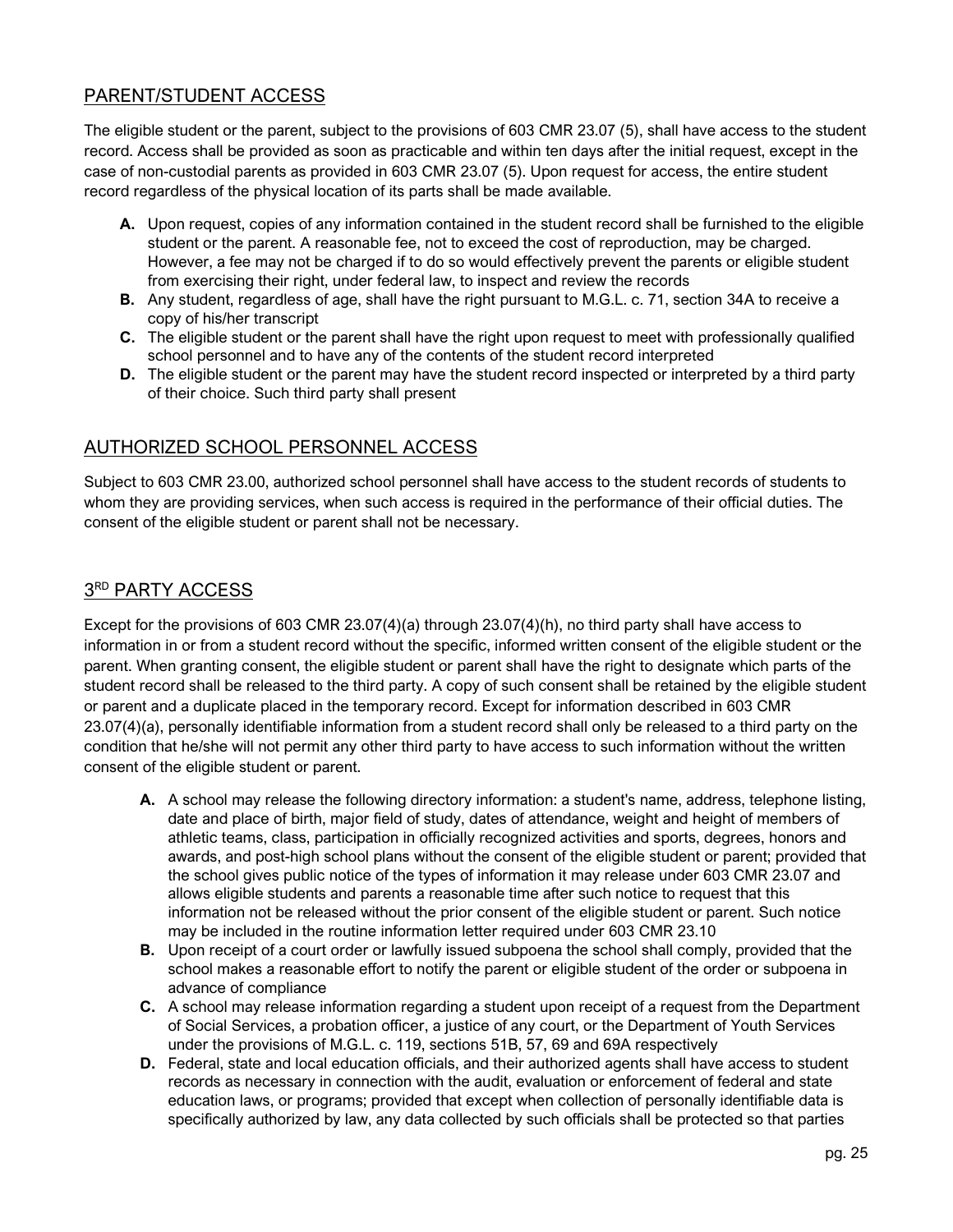other than such officials and their authorized agents cannot personally identify such students and their parents; and such personally identifiable data shall be destroyed when no longer needed for the audit, evaluation or enforcement of federal and state education laws

- **E.** A school may disclose information regarding a student to appropriate parties in connection with a health or safety emergency if knowledge of the information is necessary to protect the health or safety of the student or other individuals. This includes, but is not limited to, disclosures to the local police department and the Department of Social Services under the provisions of M.G.L. c. 71, section 37L and M.G.L. c. 119, section 51A
- **F.** Upon notification by law enforcement authorities that a student, or former student, has been reported missing, a mark shall be placed in the student record of such student. The school shall report any request concerning the records of such child to the appropriate law enforcement authority pursuant to the provisions of M.G.L. c. 22A, section 9
- **G.** Authorized school personnel of the school to which a student seeks or intends to transfer may have access to such student's record without the consent of the eligible student or parent, provided that the school the student is leaving, or has left, gives notice that it forwards student records to schools in which the student seeks or intends to enroll. Such notice may be included in the routine information letter required under 603 CMR 23.10
- **H.** School health personnel and local and state health department personnel shall have access to student health records, including but not limited to immunization records, when such access is required in the performance of official duties, without the consent of the eligible student or parent

# NON-CUSTODIAL PARENT ACCESS

As required by M.G.L. c. 71, § 34H, a non-custodial parent may have access to the student record in accordance with the following provisions:

**A.** A non-custodial parent is eligible to obtain access to the student record unless:

1. the parent has been denied legal custody or has been ordered to supervised visitation, based on a threat to the safety of the student and the threat is specifically noted in the order pertaining to custody or supervised visitation, or

2. the parent has been denied visitation, or

3. the parent's access to the student has been restricted by a temporary or permanent protective order, unless the protective order (or any subsequent order modifying the protective order) specifically allows access to the information contained in the student record, or

4. there is an order of a probate and family court judge which prohibits the distribution of student records to the parent

- **B.** The school shall place in the student's record documents indicating that a non-custodial parent's access to the student's record is limited or restricted pursuant to 603 CMR 23.07(5)(a)
- **C.** In order to obtain access, the non-custodial parent must submit a written request for the student record to the school principal
- **D.** Upon receipt of the request the school must immediately notify the custodial parent by certified and first class mail, in English and the primary language of the custodial parent, that it will provide the noncustodial parent with access after 21 days, unless the custodial parent provides the principal with documentation that the non-custodial parent is not eligible to obtain access as set forth in 603 CMR 23.07 (5)(a)
- **E.** The school must delete all electronic and postal address and telephone number information relating to either work or home locations of the custodial parent from student records provided to non-custodial parents. In addition, such records must be marked to indicate that they shall not be used to enroll the student in another school
- <span id="page-26-0"></span>**F.** Upon receipt of a court order that prohibits the distribution of information pursuant to G.L. c. 71, §34H, the school shall notify the non-custodial parent that it shall cease to provide access to the student record to the non-custodial parent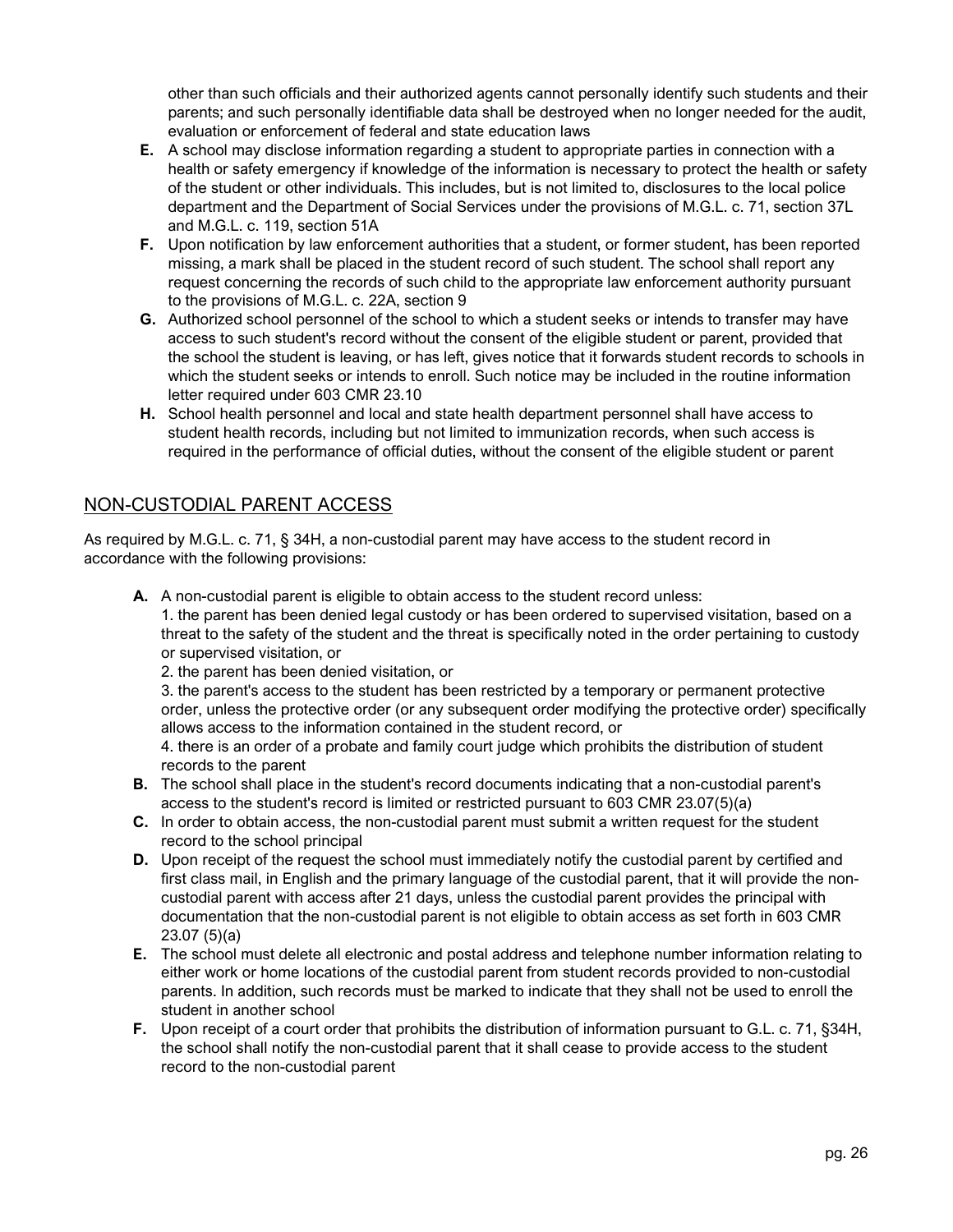# *TRANSPORTATION*

# MANDATED PAID TRANSPORTATION

Under Massachusetts General Laws, transportation at town expense shall be furnished to all Abington students in grades K-6 who live two miles or more from the school they attend. Transportation at town expense is based solely on the student's home address and is only for transportation between the student's home bus stop and the school s/he attends. Additionally, transportation shall be provided at town expense for children whose Individualized Education Plan (IEP) requires such transportation or whose physical condition makes such transportation necessary as stated in an (IEP).

### NON-MANDATED FEE-BASED TRANSPORTATION

The Fee-Based Transportation System provides an option for arranging bus service for students in Grades K-6 who live less than 2 miles from their school and for all students in grades 7-12. There is a provision for a fee waiver. The "Fee Waiver Application Form" must be completed and submitted by July 1 to the Superintendent's Office. This form is available online and in the school offices and Superintendent's Office. Eligibility is subject to the income guidelines and verification. Ridership is not guaranteed, as it is dependent upon sufficient funding and available seating. Visit: [https://abingtonps.org/students\\_and\\_families/transportation.php](https://abingtonps.org/students_and_families/transportation.php) 

### TWO MILE LIMIT

The two-mile measurement is the shortest vehicular route between the nearest walkway or driveway to the student's residence to the nearest walkway or gateway leading to the front door of the school. If the mileage is in dispute, a "Distance Appeal Form" must be completed and submitted by July 1 to the School Department. This form is available in the school offices and Superintendent's Office. The distance will be re-checked, and a decision will be made. This decision shall be final. Appeals not properly submitted by July 1 will not be honored. Please note that the shortest vehicular route may change from year to year as new streets open to traffic; therefore, the shortest vehicular route will be based on streets existing as of July 1 of each year. Mileage will NOT be calculated to or from a daycare provider.

# APPLICATION, FEES, AND DEADLINES

During the month of April students will receive a Transportation Packet containing rulesand regulations, frequently asked questions, and all pertinent forms. The bus fee is \$255 per student with a \$510 cap per household. The fee is nonrefundable, and refunds will not be prorated in any manner or for any reason. The seat purchased is not transferable to another route. The application and payment-in-full must be submitted by July 1. This payment ensures that your child is included on the bus list as routes are developed during the summer. Applications and payments received after July 1 will be considered late and will be honored only if space is available and if there is an existing stop on the route.

Subject to the availability of seats and an existing bus stop, applications for children whose parent/guardians are experiencing an emergency situation will be accepted and processed during the school year. Applications submitted under this provision must be accompanied by a written explanation of the nature of the emergency and any supportive documentation requested by the school department. A committee comprised of the Chairman of the School Committee, Superintendent of Schools, and a Principal will review and act on such emergency requests and if approved, will set a prorated fee.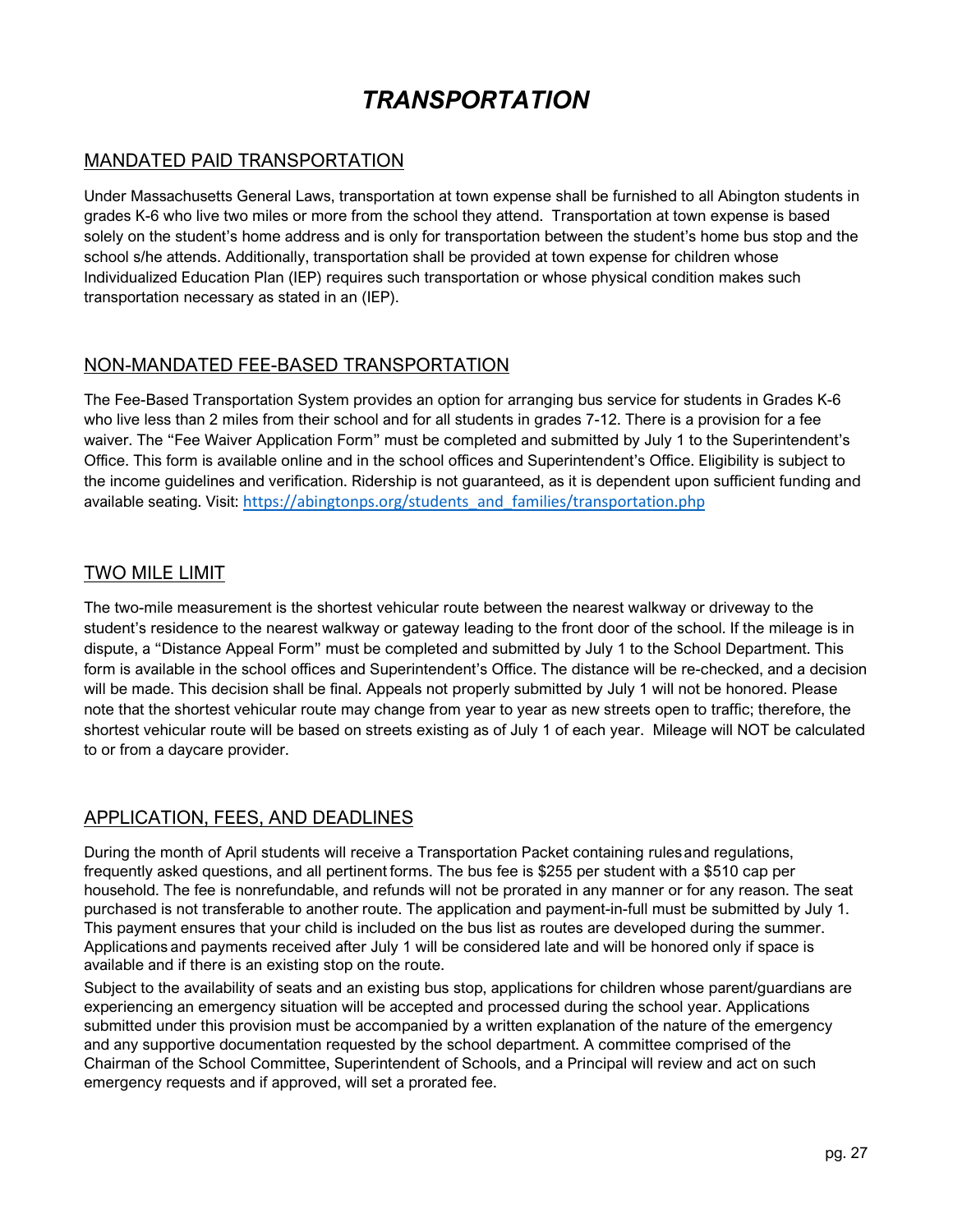# NEW RESIDENTS

Subject to the availability of seats and an existing bus stop, applications, and fees for children of new residents will be processed at the time of registration.

### BUS TAGS

In mid-August, bus passes will be mailed directly to the households of all mandated and enrolled riders. Beginning the first day of school, each bus student is required to carry the bus pass; not doing so could result in exclusion from the bus. We suggest attaching the pass to the backpack. This will keep the pass handy and allow the student to display it without delay. Lost passes will be replaced for a \$5.00 fee.

# BUS STOPS AND ROUTING

Students in Grades K-12 are not entitled to street-by-street or door-to-door pick-up and/or delivery. The School Department will establish common neighborhood bus stops. Timing and routing do not allow for additional bus stops, even if the bus passes your residence. Bus stops will be published in the local newspaper approximately two weeks prior to the opening of school. As it is unknown how many buses will be funded, the length of bus routes may be affected. All efforts will be made to schedule bus routes, so no child is riding for more than one hour per trip.

# **SAFETY**

Safety is a responsibility that is shared between the home and the school district. While the law requires the School Department to furnish a defined level of transportation, it does not relieve parents/guardians of students from the responsibility of supervision until such time as the child boards the bus in the morning. Once the child boards the bus – and only at that time – does s/he become the responsibility of the school district. Such responsibility shall end when the child is delivered to the regular bus stop at the close of the school day.

Therefore, it is the responsibility of the parent/guardian to escort the child to and from the bus stop where there are no sidewalks, where sidewalks are only on one side, where the bus stop is on the opposite side of the street, and where there are either traffic or commuter rail concerns. Emergency evacuation drills will be conducted at least twice a year to acquaint student riders with procedures in emergency situations.

# BUS CONDUCT

In view of the fact that a bus is an extension of the classroom the School Committee shall require students to conduct themselves in a manner consistent with established standards for classroom behavior as stated in the Student Handbook. Bus drivers have the authority and the responsibility to maintain good order while operating the bus. Additionally, bus drivers are instructed to inform the building administrator about any student misconduct that creates an annoyance or distraction while driving. The building administrator will inform the parents/guardians of the misconduct and request their cooperation in monitoring the child's behavior. Any student who becomes a disciplinary problem on the school bus may have riding privileges suspended on a temporary or permanent basis. In such cases, the parents/guardians of the child involved become responsible for getting the child to and from school safely. There will be no refunds resulting from disciplinary action. The following regulations will apply to all students who utilize bus transportation:

- Bus riders should not move toward the bus until the bus has come to a complete stop
- Take your seat promptly upon entering the bus and remain in it until you arrive at your destination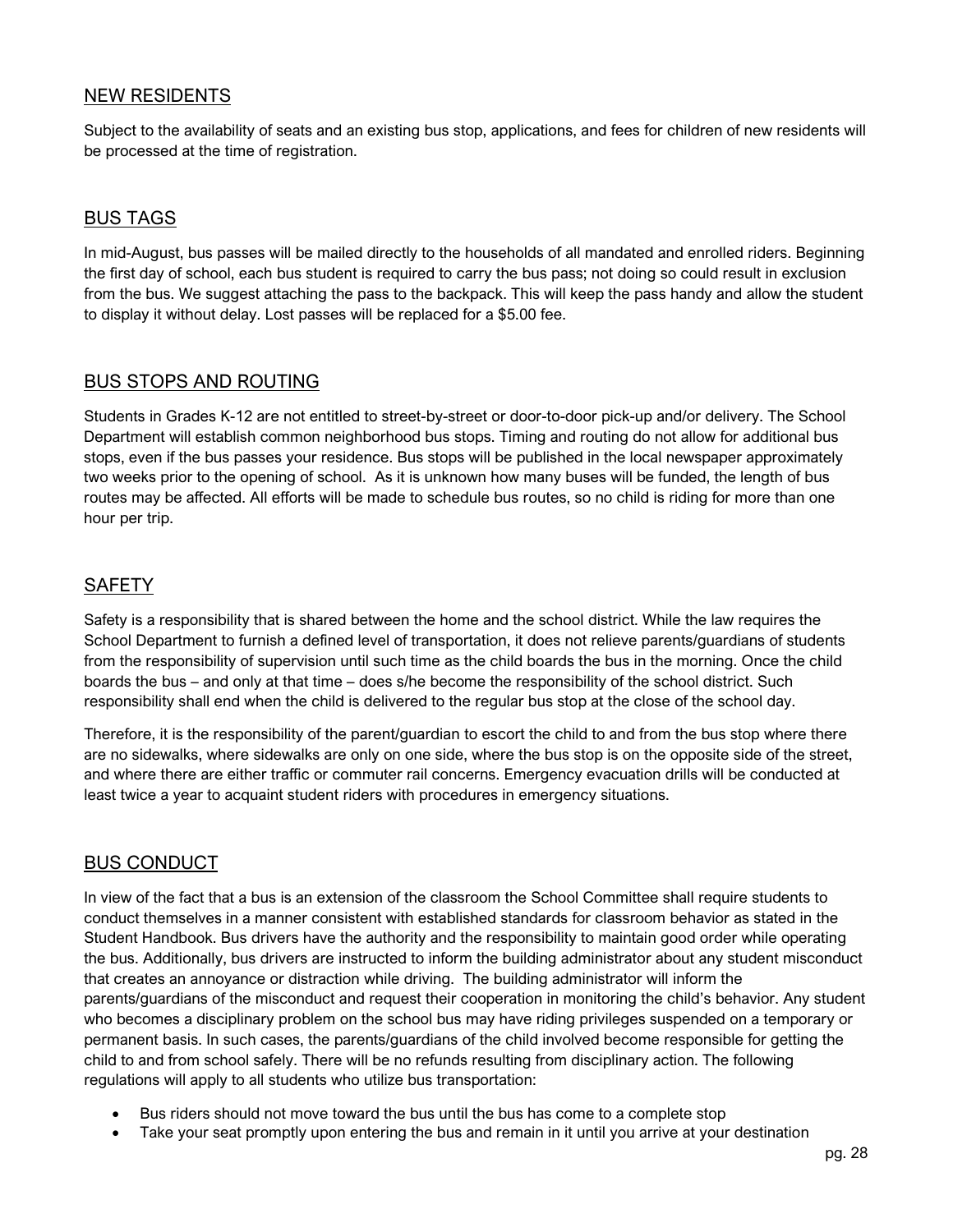- Do not throw anything on the bus or out the window
- There will be no standing or saving of seats on the bus
- Do not use profane, loud, or boisterous talk or make other noises that might distract the driver
- Students shall be courteous, at all times, to the drive, fellow students, and passers-by
- Treat bus equipment well. Damage to equipment will be paid by the offender to the School Department
- Smoking or lighting of matches is prohibited
- Leave the bus promptly upon arrival at your destination
- In crossing a street, do so only after the driver signals that it is safe to cross. Pass ten feet in front of the bus and look for traffic in both directions before proceeding
- In case of an emergency, students are to remain on the bus, unless requested to leave by the bus driver and only under her/his direction
- There is no eating or drinking on the bus
- Electronic devices are not allowed on the bus unless specific permission has been granted by the building administrator and/or designee. Cell phones must be powered off

The building administrator may deprive students of riding the bus if there are violations of these rules or if students engage in any other action which jeopardizes the health and safety of those riding the bus. In all cases, a report must be made by the principal to the parents/guardians of the child involved and to the Office of the Superintendent of Schools, where an appeal can be made.

All eligible Grades K-6 bus students are expected to ride the bus to which they are assigned both to and from school and to be picked up and dropped off at their assigned bus stops. Students will be asked to walk to a common bus stop. In that situation, the child should be accompanied to the stop by a parent/guardian. The safety responsibility for escorting to and from the bus stop shall rest with the parents/guardians of the student involved.

Parents/Guardians of students are responsible for supervision until such time as the child boards the bus in the morning and after the child exists the bus at the end of the school day. Once the child boards the bus – and only at that time – does s/he become the responsibility of the school district. Such responsibility shall end when the child is transported to the regular bus stop at the close of the school day. It is also expected that all students will be at the stop 5 minutes before the bus arrives. Bus drivers have been instructed NOT TO STOP if no child is waiting. For safety reasons, it is most important that a parent/guardian be at the bus stop to receive the homecoming child.

As always, safety is of primary importance. At the bus stops and on the school bus, students are expected to be well-behaved and cooperative, at all times. A student who repeatedly misbehaves, or who by her/his actions poses a threat to the safety of others on the bus, may be removed from the bus. If such behavior continues, the student will be subject to progressive discipline.

# STUDENT TRANSPORTATION IN PRIVATE VEHICLES

School buses will be used for the transportation of students participating in co-curricular or extracurricular activities. However, when buses are not available, private vehicles may be permitted to transport students to or from school activities that fall within the academic day or extend the school day provided all of the following conditions are met:

- The driver will be required to complete a Department of Motor Vehicles Driving Record review
- The owner of the vehicle being used in transporting students must file evidence with the Superintendent of personal liability insurance coverage on the vehicle in the amounts of \$100,000 - \$300,000 or more
- The parents of students to be transported in this manner will be fully informed as to this means of transportation and will sign a statement to this effect
- The activity has the approval of the Superintendent of Schools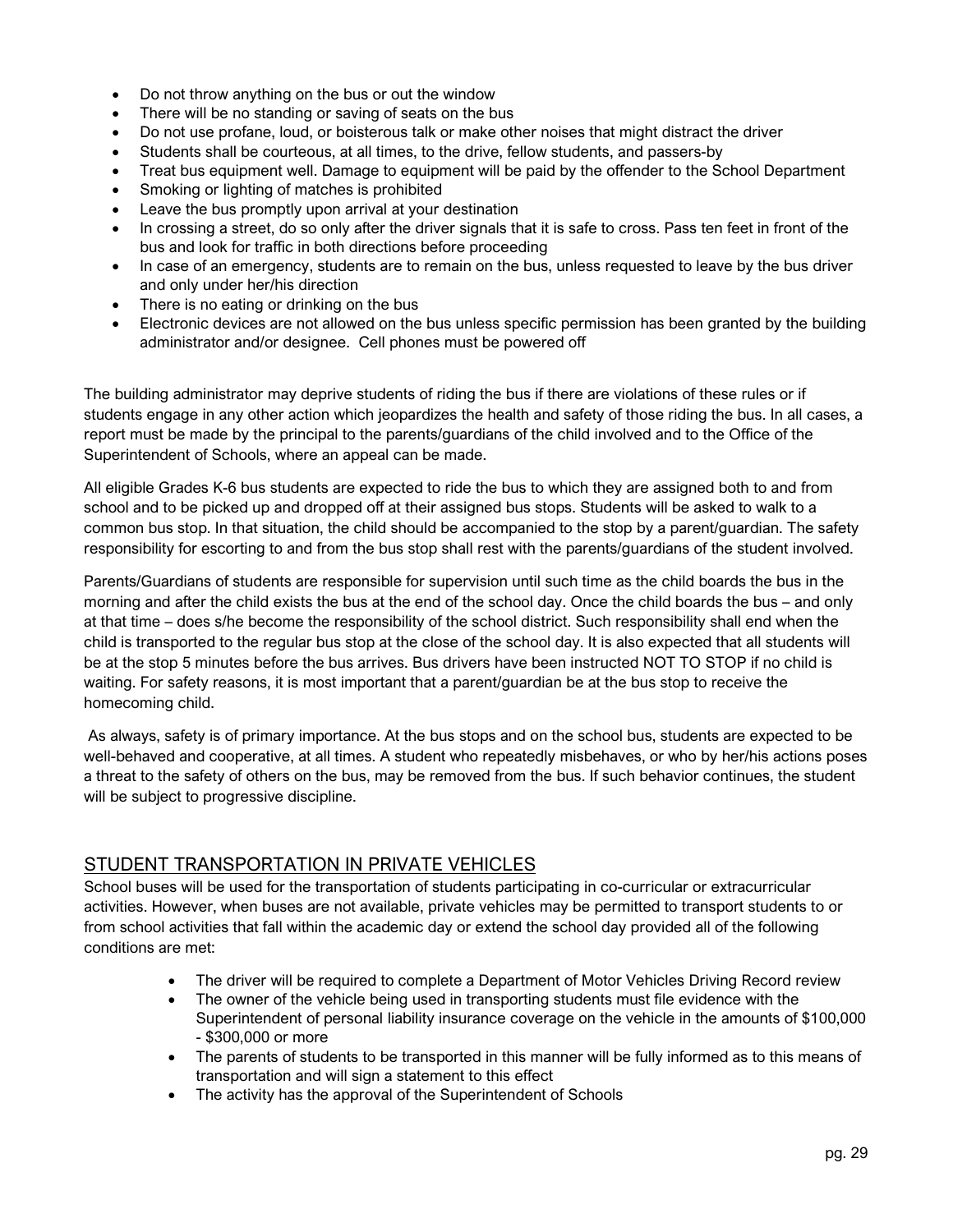# *INTEGRATED PRESCHOOL ADDENDUM*

### <span id="page-30-0"></span>PHILOSOPHY OF THE ABINGTON INTEGRATED PRESCHOOL

The philosophy of the integrated preschool grows from the belief that all children learn best when they have opportunities to develop skills through hands-on play and interaction with peers. Meaningful engagement with adults, other children, and the environment, supports the development of foundational social-emotional, physical, language and cognitive skills.

Our curriculum is designed to meet the needs of all students utilizing an intentional and playful approach. Classroom environments are developed to foster independence, and lessons are designed and implemented with attention to the individual needs of all preschool-aged children. With emphasis given to meeting each child at their developmental level, children play an active role in their learning.

The integrated preschool curriculum fosters development of self and relationships with others. Children are encouraged to engage in open ended activity exploration based upon individual interests. Activities are themebased and are designed to challenge all levels of learners. The program follows a structured routine, allowing children to anticipate and plan for their day. However, schedules remain flexible to allow for special events or extended learning on a preferred topic. Opportunities for gross motor play and skill development are integrated into the school day through structured activities and daily time on the playground.

The curriculum is based on the Massachusetts Curriculum Frameworks, Guidelines for Preschool Learning Experiences and the NEAYC (National Association for the Education of Young Children) definition of a developmental program. Areas of development that are addressed include:

- Social/Emotion Development
- Cognitive Development
- Language Development
- Gross/Fine Motor Development

# ADMISSION PROCEDURE FOR PRESCHOOL

In accordance with Massachusetts General Law 603 CMR 28.06 (7), the Abington Public Schools Integrated Preschool Program is designed to meet the needs of Abington's special needs preschool population as well as provide a unique experience for preschool children from the community to serve as typically developing peers. Children with special needs are referred for admissions through the Special Education Department of Abington Public Schools. Applications for admission for community peers (hereafter referred to as "peers") will be taken in the spring prior to intended attendance. Approximately 24 slots are available for peers each year. Should the number of peer applicants exceed the number of slots, a lottery system will be implemented.

To be eligible for admission, children must meet the following criteria:

- Peers must be three or four years of age and not eligible for entry to the Abington Kindergarten program.
- Peers must demonstrate skills within six months of age expectancy in the following areas: speech/language, cognition, gross/fine motor skills, and socialization/behavior skills.

Typically, peers will be screened during the spring prior to enrollment for preschool readiness. Class groupings are established to provide the optimal learning environment for each child and reflect a balance with respect to developmental skills. Additionally, the effect individual children will have on one another is considered. The ultimate responsibility for classroom assignments for community peers is with the director.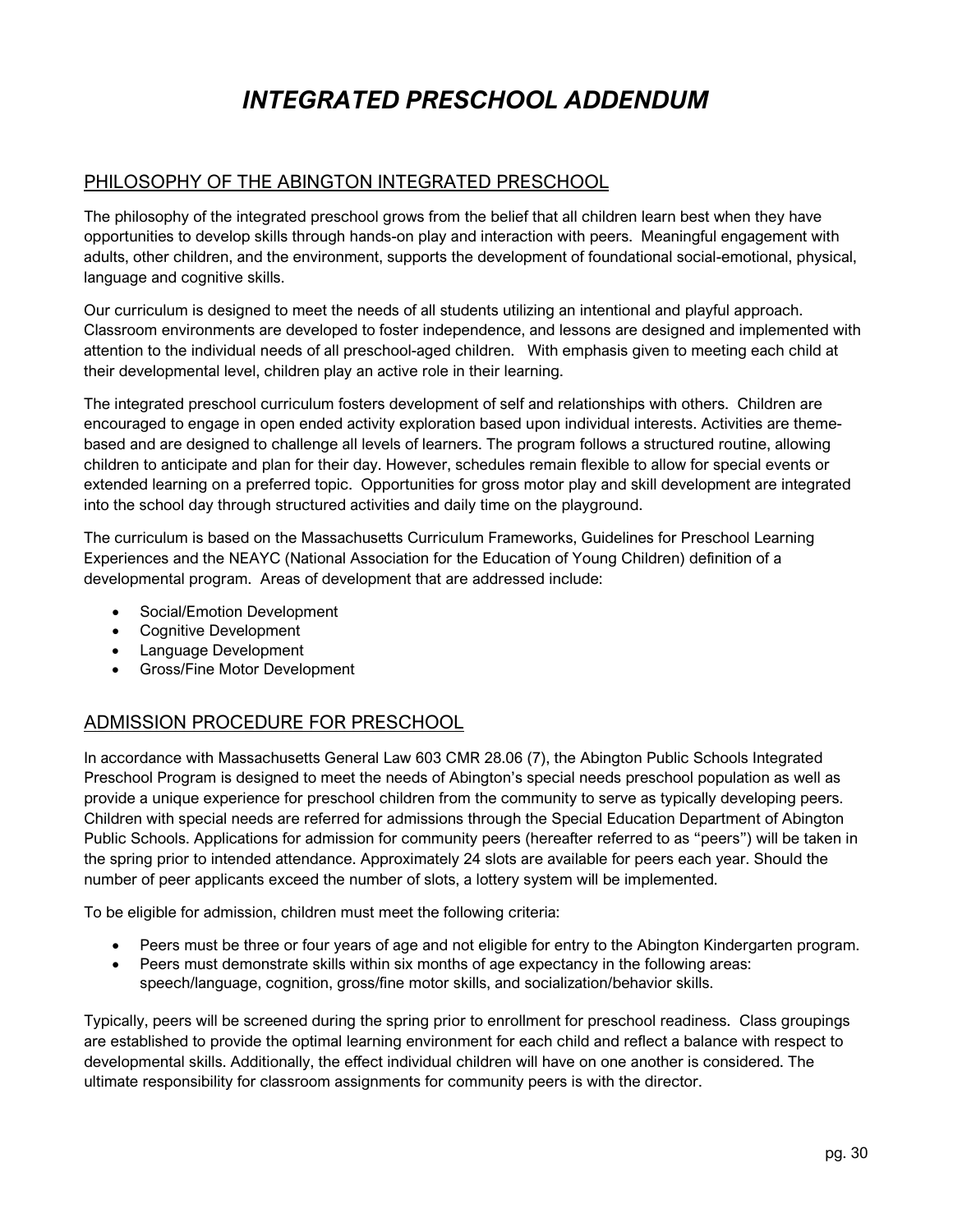Children who do not meet criteria for admission during the initial screening will be scheduled for a second screening, to take place in the fall. Questions regarding the outcome of screenings should be directed to the director.

# PRESCHOOL APPLICATIONS

Applications are accepted between December and February for the following September. Applications can be accessed through the Abington Public Schools website or be picked up at the Abington Early Education office. A complete application and registration fee are required to reserve a space in the program. Applicants will be screened in the spring to determine readiness for the program for the following September.

# ASSESSMENT OF CHILDREN'S PROGRESS

Children's progress and achievement is assessed and reported through daily observations, work samples, standardized tests, and biyearly progress reports. Conferences for parents/guardians of peers are held at the end of January. Team Meetings for children with special needs are held throughout the year in accordance with the child's IEP cycle.

If a classroom teacher is concerned about an area of a child's development, this may result in a referral for an evaluation. Please note that all referrals require advance permission from a parent/guardian.

# PROGRAM EVALUATION

Parental/Guardian input is integral to the success of the program. Comments and suggestions, including both positive feedback and areas for further development, are welcome at any time. Additionally, an evaluation will be made available during January conferences.

# PARENT PARTICIPATION

The quality of the program is directly enhanced by the involvement of parents/guardians, grandparents, and other family members. Participation in the daily events of the school is encouraged and is permitted following the completion of a CORI. There are occasions when young children do not respond well to having their parents/guardians/family members in their learning space. In those cases, contributing to events, preparation of classroom materials, and supplying recycled materials for center activities are some additional ways adults may become involved. Parent/guardian participation in the PTO is also strongly encouraged. Contact the Abington Early Education PTO for more information about meetings and involvement with the parent community.

# **COMMUNICATION**

Teachers value ongoing communication with parents/guardians. Classroom newsletters, email, communication books, phone calls and conferences are vehicles for keeping in touch with school personnel. However, because it can be challenging to speak with any one individual during arrival, dismissal or class time, parents/guardians are encouraged to make an appointment to discuss anything that requires more than a brief check-in.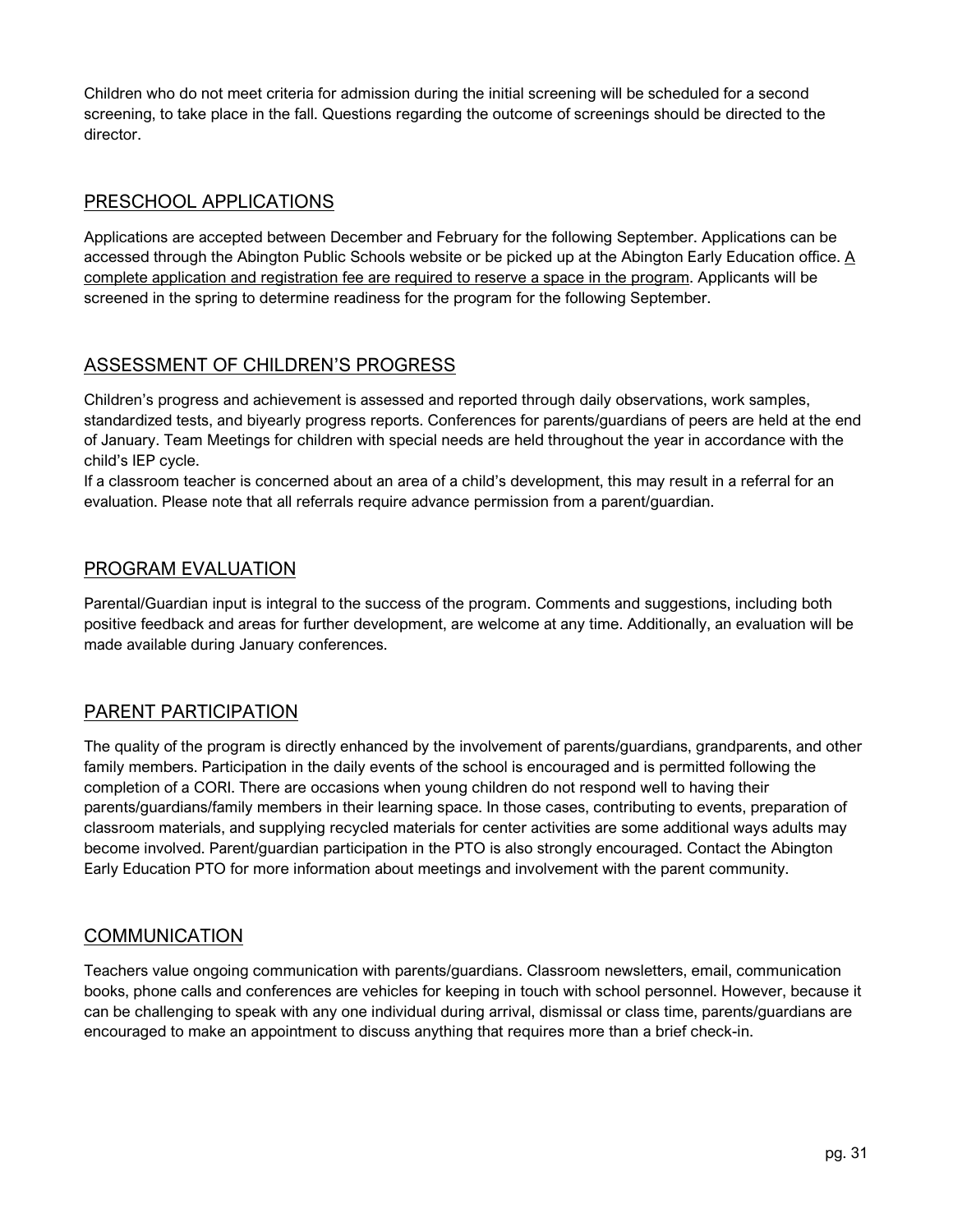# BEHAVIOR/DISCIPLINE

Many times, behavior challenges during the preschool years are related to children lacking the necessary skills to cope with frustrating or unfamiliar situations. Ongoing monitoring of the program by all staff members ensures that demands and expectations are developmentally appropriate. Opportunities for development of pro-social skills are integrated into the classroom routine throughout the school day and teachers utilize concepts from the *Second Step Social Emotional Skills for Early Learning Program*. Staff are trained in non-physical de-escalation techniques. Physical punishment, psychological coercion, threats, derogatory remarks, and withholding food and/or toileting opportunities are strictly prohibited. Inappropriate and maladaptive behaviors are addressed through developmentally appropriate strategies including redirection and modelling. Parents/guardians will be notified if a child demonstrates ongoing difficulty displaying adaptive behaviors within the school setting. In these circumstances, the parents/guardians, classroom teacher and the program director will meet to determine how to best support student growth.

The discipline philosophy of the program is based upon the belief that children learn responsibility and resilience when they are consistently provided appropriate models and guidance. We believe that children develop selfcontrol when adults treat them with dignity and use classroom management techniques such as:

- 1. Setting clear, consistent, and fair limits for classroom behavior
- 2. Learning to value mistakes as learning opportunities
- 3. Redirecting children to more acceptable behavior or activities
- 4. Praising children when they demonstrate more acceptable behavior
- 5. Listening when the children talk about their feelings and frustrations
- 6. Guiding children to resolve conflicts and model
- 7. Modeling skills that will help children solve their own problems
- 8. Reminding children of the classroom rules and their rationale

# ABSENCES

Regular attendance is strongly encouraged. However, to ensure the health and safety of all students, please reference the Abington Public Schools Elementary Handbook illness policy in deciding whether or not to send your child to school when s/he is not feeling well. If a child becomes ill during the school day, parents/guardians or emergency contacts will be called for pickup. Please call (781)982-2195 to report if your child will be absent from school and send a note providing the reason for absence upon his/her return.

# BIRTHDAYS

Birthday celebrations are an opportunity to build children's self-esteem and self-awareness. As such, we encourage celebrations in the classroom. However, in keeping with district-wide wellness policy, party favors must be limited to non-edibles. If desired, please notify your child's teacher in advance to make arrangements for a celebratory activity on your child's special day.

# CLOTHING

Each student should bring a complete change of clothes (top, pants, socks, and underwear) to be kept in school. Please put clothes in a plastic bag and label with your child's name. Wet or soiled clothes will be sent home, and a replacement set should be sent with your child the following day. During the wet season, please be sure students bring a comfortable pair of shoes to wear after removing their outside boots. Because students do go outside whenever possible, please be certain that the children are always dressed appropriately for the weather (e.g.,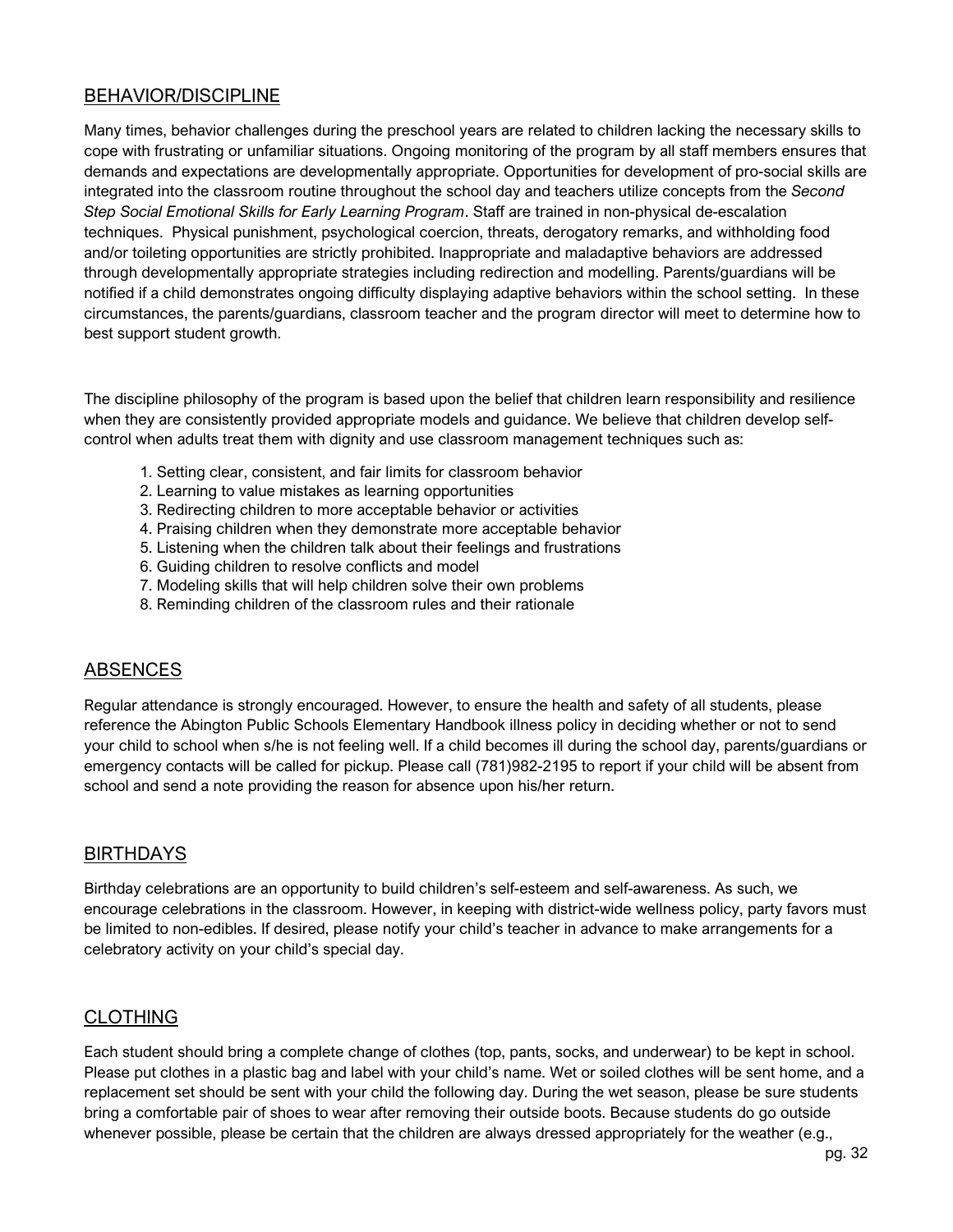coats, boots, hats, mittens). Smocks will be available in the classrooms during multi-media activities (e.g., paint, glitter, glue). However, please note that accidents do happen, and clothes may accidently become soiled.

# TOILETING

Each classroom is equipped with an appropriately sized bathroom. Children use the facilities on an individual, asneeded basis throughout the day with staff assistance available. Children who require a change of clothing will be assisted, as needed. Soiled clothing will be sealed in a bag and sent home. If/when clothing is sent home, please supply the school with another change of clothes. All children should have an extra set of labeled clothing kept at school throughout the year.

# OUTDOOR PLAY

Outdoor play is an important part of our daily schedule. Children will go outside each day unless the wind chill is below 20 degrees Fahrenheit, or the heat index is above 90 degrees Fahrenheit.

# ARRIVAL AND DISMISSAL

Drop-off occurs at the rear entrance to the building. Parents/guardians should park their cars and bring their children directly to door 24 at the rear of building where they will be met by staff. Parents/guardians are encouraged to limit time at the door by giving a hug/kiss and saying goodbye. It is our experience that when children learn to separate quickly and consistently along with their classmates, they are more comfortable making the transition from home to school. Morning students should arrive at 8:15 a.m., and afternoon students should arrive at 11:30 a.m. Students will be dismissed to their parents/guardians at 10:55 a.m. and 2:10 p.m. Due to the number of students being dropped-off and picked-up, it is important to be on time. If for some reason you will be late in meeting your child, please call the office and indicate your approximate time of arrival.

Transportation will not be provided for students attending the integrated preschool program, unless required by special education laws. Students with special needs requiring transportation will be met by staff members at the front entrance of the building.

If your child will be going home with someone other than her/his regular driver, please write a note to inform staff of the change. The individual will be required to provide identification at the time of pick-up. In case of an emergency, you may call the main office and leave a message. No child will be dismissed from the school to an unknown caregiver without expressed parent/guardian permission and provision of appropriate identification.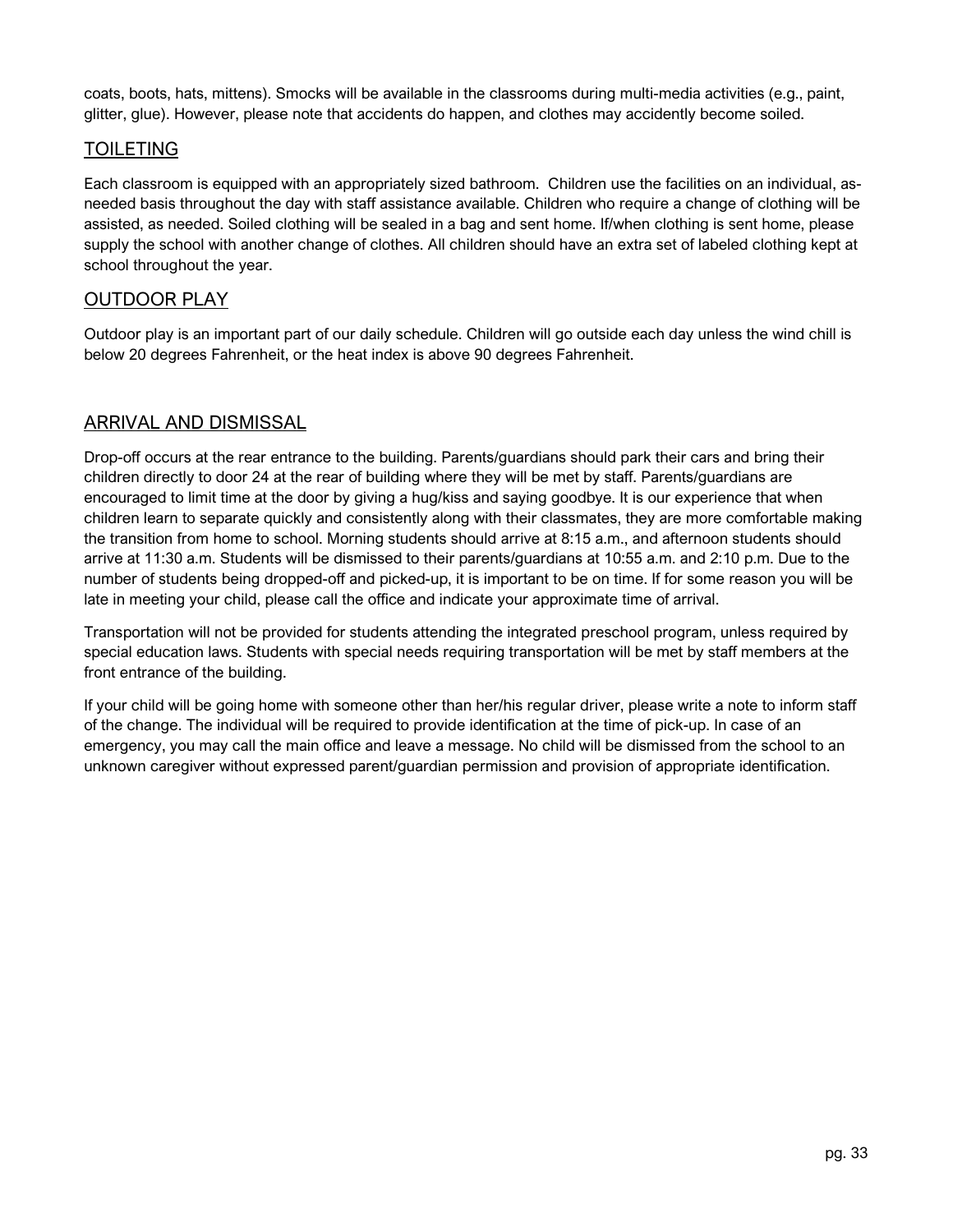# *BEAVER BROOK ELEMENTARY SCHOOL ADDENDUM*

#### <span id="page-34-0"></span>BEHAVIORAL EXPECTATIONS

Beaver Brook Elementary School is committed to creating and maintaining an environment that will foster the development of each student to the fullest of his/her capabilities. To maintain this environment, it is important to help students develop behaviors that help them become responsible, active participants in their school and the larger world. Our goal is to help students function independently, make their own decisions, and work cooperatively with others. We expect students to behave with respect and concern for the rights, safety, and welfare of all other individuals in the school. BBES is moving towards a Restorative Practices approach to improving school climate.

### A RESPONSE TO AND PREVENTION OF HARM

In schools, Restorative Practice/Approaches are multifaceted in nature. Restorative practices include interventions when harm has happened, as well as practices that help to prevent harm and conflict by helping to build a sense of belonging, safety, and social responsibility in the school community.

*Proactive and Responsive Circles:* circles can be used for team building and problem solving. It enables a group to get to know each other, builds inclusion, and allows for the development of mutual respect, trust, sharing, and concern. Circles provide students with opportunities to share their feelings, ideas, and experiences in order to establish relationships and develop social norms on a non-crisis basis. When there is wrongdoing, circles play an active role in addressing the wrong and making things right.

*Restorative Meetings/Conferences:* involve those who have acknowledged causing harm meeting with those they have harmed, seeking to understand each other's perspective and coming to a mutual agreement which will repair the harm as much as possible. Often all sides bring supporters, who have usually been affected, and have something to say from a personal perspective.

*Behavioral expectations* are posted in specific settings and students are taught those expectations regularly. Students will also be taught social, emotional, behavioral skills, and concepts within their classrooms. Classrooms will develop relationships, build community, practice social skills, and address conflict during Restorative Practice Circles that will occur daily at a minimum.

If you would like to view more information on Restorative Practices, you can access [https://www.iirp.edu/.](https://www.iirp.edu/)

As we attempt to resolve conflict and teach students how to manage social interactions, logical consequences may be used as part of a restorative plan. Staff members will apply progressive discipline based on the unique situation **BEFORE** moving to the steps outlined earlier in the handbook (p. 17) on a case-by-case basis:

- Ignoring the behavior
- Using verbal reminder or redirection, linking to school expectations
- Giving non-verbal reminders
- Student/teacher informal conversation using Restorative Statements/Questions
- Simple reparation ("You break it, you fix it")
- Temporarily increasing structure and/or supervision (move student, take objects away, narrow student choice, take privilege or responsibility away)
- Student fills out "Think Sheet" to reflect on solution to problem
- Parent phone call by teacher
- Take-a-break (a positive time out) in a designated space (inside classroom)
- Reteach (by role-playing, interactive modeling, and practice of expected behavior)
- Hold a small impromptu conference or Restorative Circle to talk through the situation
- Private work area during time of difficulty
- Modify situation or schedule to address issue
- Take-a-break in a buddy classroom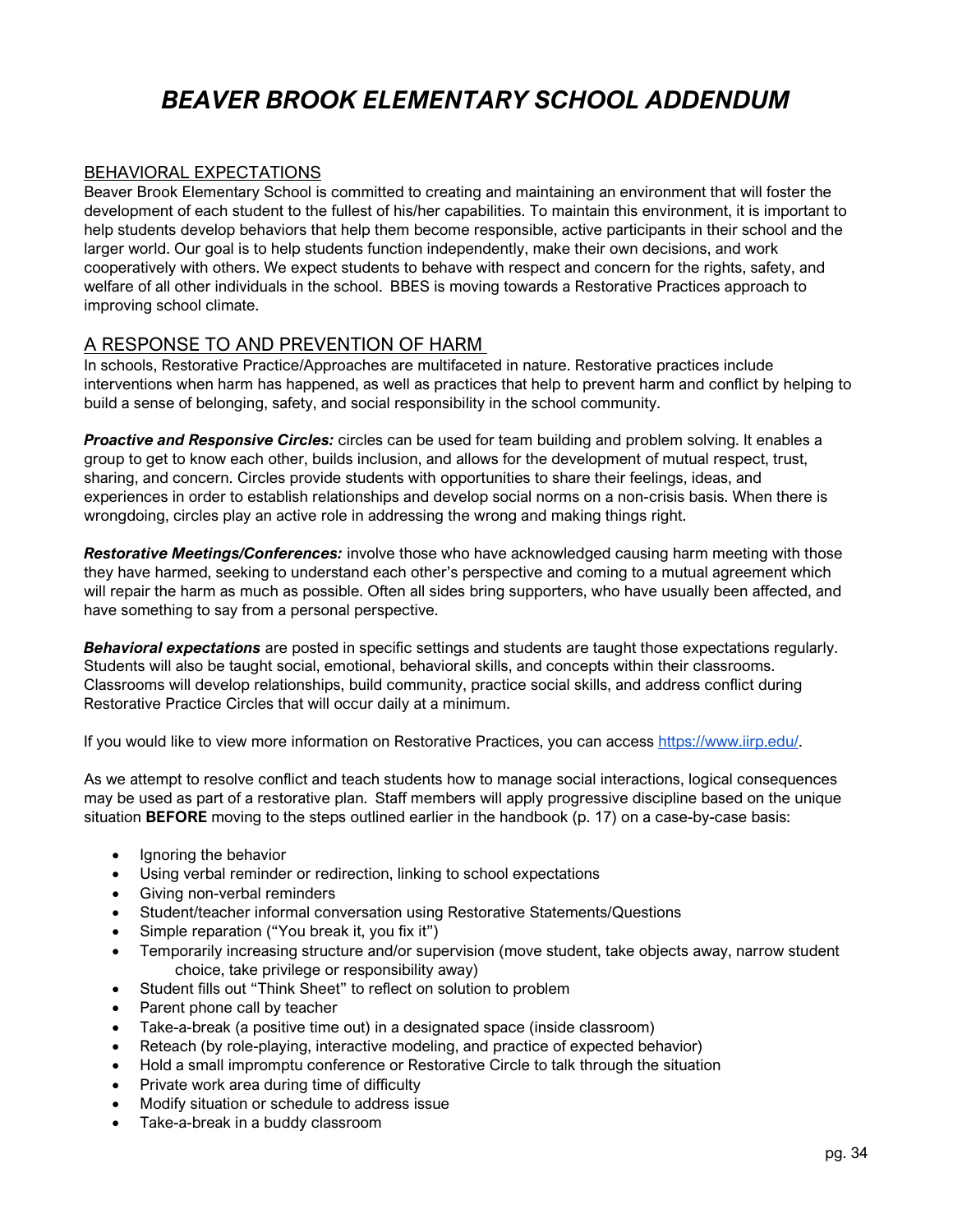- Student/Teacher/Parent conference
- Informal behavior plan
- Parent/Teacher/Administrator conference
- Formal Restorative Conference victims, offenders, families
- Written problem-solving exercise
- Before or after school detention (parent always notified first)
- Referral to school psychologist and/or school adjustment counselor
- Formal behavior plan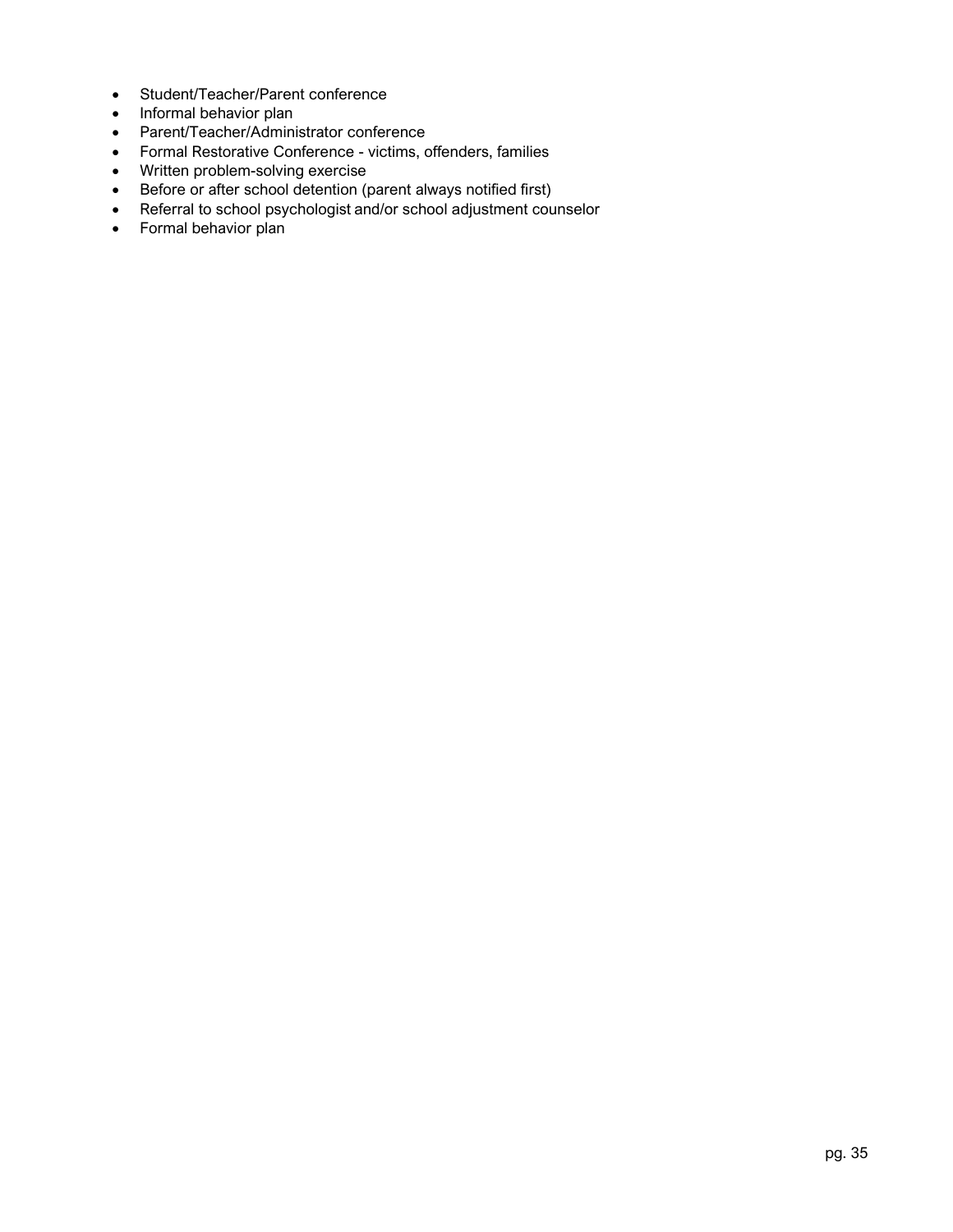# *WOODSDALE ELEMENTARY SCHOOL ADDENDUM*

# <span id="page-36-0"></span>BICYCLES/ROLLERBLADES/SCOOTERS

Students in Grades 3-4 may ride their bicycles to and from school if they have obtained written permission from their parents/guardians. These notes will remain on file in the school office. Massachusetts Law requires all children under the age of thirteen to wear a safety helmet when riding their bicycles. Students are expected to wear protective equipment (elbow pads, wrist pads, kneepads, and a helmet) when rollerblading and riding scooters.

# DRESS CODE

To best fit the educational and school setting, students should dress in a way that allows for comfort and safety. Many of our classrooms utilize flexible seating options, students are often working in many areas around their class and need appropriate clothing to do so comfortably. Students must also wear appropriate footwear for recess and Physical Education classes.

# STUDENT BEHAVIOR PROTOCOL

Our expectations of students revolve around three facets of good character: Respect, Responsibility, and Citizenship. Students are expected to treat others well, uphold their personal responsibilities, exhibit understanding of the needs of others, and follow classroom expectations. When student behavior falls outside of these ideals, there is a need for correction. The typical process is outlined below:

- 1<sup>st</sup> layer: Staff will communicate clearly, set & reset expectations, discuss the effect of the behavior on the classroom, and set meaningful parameters and consequences within classroom context
- $\bullet$   $2^{nd}$  layer: If a problem persists without correction or improvement, staff will involve the student's family. They will outline the impact of the behavior, describe the process they've put into place to solve this problem, and recommend that the parents continue the conversation with the child at home. They will also describe plans for future consequences (recess conversations, classroom consequences, parent meeting) and for follow up contact. Typically, administration is made aware of the problem and the efforts at this layer. However, the corrective action should initially take place with the teacher in order for the process to be most effective
- 3<sup>rd</sup> layer: After parent contact and continued work with the student proves ineffective, a parent meeting will be scheduled on-site (likely with the student in attendance). The continued concerns will be outlined clearly and parameters for success will be delivered (Student X must improve X behavior within X time, given the following interventions....) Administration will be debriefed about the parent meeting and what supports are needed (admin conversation w/ student, etc.)
- $\bullet$  4<sup>th</sup> layer: Considering the above efforts, administrative action (ex. parent meeting with administrator, school-level consequences, etc.) will occur at this phase and continued communication and follow-up regarding this problem is necessary

# PBIS

The Woodsdale School uses a system of positive behavioral intervention and supports, the Woodsdale Owl Program. Each day, staff and students have an opportunity to recognize the efforts made by others to adhere to the tenets of our school culture (Respect, Responsibility, and Citizenship), good deeds, and effort. Additionally, each month, school-wide, a trait is highlighted and taught (acceptance, empathy, good sportsmanship, etc.) so that students have models for the traits we seek to recognize. Students who have earned Owl Awards are recognized during morning announcements, monthly All-School meetings, and via social media & parent phone calls.